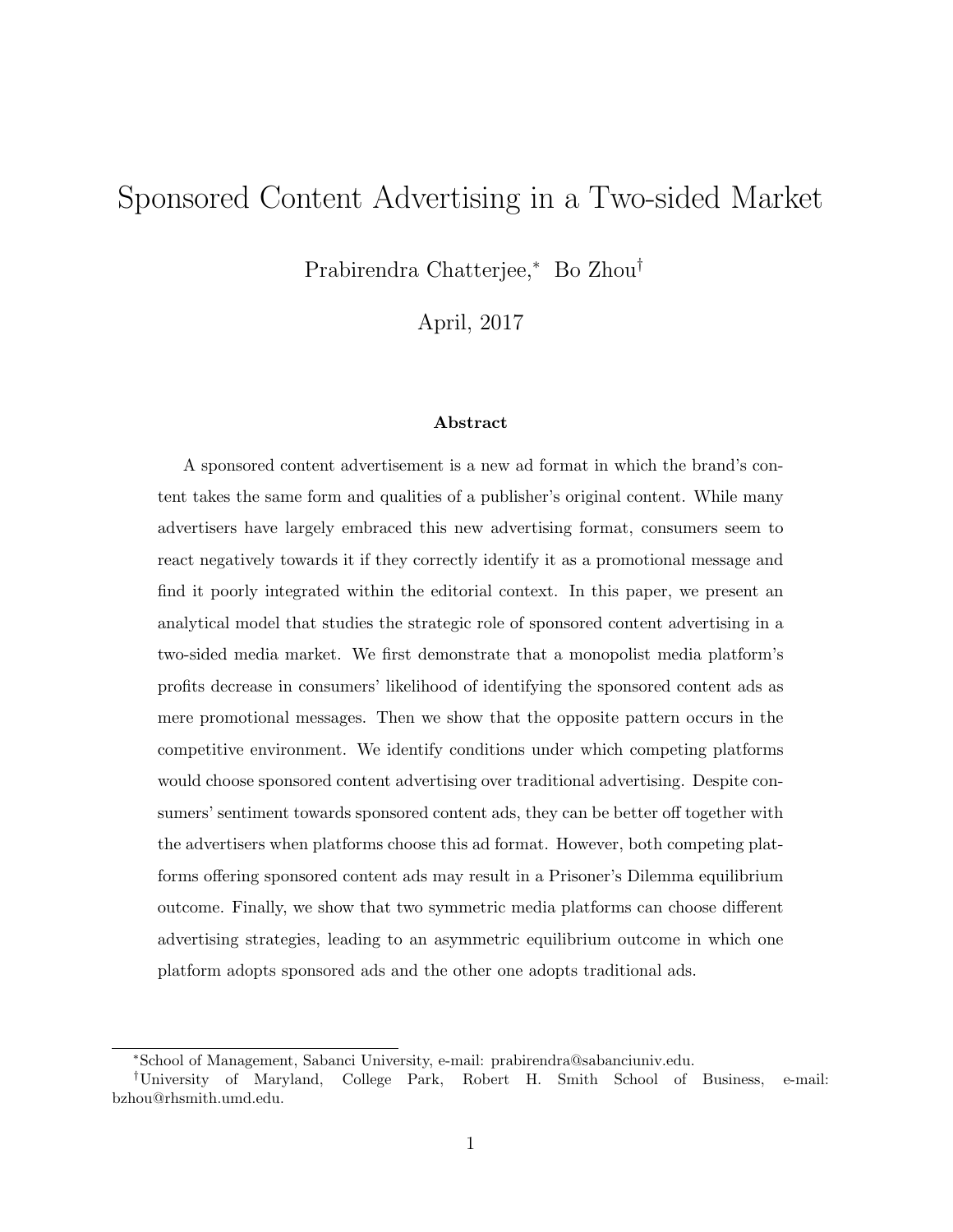# 1 Introduction

According to American press institute, sponsored content advertising (often also referred to as native advertising) is defined as a type of advertising where a brand's content takes "the same form and qualities of a publisher's original content." The definition here refers to an advertising platform like New York Times or BuzzFeed as the 'publisher.'[1](#page-1-0) The definition also suggests that this content provides useful information to the readers so that their perception about the sponsored brand tends to be more favorable. While some forms of sponsored content advertising (e.g., advertorial) have been there for more than a hundred years, recent innovations in digital media have expanded the scopes of sponsored content advertising. With more primitive forms of sponsored content advertising, consumers were always urged to take concrete actions. The contemporary version of sponsored content advertising, however, never asks a consumer to buy a product. Instead, it portrays a favorable picture of the corresponding brand. As a result, the content looks more convincing and authentic, as if the publishing platform itself has developed the material, instead of the brand.

From an advertiser's perspective, the development of sponsored content advertising sounds quite promising, but at the same time it may lead to a slippery slope situation. Although sometimes readers may accept sponsored content as useful and relevant as any other editorial content, a recognition of sponsored content advertising as a mere promotional message makes the readers more upset (Wojdynski and Evans 2016). If for whatever reason readers identify an editorial like product review as a brand's promotional message, they may feel that the brand has tried to mislead them. Of course, one simple way brands can alleviate this problem is to clearly label the content as promotional material. In reality though, many brands do not take such actions fearing that a clear labeling would transform the sponsored content advertising back into traditional advertising (equivalent to banner advertising) and thus the whole purpose of developing sponsored content advertising will not be served. A recent survey undertaken by a content marketing platform shows that across different platforms about sixty percent of the readers on average fail to identify a

<span id="page-1-0"></span><sup>1</sup>https://www.americanpressinstitute.org/publications/reports/white-papers/the-definition-of-sponsored-content/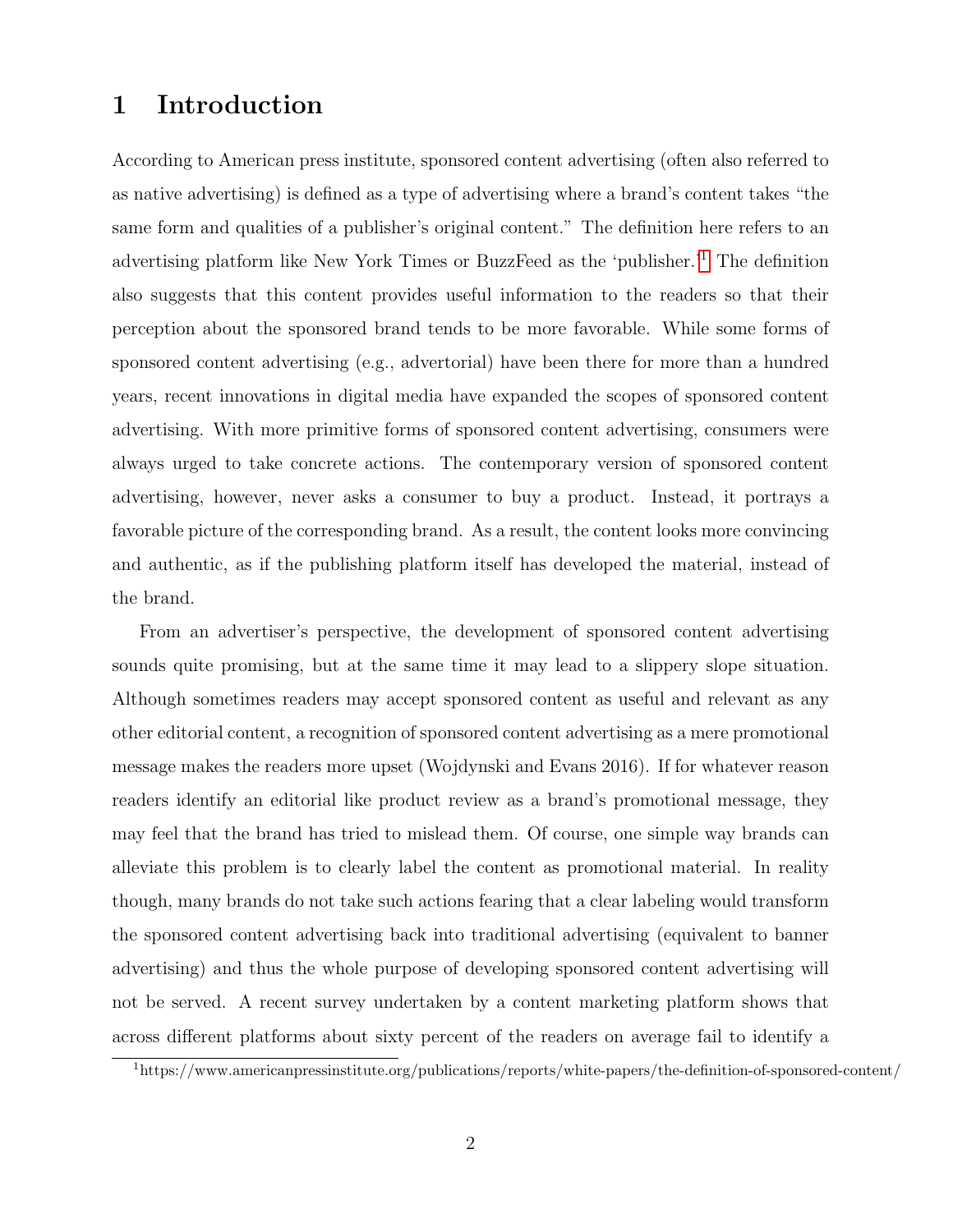sponsored content article as a promotional activity of a brand (they believe that the article was written by the staff reporters of the publishing platform). This survey also shows that about forty eight percent of these readers felt deceived once they were told that the article was an example of sponsored content advertising.<sup>[2](#page-2-0)</sup>

A publishing platform too may lose credibility once its readers realize that the editoriallike article is neither relevant nor well integrated with actual editorial content. As a result, consumers may decide to stop visiting the platform or visit it less frequently. In a two-sided market, this decision may affect a platform in two ways. The first one comes as a direct effect for the platform which charges a price to their readers for accessing news content the lower the number of visitors is, the lower the gross revenue will be (from readers' side) of the platform. Additionally, if only a handful of consumers visit the platform, even the advertisers will not be happy. In that case, a platform may lose a substantial number of advertisers too, which in effect will further reduce this platform's revenue. This potential threat, however, does not necessarily dampen the spirit of either advertisers or publishing platforms in developing sponsored content advertisements. According to a recent market intelligence study performed by Business Insider, spending on sponsored content advertising is expected to grow to 21 billion US dollar, rising from 4.7 billion in 201[3](#page-2-1).<sup>3</sup> In another latest survey, the Association of National Advertisers reports that about sixty three percent of American marketers plan to substantially increase their budget for sponsored content advertising.[4](#page-2-2) While on average the share of budget for sponsored content advertising is yet to surpass the share of banner or other forms of traditional advertising, sponsored content advertising is increasingly gaining popularity.

In a recent article, Forbes has identified competition, transparency, and content creation as three most crucial factors in the context of sponsored content advertising.[5](#page-2-3) The article also mentions that the names of the sponsored content ad products (such as BrandSpeak, BrandConnect, BrandPost, etc.) are "maddeningly similar" and often leave the audience confused about the real intentions of the platforms. This article suggests that as competi-

<span id="page-2-1"></span><span id="page-2-0"></span><sup>2</sup>https://contently.com/strategist/2015/09/08/article-or-ad-when-it-comes-to-native-no-one-knows/

<span id="page-2-2"></span><sup>3</sup>http://www.businessinsider.com/spending-on-native-ads-will-soar-as-publishers-and-advertisers-take-notice-2014-11  $4$ https://www.ana.net/content/show/id/33530

<span id="page-2-3"></span><sup>5</sup>https://www.forbes.com/sites/lewisdvorkin/2014/03/25/inside-forbes-10-battlegrounds-to-watch -as-native-advertising-marches-on/4db6322b40d8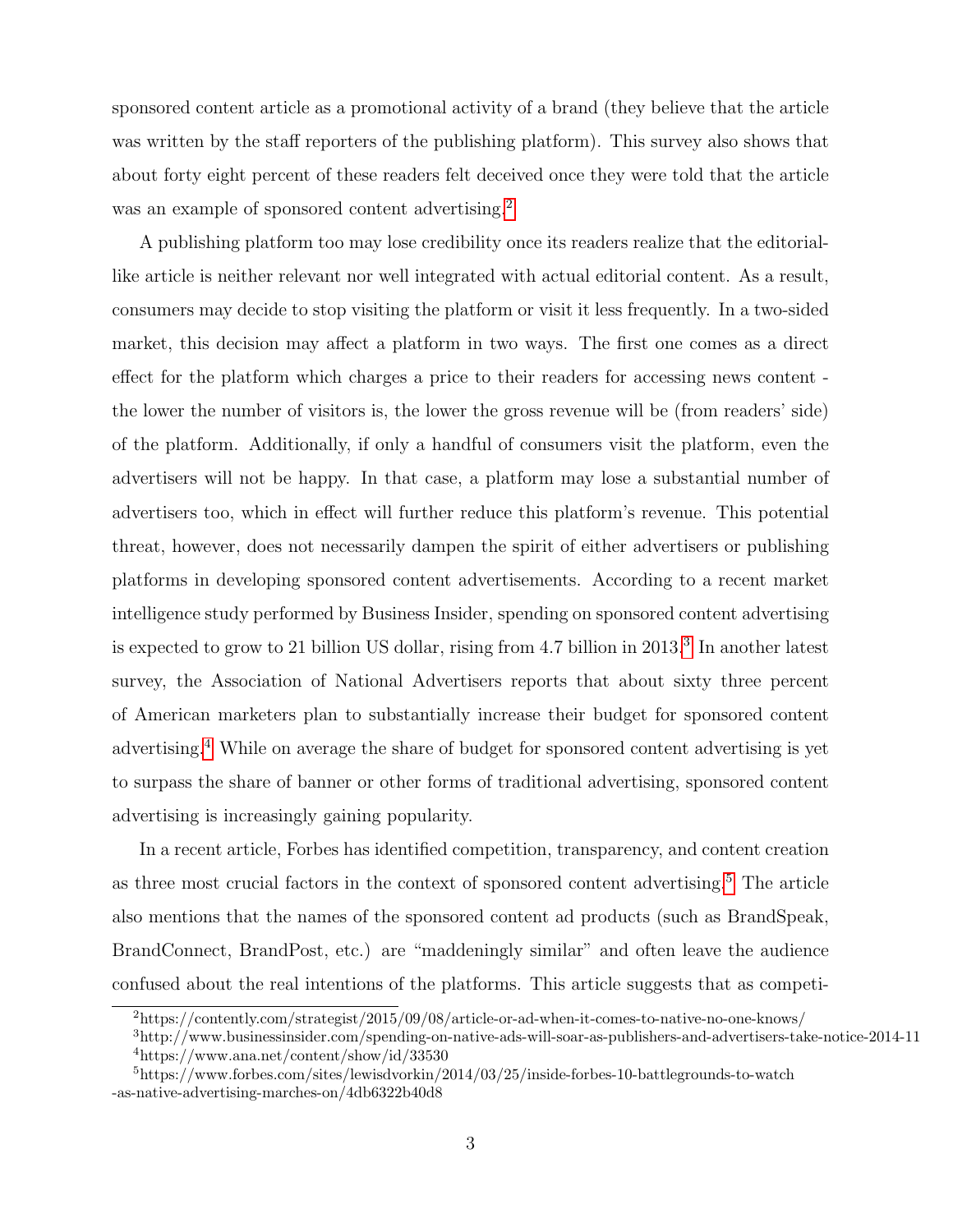tion for ad dollars has become rife, the platforms are still learning about creating effective advertising strategies. Effectiveness of content creation and integration is now a critical issue in the face of rising competition. As firms are spending billions of dollars on sponsored content advertising, many media platforms are eager to get a share of that revenue  $\pi^{6}$  $\pi^{6}$  $\pi^{6}$ . However, without an established readership base no platform can benefit from sponsored content advertising. In a sense, competition has also increased the tendency of product differentiation so that a platform can attract more readers, which in turn would attract more advertisers who are eager to spend on sponsored content advertising.

A key question however remains – why do marketers and publishing platforms embrace sponsored content advertising even when they face a risk of losing a readership base? In 2014 When Yahoo CEO Marissa Mayer gave a presentation at Cannes Lions, the biggest advertising festival in the world, she explained some of the reasons. According to Ms. Mayer, the viewers of sponsored content ads are 3.6 times more likely (compared to the viewers of traditional ads) to perform a brand related search and 6 times more likely to perform a generally related search. Since sponsored content advertising provides a detailed story and thorough information, viewers of the ad take much more interest in pursuing the content. Traditional advertising like banner ads cannot influence their readers in the same way. Industry experts also argue that with the rise of ad blocking technology, sponsored content advertising now seems like the only reliable form of online advertising which can still get the attention of the viewers.<sup>[7](#page-3-1)</sup> As some of the biggest media platforms in the world, including New York Times, Wall Street Journal, The Atlantic etc., have been accepting sponsored content ads (with exclusive contracts to the reputed brands) more than ever, the future prospects of sponsored content advertising look brighter. Yet, almost every consumer survey shows that majority of the readers do not like the concept of sponsored content advertising and feel disappointed with those platforms which allow brands to publish irrelevant and ill-integrated content in an editorial set-up. In 2015, Federal Trade Commission of America also echoed viewers' concerns by imposing a set of regulations on sponsored content advertising techniques.[8](#page-3-2) In the absence of proper academic

<span id="page-3-0"></span> $6$ http://www.businessinsider.com/the-native-ad-report-forecasts-2016-5

<span id="page-3-1"></span><sup>7</sup>http://adage.com/article/digitalnext/effective-native-ads-a-solution-ad-blockers/302476/

<span id="page-3-2"></span><sup>8</sup>https://www.ftc.gov/tips-advice/business-center/guidance/native-advertising-guide-businesses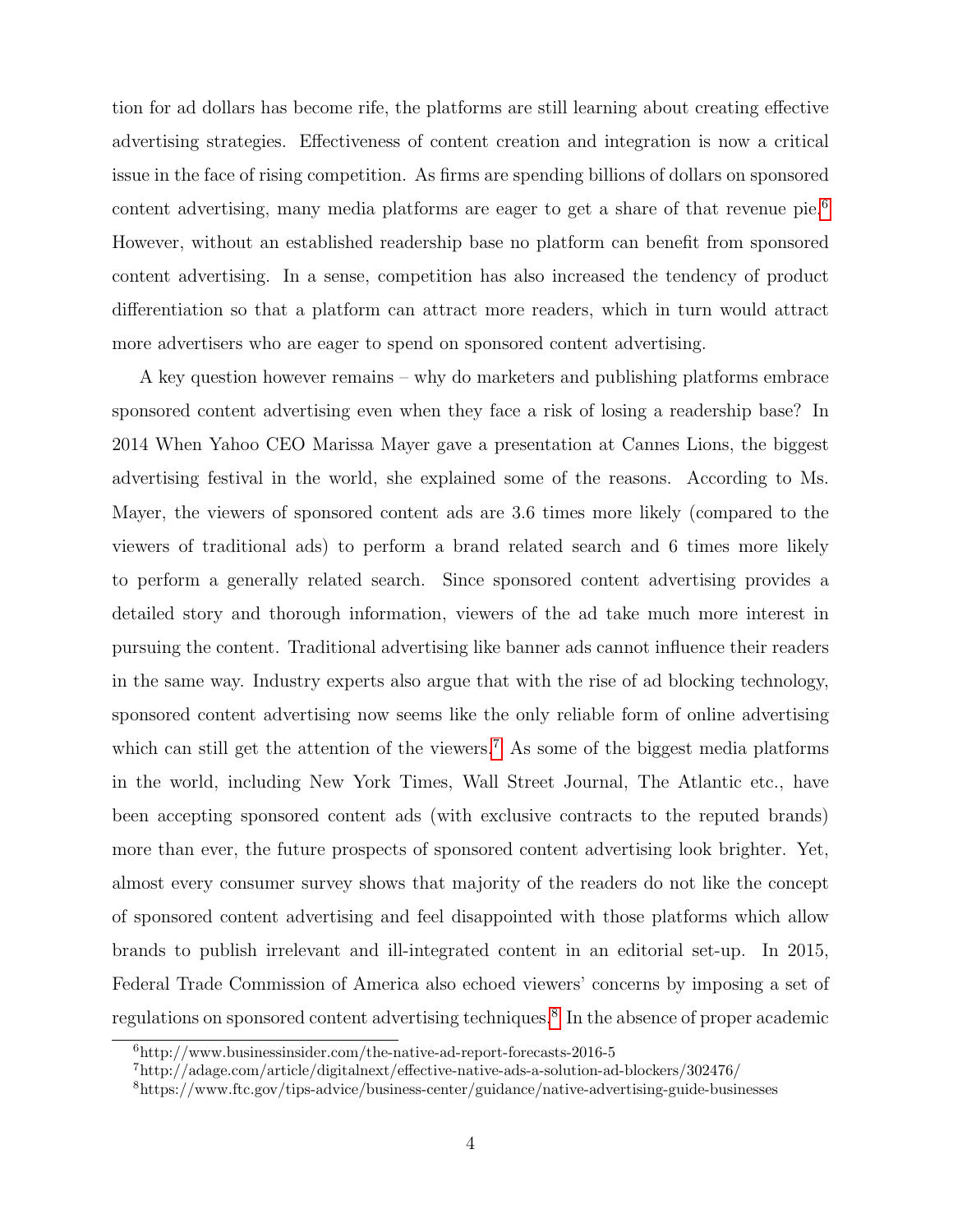and industrial research on sponsored content advertising, it is thus not clear whether the supply side enthusiasm has a concrete basis. Even the revenue and profit numbers do not always justify the surge in spending on sponsored content ads. A recent study in 2016 shows that for most of the marketers sponsored content only gives a sell-through rate of 5 percent or less.[9](#page-4-0)

"At their best, native ads are a seamless part of the reading experience. Depending on who you are, that's either great or horrible." (Keller, BusinessWeek, 2013) From advertisers' perspectives, sponsored content advertising seems to be more engaging and enjoyable. Unlike the advertisers though, consumers are less enthusiastic since the experience with sponsored content advertising can vary to a great extent. If the advertisements provide useful information to the consumers or are well integrated with other editorial content, a consumer may accept these sponsored content advertising. In contrast, when sponsored content is not well integrated with the actual journalistic content offered by a media platform or fails to invoke a sense of need fulfillment, the consumers experience a sense of annoyance (or even deception). Given the different views between consumers and advertisers/platforms surrounding sponsored content advertising, we have three–fold theoretical objectives for this paper –  $(a)$  to understand under what conditions and market structures a media platform would adopt sponsored content advertising instead of traditional advertising,  $(b)$  to examine whether sponsored content advertising is necessarily a more profitable strategy (for a media platform) than traditional advertising, and  $(c)$  to explore the situations when sponsored content advertising can offer higher surplus to both readers (consumers of the media content) and advertisers. To answer question  $(a)$  we derive the complete equilibrium conditions for monopoly as well as duopoly. For question  $(b)$ , we provide conditions under which sponsored content as an equilibrium advertising strategy can lead to lower payoffs for the platform (i.e., we show the existence of the prisoner's dilemma outcome). Lastly, to address question  $(c)$  we analyze whether, in contrast to the popular opinion and existing rationale, consumers can be better off in the presence of sponsored content advertising.

We organize the remainder of the paper as follows: in the next section we present

<span id="page-4-0"></span><sup>9</sup>http://www.luxurydaily.com/fewer-marketers-plan-to-use-native-ads-in-2016-report/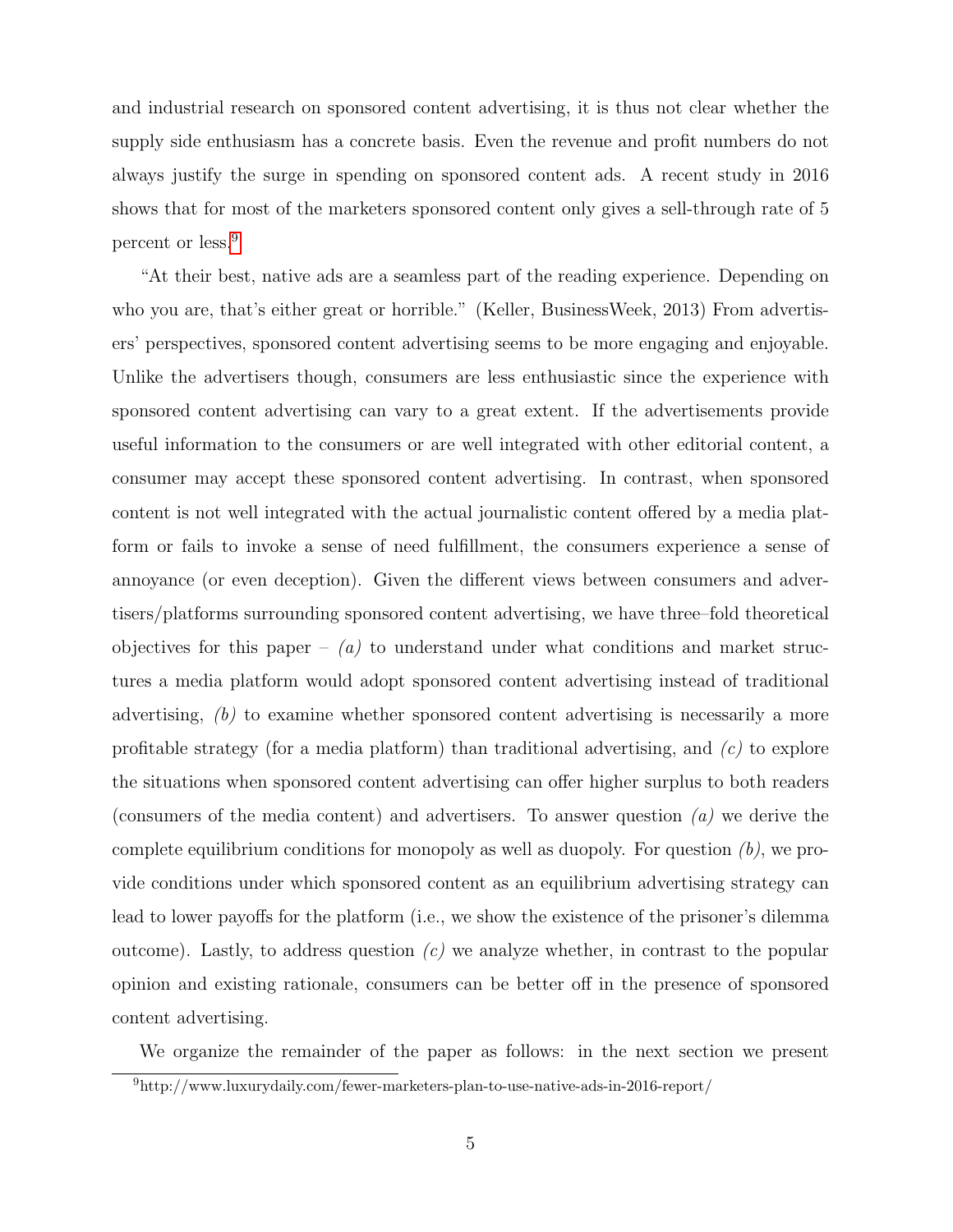the literature review. In section 3, we explain our model. Following that, we discuss equilibrium results. In section 5 we discuss the managerial implications and draw our concluding remarks. All proofs can be found in the appendix.

# 2 Literature Review

Because sponsored content advertising is a recent phenomenon, the academic research on this topic is currently at a nascent stage. Early papers on sponsored content advertising such as Becker-Olsen (2003) have experimentally identified the benefits of sponsored content ads for the advertiser as well as the platform. Becker-Olsen (2003) also explains how the informational context in sponsored content ads forces the readers (consumers) to engage in higher levels of information processing, and in turn affects a consumer's attitude towards advertising in general. More recent papers such as Carlson (2015) provide a balanced critique of sponsored content advertising and explains how this new form of advertising may be eroding the boundaries between editorial and advertising, and change the normative understandings of journalistic autonomy. Recent experimental studies such as Wojdynski and Evans (2016) have also suggested that while a higher transparency level certainly helps the consumers to identify the message as an advertisement, most of the time this ad recognition leads to negative evaluations. Lee et al. (2016) alternatively suggests that if consumers have strong information-seeking motivation (as opposed to socializing motivation), then they would positively evaluate sponsored content advertising, and would also show a higher willingness to share the content. While a stream of recent papers such as Campbell and Marks (2015) as well as Conill (2016) has qualitatively and thoroughly discussed the pros and cons of this new trend in digital advertising, Sahni and Nair (2016) provides the first empirical paper to show that sponsored content advertising specially pays off when advertisers and platforms disclose the sponsored nature of the content to the consumers. Their main findings suggest that the advertisers benefit from native (sponsored content) advertising and the loss of welfare for the consumers are likely to be minimal. We too find that the consumers and advertisers can be better off with sponsored content advertising as long as consumers' disutility towards sponsored content is not excessively high.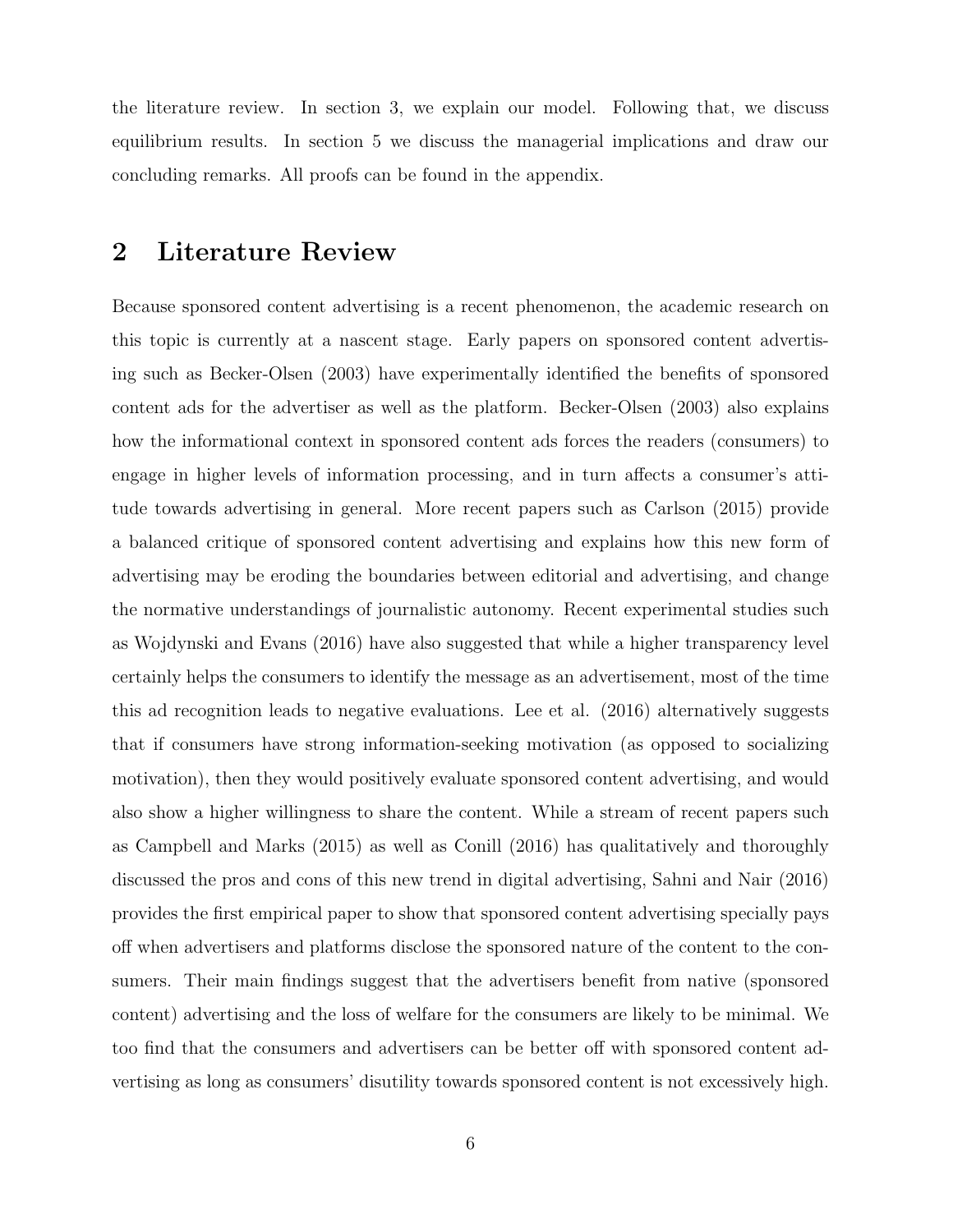Unlike Sahni and Nair (2016), we model competition between media platforms and show that when the competing platforms are highly (or rarely) differentiated, offering sponsored content would not be the optimal strategy. As a result, the platforms in these cases will continue with traditional advertising even when advertisers benefit from sponsored content advertising. As far as we know, our paper is the first analytical paper to study this strategic impact of sponsored content advertising in the two-sided market under different market structures.

We follow the basic tenets of the two-sided market model with network effects as laid out in the seminal papers such as Rochet and Tirole (2003) and Armstrong (2006). Rochet and Tirole (2003) provides a more general framework of a two-sided market by illustrating that any market with network externalities can be considered as a two-sided market as long as a platform can effectively cross–subsidize between different user groups. Armstrong (2006) on the other hand offers the primary structure of a two-sided market where at least one group of economic agents opt for single-homing (i.e., they only choose one platform). We closely follow Armstrong (2006) by assuming every reader (as well as every advertiser) chooses only one platform. Unlike in Armstrong's paper though, our paper formulates the cross side externality as a potentially probabilistic negative externality. Following Katz and Shapiro (1985) that analyze the role of consumer's expectations and network externalities, we assume that rational consumers and rational advertisers' expectations are both correct in equilibrium. More recent papers like Ellison and Ellison (2005) as well as Tucker and Zhang (2010) suggest that almost all online markets show strong evidences of network externalities. Tucker and Zhang (2010) specifically finds that many online retail websites get heavier traffic of sellers when there exists a broad base of buyers and vice versa. A seller thus is more attracted in posting on a retail website when the website has a higher number of listings of sellers because they are expected to help attract more buyers. In contrast, we have incorporated the asymmetric externality across the two sides of the market in our model (advertisers prefer consumers while consumers dislike ads), which is more consistent with the contexts of media markets. Furthermore, Chen and Xie (2007) finds that due to cross market network effects, an important factor like customer loyalty in one market may actually reduce the profit in a secondary market when the two markets are interdependent.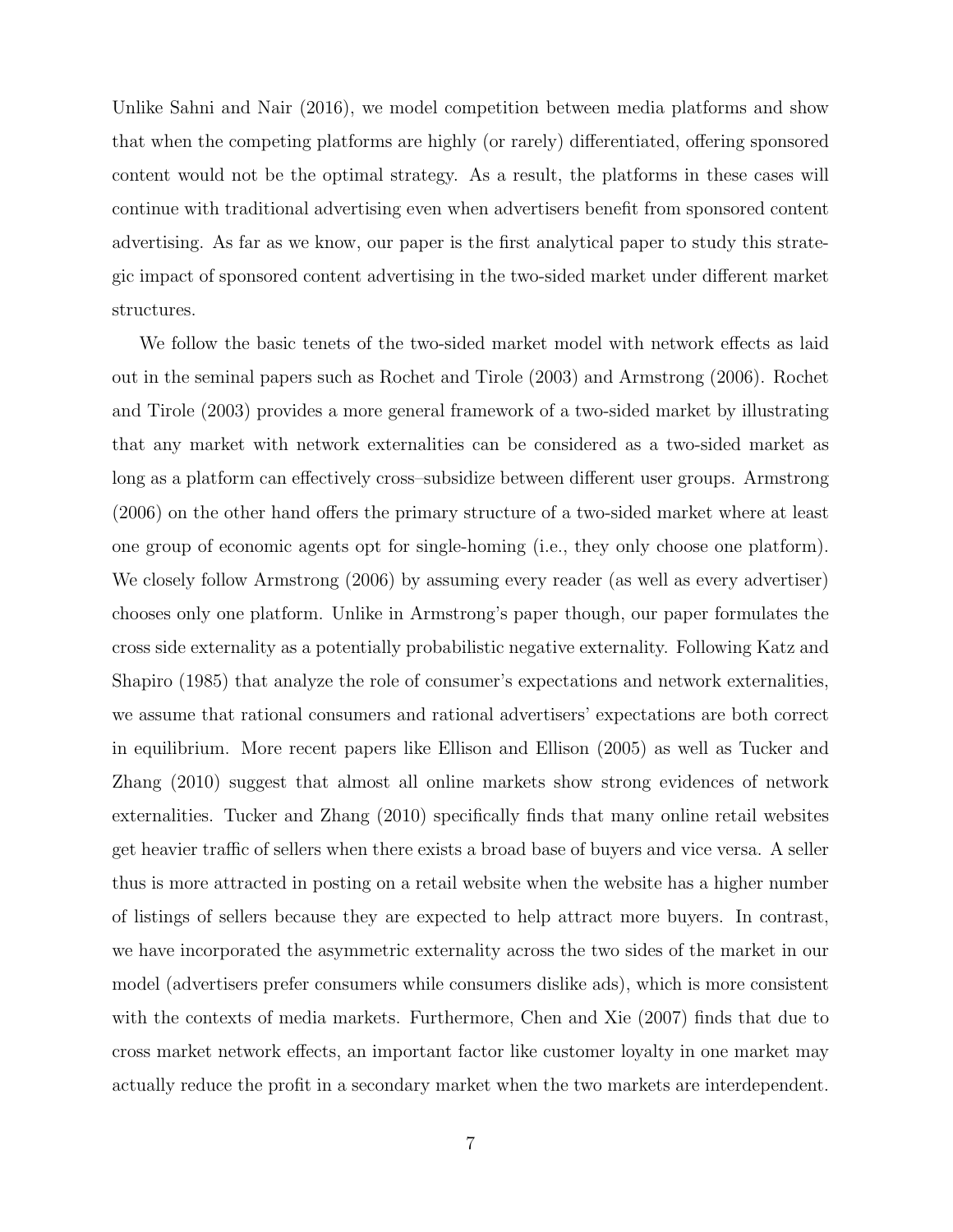Instead of studying two separate but interdependent markets, we analyze a market with two sides, nonetheless the importance of cross–side externalities remain prominent in our paper too. We show that even when consumers' sensitivity towards sponsored content advertising is higher than the sensitivity towards traditional advertising, due to cross–side externalities the consumers may in fact be better off under sponsored content advertising.

Our paper also contributes to the growing analytical literature on media markets. Galor and Dukes (2003) and Dukes (2004) finds that when two media producers are more differentiated, their volume of informative advertising increases which in turn intensifies price competition between the producers. In our paper too we find that as the media platforms become more differentiated, they start to allow advertisers to post sponsored content which are certainly more informative than the traditional advertisements. Dukes (2004) further shows that when the extent of differentiation in the media market is too high then the levels of advertising exceed the socially optimal level of advertising. In our paper, the extreme differentiation between two media producers does not offer a suitable landscape for offering sponsored content advertising and thus the media platforms in this case only allow traditional advertising. Gal-or and Dukes (2003) additionally finds that an increase in volume of informative advertising intensifies the price competition among the producers. Because of the two-sided nature of the marketplace in our model, we however find that there is no monotonic relationship between change in advertising strategy and degree of price competition. In our case, the relative sizes of negative externalities under traditional and sponsored content advertising play a crucial role in shaping a platform's advertising strategy and the equilibrium outcome.

Godes, Ofek and Sarvary (2009) suggests that media firms competing in a duopoly would set higher prices for media content than a monopolist firm. Similarly, our paper shows that competition between two media producers does not necessarily make the consumers better off. Zhu and Dukes (2015) also finds that in the context of factual content, consumers may not benefit from the competition among media producers. Recently, Amaldoss, Du and Shin (2016) finds that in a two-sided media market competing platforms adopt asymmetric pricing strategies when all the platforms target single-homing consumers and advertisers. On the other hand, when consumers and advertisers are multi-homing, relative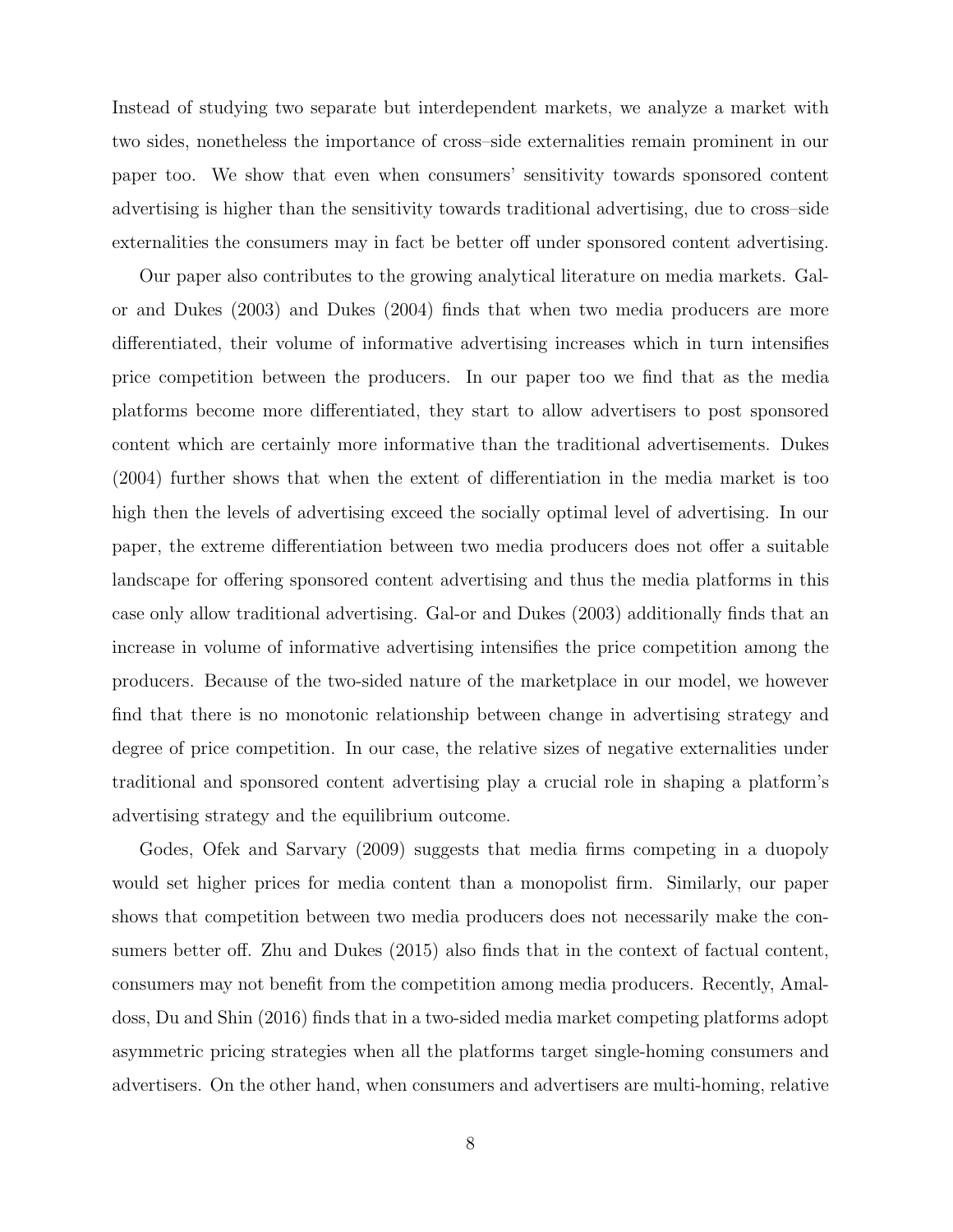sizes of cross-side network effects would determine whether the platforms should opt for asymmetric or symmetric (customized or uniform) pricing strategies. Their assumption of different groups of consumers having different sensitivity towards advertising drives this interesting result of asymmetric pricing strategies in the single-homing case. In contrast, in our model all the consumers have the same sensitivity towards advertising, we still see that the competing platforms may adopt asymmetric pricing strategies for each group of economic agents (i.e., consumers and advertisers). This result takes place when the two symmetric media platforms choose asymmetric advertising strategies in equilibrium.

## 3 Model

## 3.1 Platforms

Two competing platforms, 1 and 2, are horizontally differentiated and located on the two extremes of each of the two Hotelling lines (faced by the readers (henceforth consumers) and the advertisers, respectively). Each platform offers media content to the consumers and allow advertisers to post either traditional ads, denoted by T (traditional advertisements) or sponsored content ads, denoted by S (sponsored content/native advertisements). A traditional ad can be perceived as a banner ad which does not leave any scope of confusion as the consumers instantaneously recognize it as a promotional message. However, a sponsored content ad may look like an editorial or some other form of media content provided by the platform staff and thus can potentially provide informational or entertainment value to a consumer. Depending on how well integrated (with respect to other editorial content) the ad content is, a sponsored ad may or may not look like a traditional ad. In case of a really ill-integrated sponsored ad (which is also irrelevant for the readers), it might be difficult to differentiate the two types of advertising. In our model, the platforms can use either of the two advertising types, but they can not use both types at the same time. Since the issues of effectiveness of content creation and non–transparency are interlinked, we assume that serving both types of ads at the same time will violate the purpose of serving either of the ad types. Platform  $i$   $(i = 1, 2)$  charges prices,  $p_{iC}^{vw}$  and  $p_{iA}^{vw}$ , to the consumers and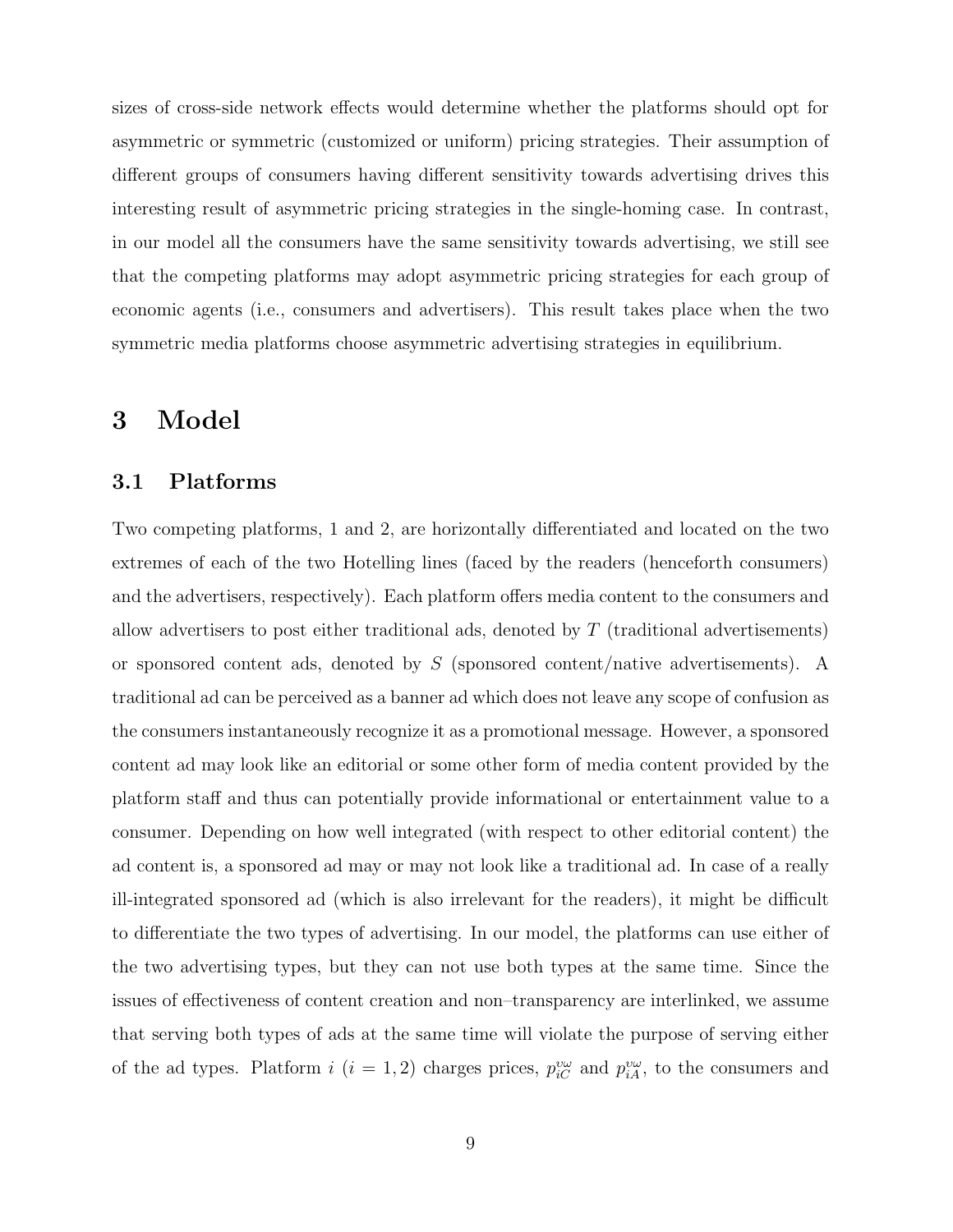the advertisers, respectively.<sup>[10](#page-9-0)</sup> Subscripts C and A denote for consumers and advertisers, whereas superscripts v and  $\omega$  represent the advertising strategies of the platforms 1 and 2, respectively. A platform has three decision variables – price for the consumers, price for the advertisers, and the ad type (i.e., whether to adopt traditional ads or sponsored ads). To focus on platforms' advertising choice and the strategic interaction between the platforms and both sides of the market, we assume that each platform chooses only one advertising format. In addition, the marginal cost of offering the media content or creating advertising messages is 0. Thus, the profits of a platform  $i$  are given by

$$
\Pi_i^{\nu\omega} = p_{iC}^{\nu\omega} x_{iC}^{\nu\omega} + p_{iA}^{\nu\omega} x_{iA}^{\nu\omega}, \ i \in \{1, 2\}.
$$
 (1)

 $x_{iC}^{vw}$  and  $x_{iA}^{vw}$  are respectively consumers' demand and advertisers' demand for platform i. We further assume that both markets for the consumers and the advertisers are fully covered.[11](#page-9-1) The table below explains all available strategies and profits for the two platforms.

Table 1: Platforms' Strategies and Profits

| Platform 1 / Platform 2 Traditional Ad                                                     |                                                                       | Sponsored Content Ad |
|--------------------------------------------------------------------------------------------|-----------------------------------------------------------------------|----------------------|
| Traditional Ad                                                                             | Case TT $(\Pi_1^{TT}, \Pi_2^{TT})$ Case TS $(\Pi_1^{TS}, \Pi_2^{TS})$ |                      |
| Sponsored Content Ad Case ST $(\Pi_1^{ST}, \Pi_2^{ST})$ Case SS $(\Pi_1^{SS}, \Pi_2^{SS})$ |                                                                       |                      |

## 3.2 Consumers

Consumers are uniformly distributed along the Hotelling line. We assume that the consumers obtain an intrinsic utility  $u_0$  from consuming either platform's media content. However, depending on her location on the Hotelling line, a consumer may incur a mismatch cost  $t_C$  per unit of distance traveled (for example, the presentation style of the media content differs from that of her preferred style). Put differently,  $t_C$  captures the strength of consumers' brand preferences towards the two platforms. Consistent with prior research

<span id="page-9-0"></span><sup>&</sup>lt;sup>10</sup>Advertisers' prices are positive but we do not put restrictions on the prices for consumers. On the other hand, we have also analyzed the case in which platforms offer content to consumers for free. Details are available upon request.

<span id="page-9-1"></span><sup>11</sup>We analyze the situation in which both sides of the market are incompletely covered in Section [3.4.](#page-13-0) In this case, a platform has monopoly power on both sides of the market.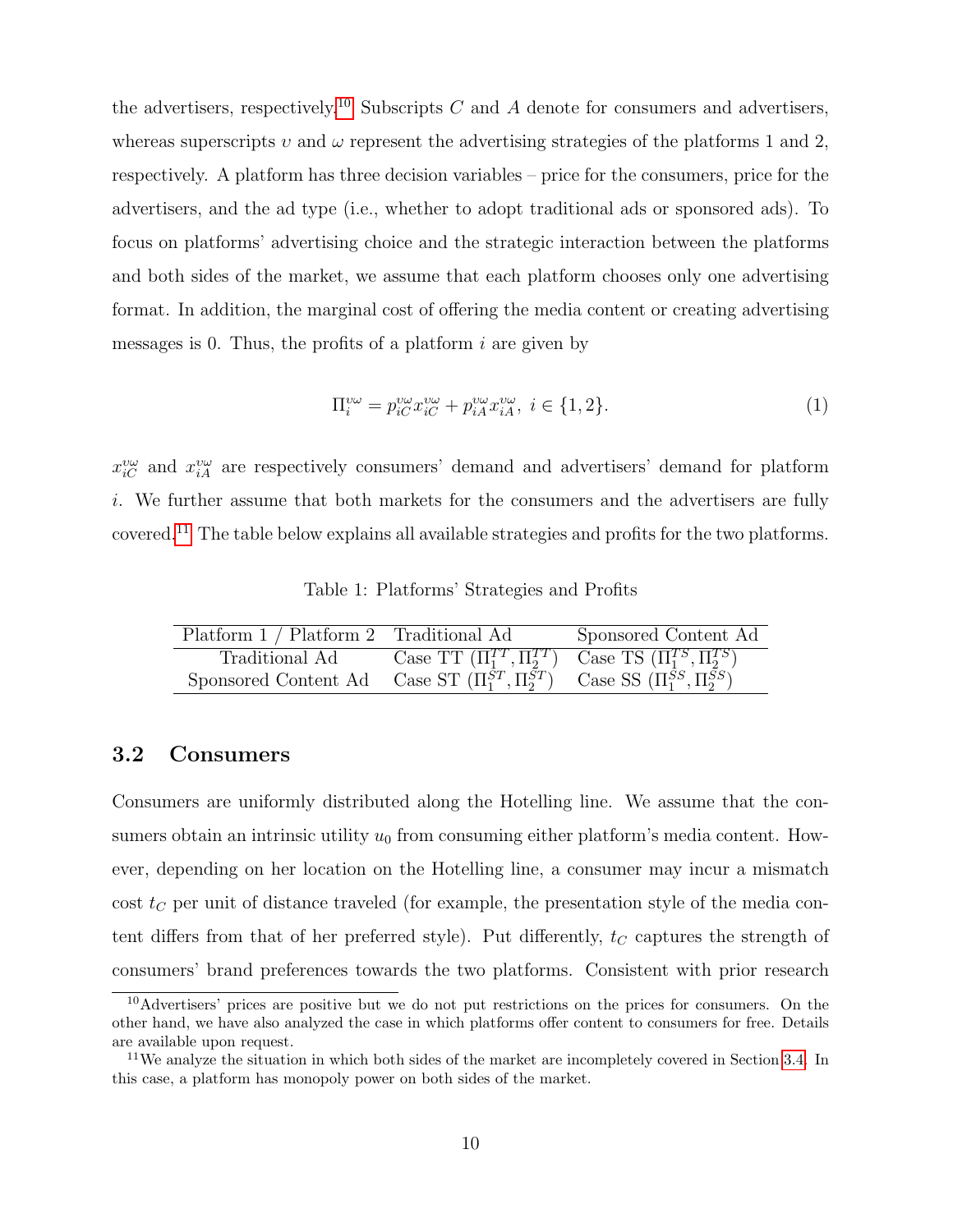on advertising in the media market (e.g., Anderson and Gabszewicz 2006), we assume that the traditional ads are perceived as nuisance and thus create negative externalities for the consumers. In particular,  $\gamma$  captures the extent of negative externalities to consumers when they see the traditional ads. When  $\gamma$  increases, a consumer's dislike for an ad also increases. A consumer's expected total amount of disutility is given by  $\gamma x_{iA}^{eT}$  (superscript e denotes the expected value, T denotes traditional ads), where  $x_{iA}^{eT}$  is consumers' expected total number of the advertisements on platform  $i$ . Therefore, when the platform  $i$  adopts the traditional ads, a consumer with the location of  $x_{iC}^T$  obtains the following utility from this platform:

$$
U_{iC}^T = u_0 - t_C x_{iC}^T - p_{iC}^T - \gamma x_{iA}^{eT}.
$$
 (2)

In contrast, when a platform adopts sponsored content ads, there are two possible outcomes. The first possibility is that the sponsored content ads are nicely integrated within the context and present useful or entertaining information to consumers. In this situation, consumers do not incur any disutility. The second possibility is that these sponsored content ads are not well integrated with the editorial content, and thus consumers identify them as mere promotional messages and face negative externalities. We assume that the second outcome occurs with a probability of β. To some extent, β can be seen as 1 in the case of traditional advertising, i.e., consumers never fail to identify ads as promotional messages and they always incur a disutility upon seeing these ads. To ease exposition, we denote  $\beta$  as the likelihood for consumers to identify sponsored ads as irrelevant and poorly-integrated promotional messages in the rest of this paper.

To further clarify,  $(1 - \beta)$  refers to the first possibility discussed in the previous paragraph. There are two distinct situations within this outcome:  $i$ ) consumers are completely unaware of the fact that the underlying message is a sponsored content ad, or  $ii$ ) consumers become aware of the sponsored content ad but find it well-integrated within the editorial context. In this paper, we do not differentiate between these two situations. We only highlight that the total probability for the previous two situations to occur is  $(1 - \beta)$ . Again to ease exposition, we just denote  $(1 - \beta)$  as the probability that consumers do not identify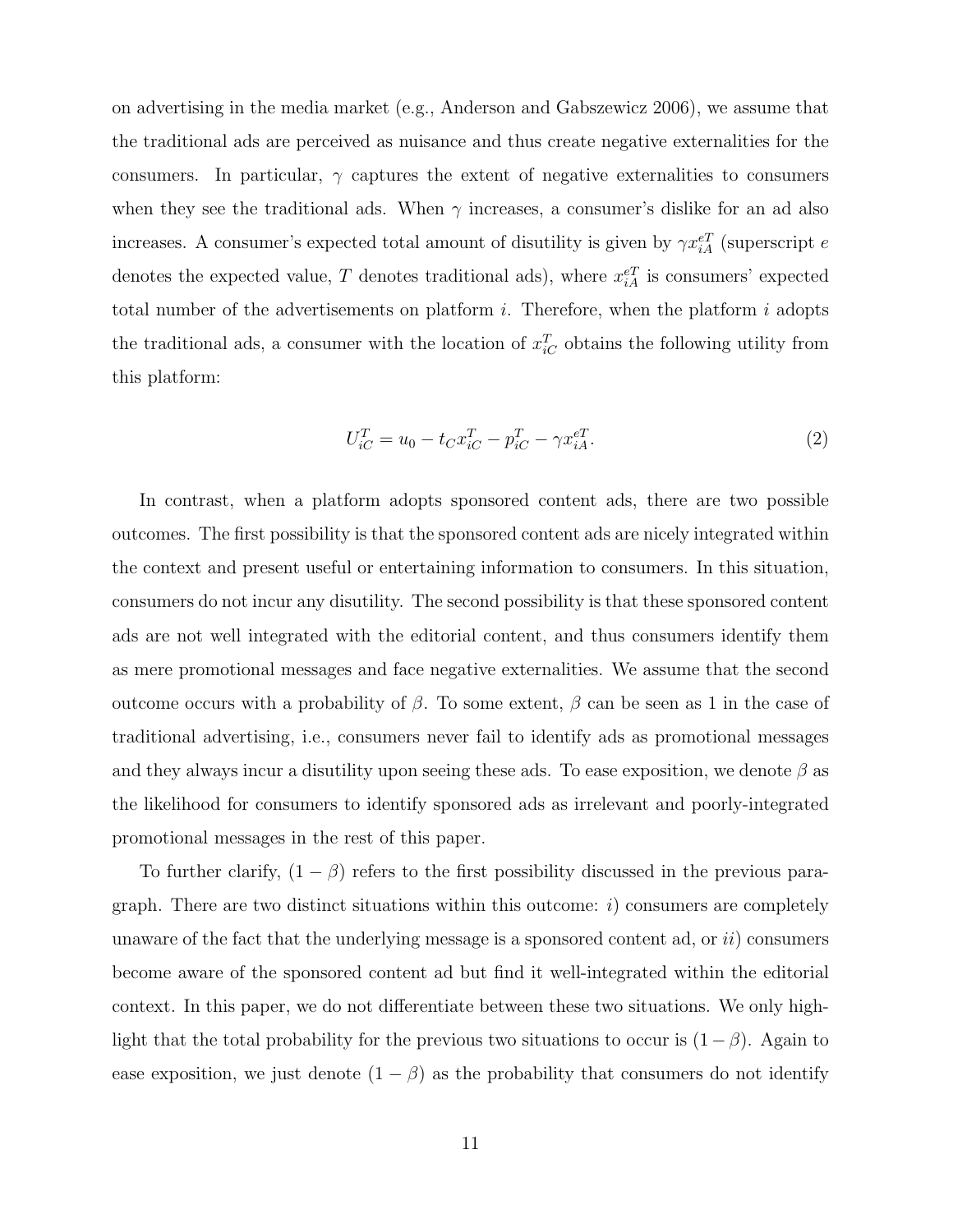sponsored ads.

Importantly, because sponsored content ads come with minimal transparency with the intention of being perceived as editorials, consumers react more negatively to them as compared to seeing a traditional ad if they correctly identify the nature of the ads and feel the incongruence within the context (Wojdynski and Evans 2016). Specifically, we assume that consumers' disutility for this type of ad, conditional on correct identification, is given by  $\gamma_S$ , which is greater than the negative externality parameter  $\gamma$  in the case of traditional ads ( $\gamma_s > \gamma$ ). On the other hand, when a sponsored content ad integrates well with the organic content and remains "unidentified" with the probability of  $(1 - \beta)$ , consumers would treat the ad as a regular piece of media content and thus would not incur any disutility. Therefore, consumers' expected disutility is given by  $\beta\gamma_S x_{iA}^{eS}$ , where  $x_{iA}^{eS}$ is consumers' expected total number of the sponsored ads on platform  $i$ . To summarize, when the platform *i* adopts the sponsored content ads, a consumer with the location of  $x_{iC}^S$ obtains the following expected utility (superscript e denotes the expected value):

$$
U_{iC}^{S} = u_0 - t_C x_{iC}^{S} - p_{iC}^{S} - \beta \gamma_S x_{iA}^{eS}.
$$
\n(3)

 $\beta$  is an important parameter as it can be interpreted in a variety of ways. In contrast to being the probability of sponsored ads' being integrated poorly with the editorial content and thus being identified by consumers, we can also interpret  $\beta$  as the proportion of sponsored ads that consumers can correctly recognize as promotional messages and thus they incur a greater disutility of  $\gamma_s$ .  $\beta$  can also be considered as a proxy variable for the quality of sponsored content advertising. As the quality of sponsored content improves, identifying the content as a special form of promotional activity becomes more difficult  $(\beta$  decreases).

### 3.3 Advertisers

Similar to consumers, advertisers are also uniformly distributed on a Hotelling line. Advertisers' transportation cost of per unit of distance is given by  $t_A$ . In other words,  $t_A$  captures the strength of advertisers' brand preferences towards the two platforms. Advertisers obtain an intrinsic utility of  $A_0$  from simply appearing on a platform, and the presence of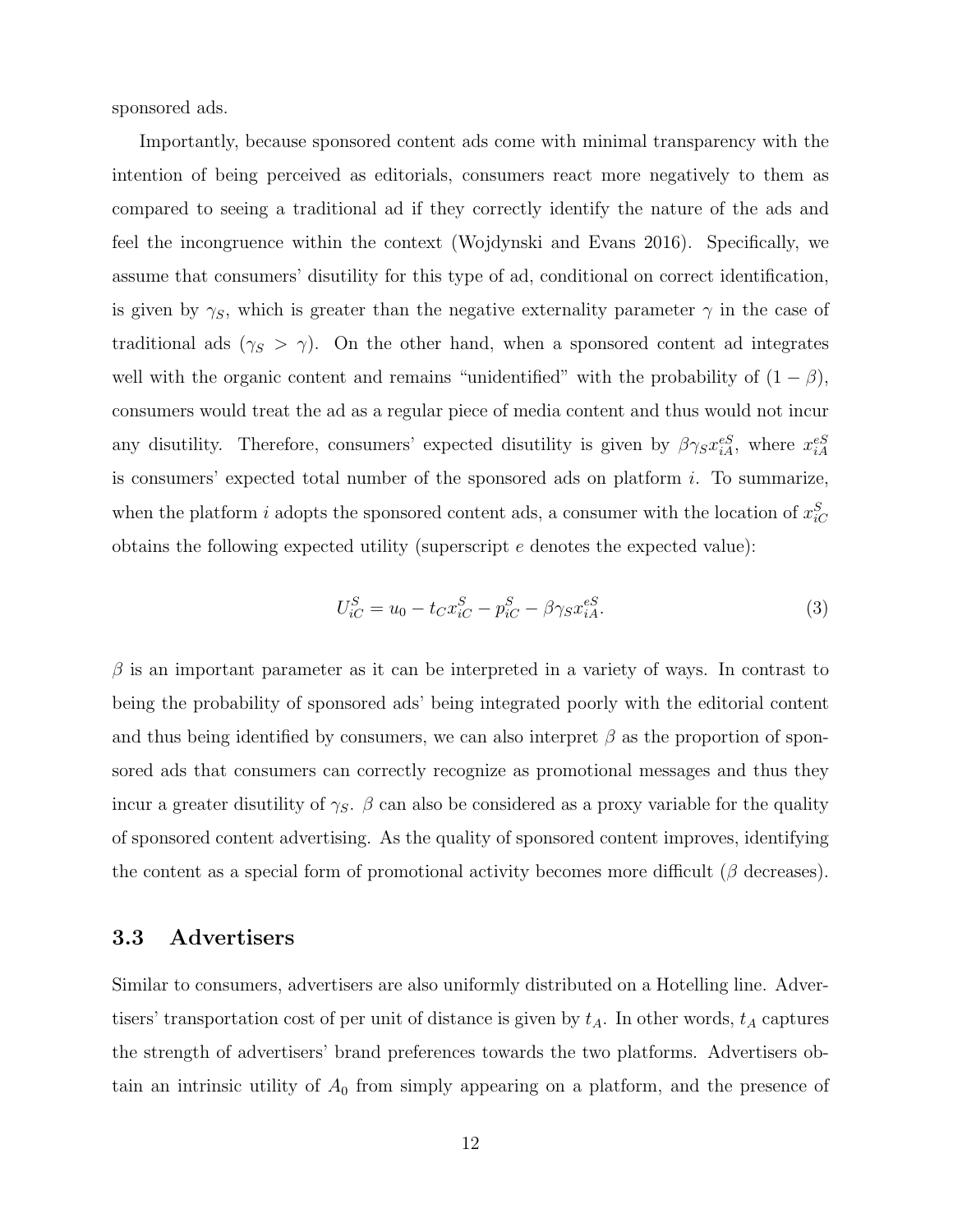consumers creates a positive externality for them. In making such assumptions we follow the existing literature (e.g., Kaiser and Wright 2006, Rasch 2007, Esteban and Harnandez 2012, etc.) on two-sided markets which explains that the media platforms are horizontally differentiated from advertisers' perspective. One can interpret advertisers' horizontal preference towards platforms as their preference to consumers with certain demographics (closer to the positioning of a certain platform). We assume that an advertiser gets a marginal utility of A for each consumer's exposure to the traditional ad. In other words, an advertiser's gross utility from displaying a traditional ad on a platform with an expected number of  $x_{iC}^{eT}$  consumers is given by  $A_0 + Ax_{iC}^{eT}$ . Therefore, when a platform i adopts the traditional ad, an advertiser with the location of  $x_{iA}^T$  obtains the following expected utility (the price this advertiser pays,  $p_{iA}^T$ , can be seen as the total payment for  $x_{iC}^{eT}$  number of impressions.)

$$
U_{iA}^T = A_0 - t_A x_{iA}^T - p_{iA}^T + A x_{iC}^{eT}.
$$
\n(4)

Given the characteristics of the sponsored ads, advertisers' utility depends on whether or not consumers identify them as a promotional message. We assume that an advertiser gets a marginal utility of A for each consumer's exposure to an identified sponsored content ad. This is because consumers will not gain additional positive impressions for the advertiser upon identifying the nature of the promotional message. In contrast, in case of an unidentified sponsored content ad, the advertiser obtains a higher marginal utility  $\alpha$ per consumer exposure  $(\alpha > A)$ . Recall that  $\beta$  is the likelihood for consumers to correctly identify the sponsored content ads. As a result, an advertiser's expected gross utility from displaying a sponsored content ad on the platform with an expected number of  $x_{iC}^{eS}$  consumers is given by  $A_0 + \beta A x_{iC}^{eS} + (1 - \beta) \alpha x_{iC}^{eS}$ . To summarize, when the platform *i* adopts sponsored content ads, an advertiser with the location  $x_{iA}^S$  obtains the following expected utility

$$
U_{iA}^{S} = A_0 - t_A x_{iA}^{S} - p_{iA}^{S} + \beta A x_{iC}^{eS} + (1 - \beta) \alpha x_{iC}^{eS}.
$$
 (5)

Note that because a sponsored ad is more valuable to the advertiser if it is not identified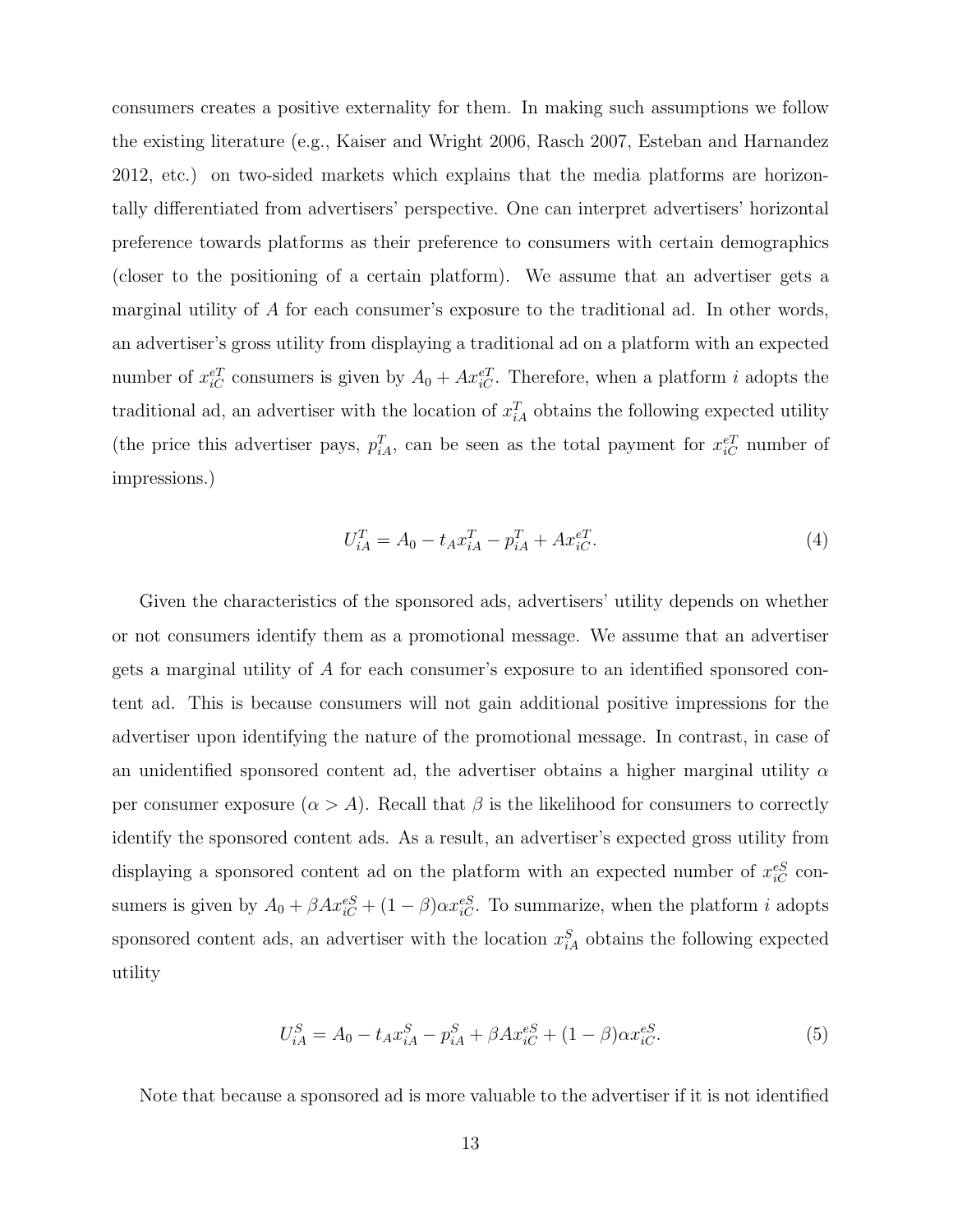by the consumers,  $\alpha > A$ , advertisers' expected utility decreases when consumers are more likely to identify sponsored content ads (as  $\beta$  increases).

## <span id="page-13-0"></span>3.4 Monopoly Platform

Although the main objective of this paper is to analyze the platform's ad choice under competition, as a starting point we explore a monopolistic setting where there is only one media platform. The main difference from duopoly is that the outside option for both consumers and advertisers in the monopoly context is no consumption, yielding a utility of zero (in a duopoly, both these economic agents' outside option is to consume or purchase from the other platform and thus would enjoy weakly positive utility). The expected utilities of consumers and advertisers with the monopoly platform are thus given by

- $U_C^T = u_0 t_C x_C^T p_C^T \gamma x_A^{eT}$ , consumers in the presence of T, (6)
- $U_C^S = u_0 t_C x_C^S p_C^S \beta \gamma_S x_A^{eS}$ , consumers in the presence of S, (7)
- $U_A^T = A_0 t_A x_A^T p_A^T + A x_C^{eT}$ , advertisers in the presence of T, (8)

$$
U_A^S = A_0 - t_A x_A^S - p_A^S + \beta A x_C^{eS} + (1 - \beta) \alpha x_C^{eS}, \quad \text{advertisers in the presence of S.} \tag{9}
$$

The monopoly platform's profits under traditional and sponsored content ads are given by:

$$
\Pi^{\nu} = p_C^{\nu} x_C^{\nu} + p_A^{\nu} x_A^{\nu}, \quad \nu \in \{T, S\}.
$$
\n(10)

### 3.5 Two-sided Market and Assumptions

The two-sidedness of the market has been defined as per the setup developed in the early literature on two-sided platforms (i.e., [Rochet and Tirole 2003, Armstrong 2006,](#page-0-0) etc.). The most important aspect of this two-sidedness is the existence of the inter-group externalities. In our context,  $\gamma$  and  $\gamma_S$  ( $\gamma_S > \gamma$ ) capture the negative externalities consumers experience with traditional ads and identified sponsored ads, respectively. On the other hand, A and  $\alpha$  ( $A < \alpha$ ) represent the positive externalities advertisers enjoy from the presence of consumers, with traditional ads and unidentified sponsored content ads, respectively.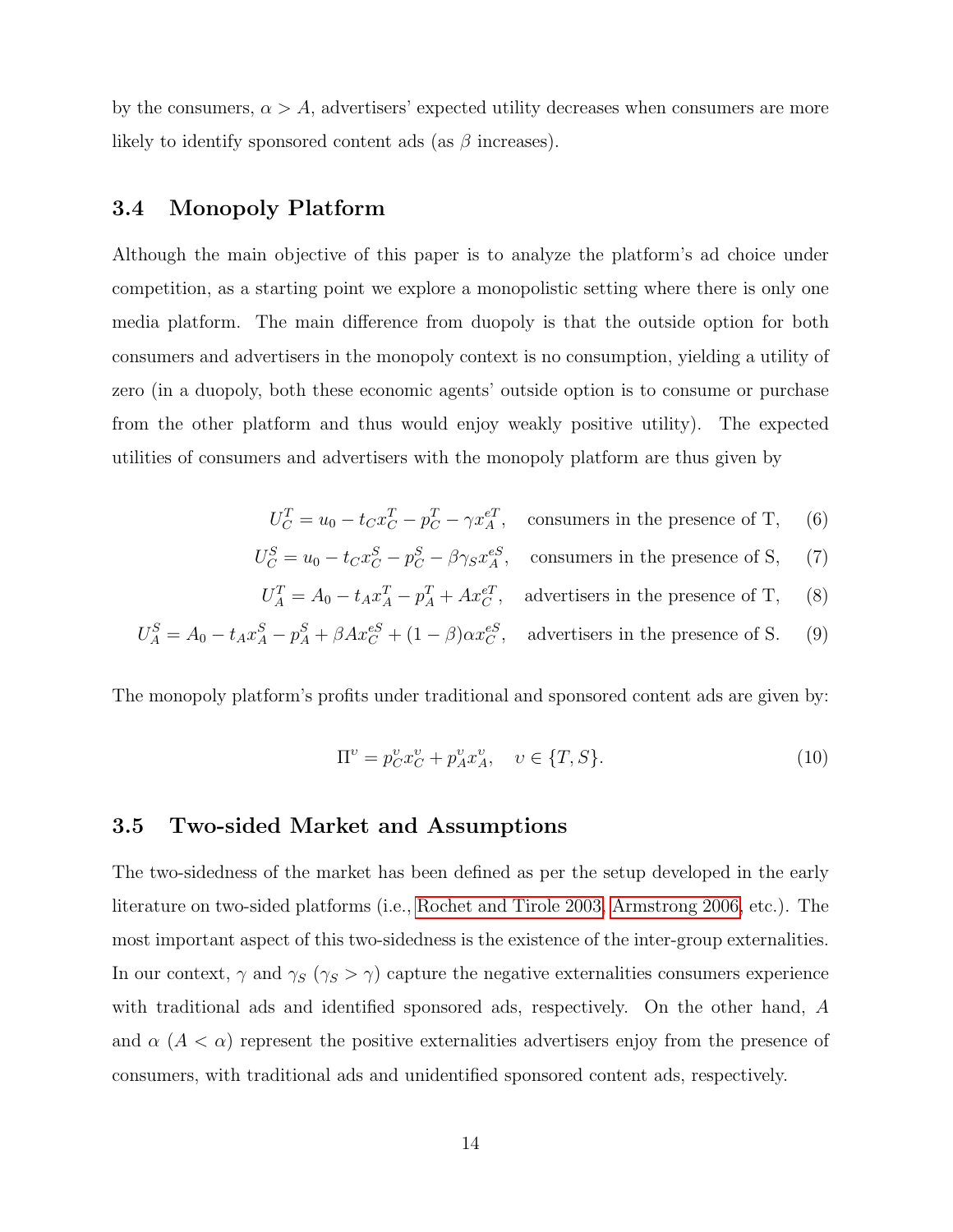To focus on the impact of sponsored content ads on the competition between platforms, we assume that either a consumer or an advertiser can choose only one platform. In other words, we analyze the "single–homing" situation. As [Armstrong \(2006\)](#page-0-0) points out, both sides doing multi-homing is less prevalent and we leave that to future research.

To focus on the more interesting analysis, we make the following assumptions:

<span id="page-14-1"></span>
$$
A \ge \gamma_S \ge \gamma,\tag{11}
$$

$$
(1 - \beta)(\alpha - A) + \gamma - \beta \gamma_S > 0,
$$
\n(12)

$$
t_C > \max\{t_{C1}, t_{C2}\}.^{12} \tag{13}
$$

The first assumption means that advertisers' marginal utility of accessing an additional reader should be greater than readers' marginal disutility of being exposed to an additional ad (otherwise no ads will be observed in equilibrium). It also means that consumers' disutility of a sponsored ad, conditional on correctly identifying it, is greater than their disutility of a traditional ad. The second assumption states that the marginal utility of sponsored ads to an advertiser, if unidentified, is significantly higher than that of a traditional ad. The third assumption states that the two platforms are sufficiently horizontally differentiated from consumers' perspective and ensures a unique pure strategy equilibrium.

The following table summarizes all the notations in our model.

<span id="page-14-0"></span> $12t_{C1} = \frac{2\beta^2\gamma_S^2(\alpha\beta-\alpha-A\beta-t_A)+\beta\gamma_S(\gamma((\alpha-A)(\beta-1)+2t_A)+(\alpha+A\beta+A-\alpha\beta)(A(2\beta-1)-2\alpha(\beta-1)-t_A))-\gamma(\alpha+A\beta+A-\alpha\beta)(A-\gamma-t_A)}{2A^2(\beta-1)\beta-A(\beta-1)(-2\alpha+A\alpha\beta-\beta\gamma_S-\gamma+6t_A)+\alpha(\beta-1)(2\alpha(\beta-1)-\beta\gamma_S-\gamma)+6t_A(\alpha(\beta-1)+\beta\gamma_S-\gamma)}$ and  $t_{C2} = \frac{\beta^2 \gamma_S^2 (\alpha \beta - \alpha - A \beta - A) + \beta \gamma_S (\gamma (A(-\beta) + A + \alpha (\beta - 1) - 2t_A) + (\alpha + A \beta + A - \alpha \beta)(\alpha + A \beta - \alpha \beta - t_A))}{2A^2(\beta - 1) + A(\beta - 1)(-2\alpha + \beta \gamma_S + \gamma - 6t_A) - \alpha(\beta - 1)(\beta \gamma_S + \gamma) + 6t_A(\alpha(\beta - 1) + \beta \gamma_S - \gamma)}$  $+\frac{\gamma((\alpha+A\beta+A-\alpha\beta)(\alpha+A(\beta-2)-\alpha\beta+t_A)+2\gamma(A+t_A))}{2A^2(\beta-1)+A(\beta-1)(-2\alpha+\beta\gamma_S+\gamma-6t_A)-\alpha(\beta-1)(\beta\gamma_S+\gamma)+6t_A(\alpha(\beta-1)+\beta\gamma_S-\gamma)}$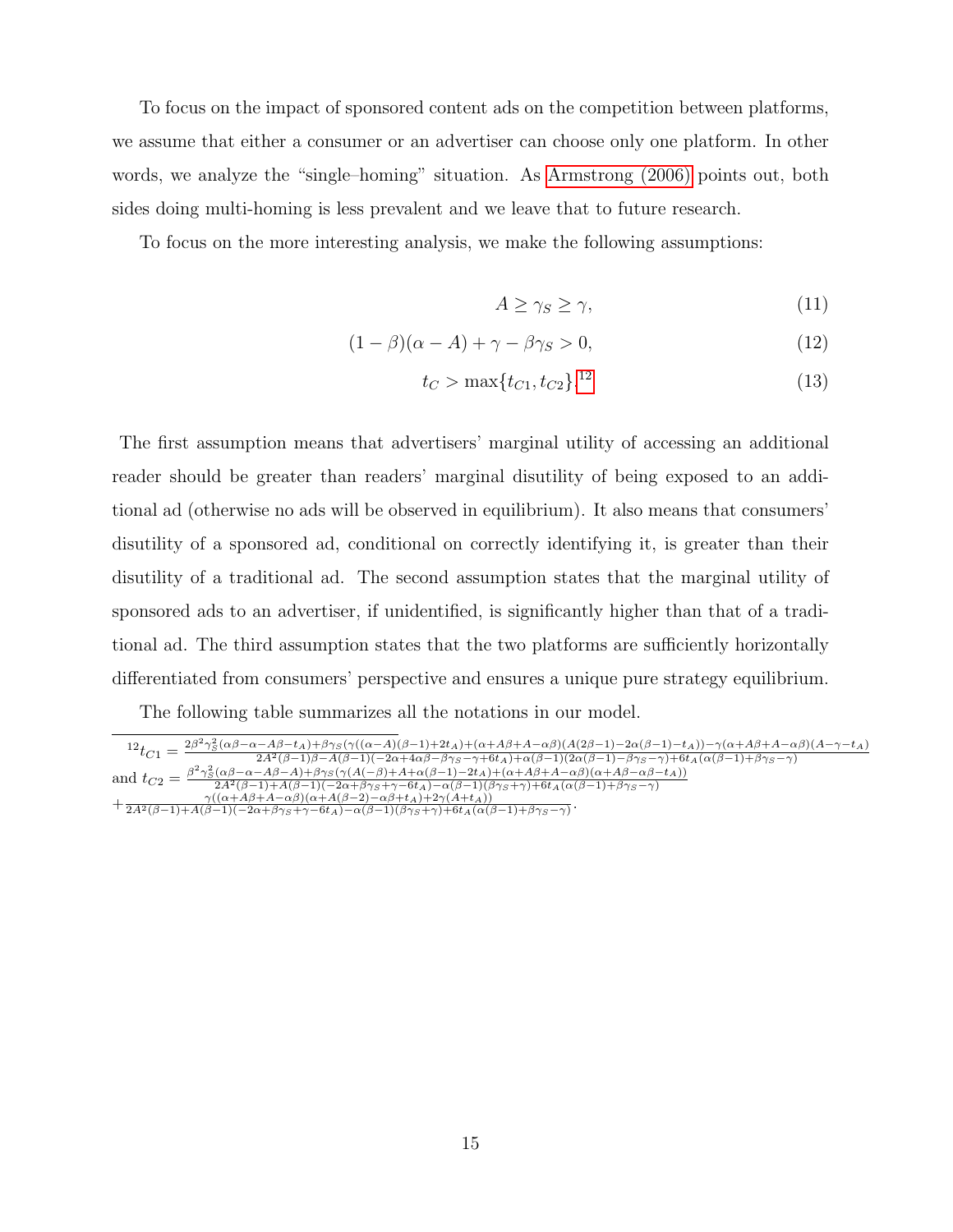| Symbol             | Definition                                                                                               |
|--------------------|----------------------------------------------------------------------------------------------------------|
| $u_0$              | Consumer's intrinsic utility from accessing a platform                                                   |
| $t_C$              | Consumer's transportation cost                                                                           |
| T                  | Traditional Advertising                                                                                  |
| $\cal S$           | Sponsored Content Advertising                                                                            |
| $\beta$            | Identifying probability of a sponsored content ad                                                        |
| $p_{iC}^{v\omega}$ | Price charged by platform i (platform 1's ad strategy is v) to its consumer, $v, \omega \in \{T, S\}$    |
| $x_{iC}^{v\omega}$ | Consumers' demand for platform i when 1 has ad strategy v, 2 has ad strategy $\omega$                    |
| $\gamma$           | Consumers' marginal disutility towards a traditional ad                                                  |
| $\gamma_S$         | Consumers' marginal disutility towards a sponsored content                                               |
| $A_0$              | Advertiser's intrinsic utility from a platform                                                           |
| $\boldsymbol{A}$   | Advertiser's marginal utility from showing a recognizeded sponsored ad                                   |
| $\alpha$           | Advertiser's marginal utility from showing an unrecognizeded sponsored ad                                |
| $t_A$              | Advertiser's transportation cost                                                                         |
| $\cdot^e$          | Expected value                                                                                           |
| $p_{iA}^{v\omega}$ | Price charged by platform <i>i</i> to its advertisers (1 has ad strategy v, 2 has ad strategy $\omega$ ) |
| $x_{iA}^{v\omega}$ | Advertisers' demand for platform i (1 has ad strategy v, 2 has ad strategy $\omega$ )                    |

Table 2: Parameter and Decision Variables

# 4 Equilibrium Results

In this section, we analyze the platforms' advertising and pricing decisions. We start our discussion with a monopolist platform, and then move on to the case of the duopoly platforms.

## <span id="page-15-0"></span>4.1 Analysis of Monopoly

When the monopoly platform offers traditional ads, we assume that markets for both consumers and advertisers are incompletely covered. In this case, the platform's demand from consumers and advertisers is given by

<span id="page-15-1"></span>
$$
x_C^T = \frac{u_0 - p_C^T - \gamma x_A^{eT}}{t_C} \in (0, 1),\tag{14}
$$

$$
x_A^T = \frac{A_0 - p_A^T + Ax_C^{eT}}{t_A} \in (0, 1). \tag{15}
$$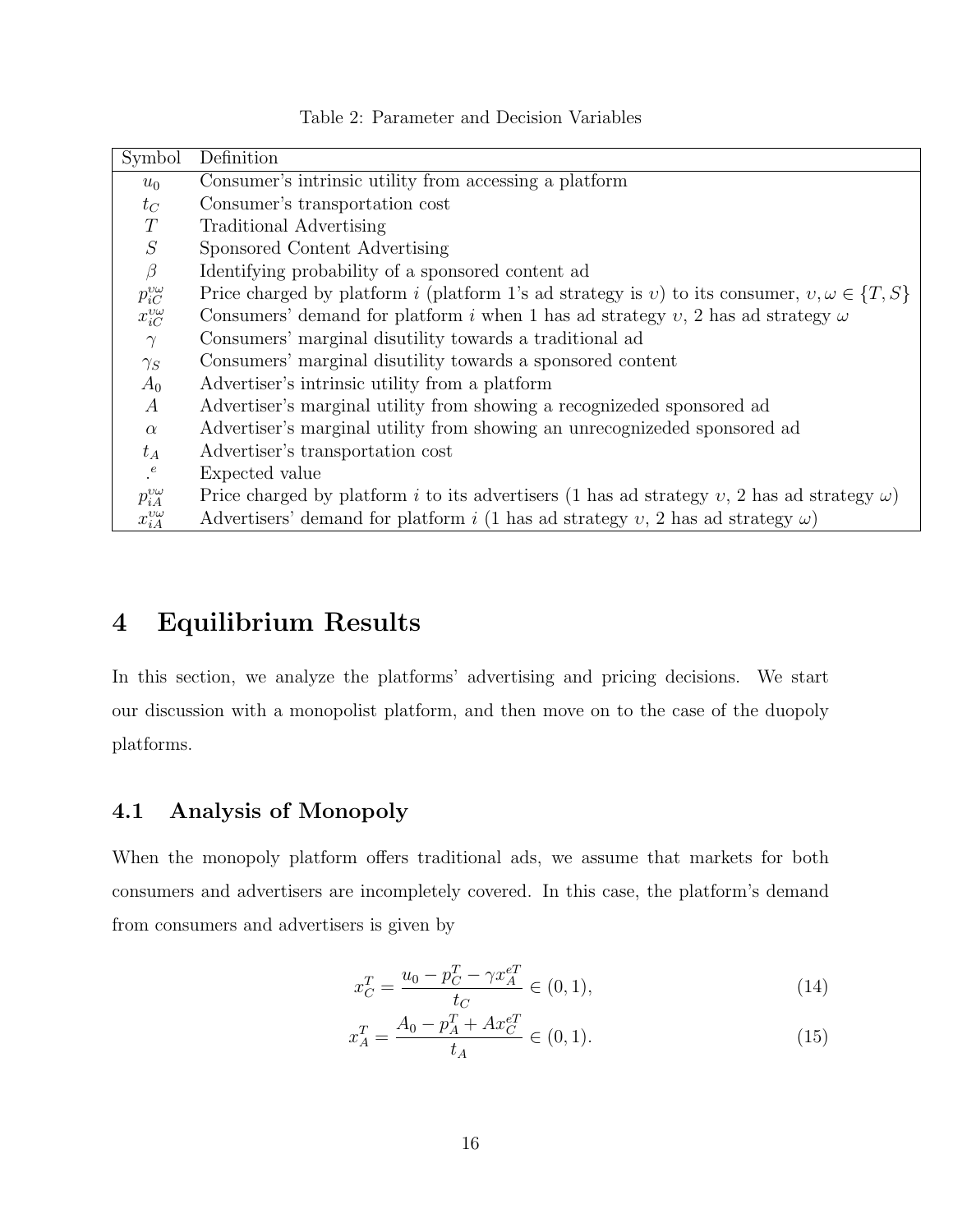Not surprisingly, given consumers' disutility from seeing the ads, their demand decreases in the externality parameter  $\gamma$  and their expected number of ads on the platform,  $x_A^{eT}$ . By contrast, given advertisers' utility from reaching consumers, their demand increases in the externality parameter A and their expected number of consumers on the platform,  $x_C^{eT}$ . The platform's profit is then given by  $\Pi^T = p_C^T x_C^T + p_A^T x_A^T$ .

We assume that both consumers and advertisers have rational expectations about the number of players on the other side of the market. Furthermore, these expectations are correct in equilibrium. Such assumptions on rational expectation are fairly common in the literature (see, for example, Becker 1991, Katz and Shapiro 1985). This leads to the following equations:

$$
x_C^T = x_C^{eT}, \quad \text{and} \quad x_A^T = x_A^{eT}.
$$
 (16)

Solving the platform's optimization problem, we obtain the following prices, demand and profits when the platform offers traditional ads.

$$
p_C^{T*} = \frac{2t_A t_C u_0 + A u_0 \gamma - A_0 t_C \gamma - A A_0 t_C - A^2 u_0}{4t_A t_C - (A - \gamma)^2},\tag{17}
$$

$$
p_A^{T*} = \frac{t_A u_0 (A + \gamma) + A_0 (2t_A t_C + (A - \gamma)\gamma)}{4t_A t_C - (A - \gamma)^2},\tag{18}
$$

$$
x_C^{T*} = \frac{AA_0 + 2t_A u_0 - A_0 \gamma}{4t_A t_C - (A - \gamma)^2},\tag{19}
$$

$$
x_A^{T*} = \frac{2A_0t_C + u_0(A - \gamma)}{4t_At_C - (A - \gamma)^2},\tag{20}
$$

$$
\Pi^{T*} = \frac{A_0^2 t_C + t_A u_0^2 + A_0 u_0 (A - \gamma)}{4t_A t_C - (A - \gamma)^2}.
$$
\n(21)

Next, we analyze the optimal strategies for the monopoly platform when it offers sponsored content ads. Similarly, we assume that markets for consumers and advertisers are incompletely covered. Recall that there is a probability  $\beta$  with which consumers can identify a sponsored content ad as a mere promotional message. Once this happens, consumers will incur a disutility,  $\gamma_s$ , and advertisers will not be able to enjoy a higher utility from exposing consumers to the "organic content". In this case, consumers' utility is given by  $u_0 - t_C x_C - p_{CS} - \beta \gamma_S x_A^{eS}$ , and advertisers' utility is given by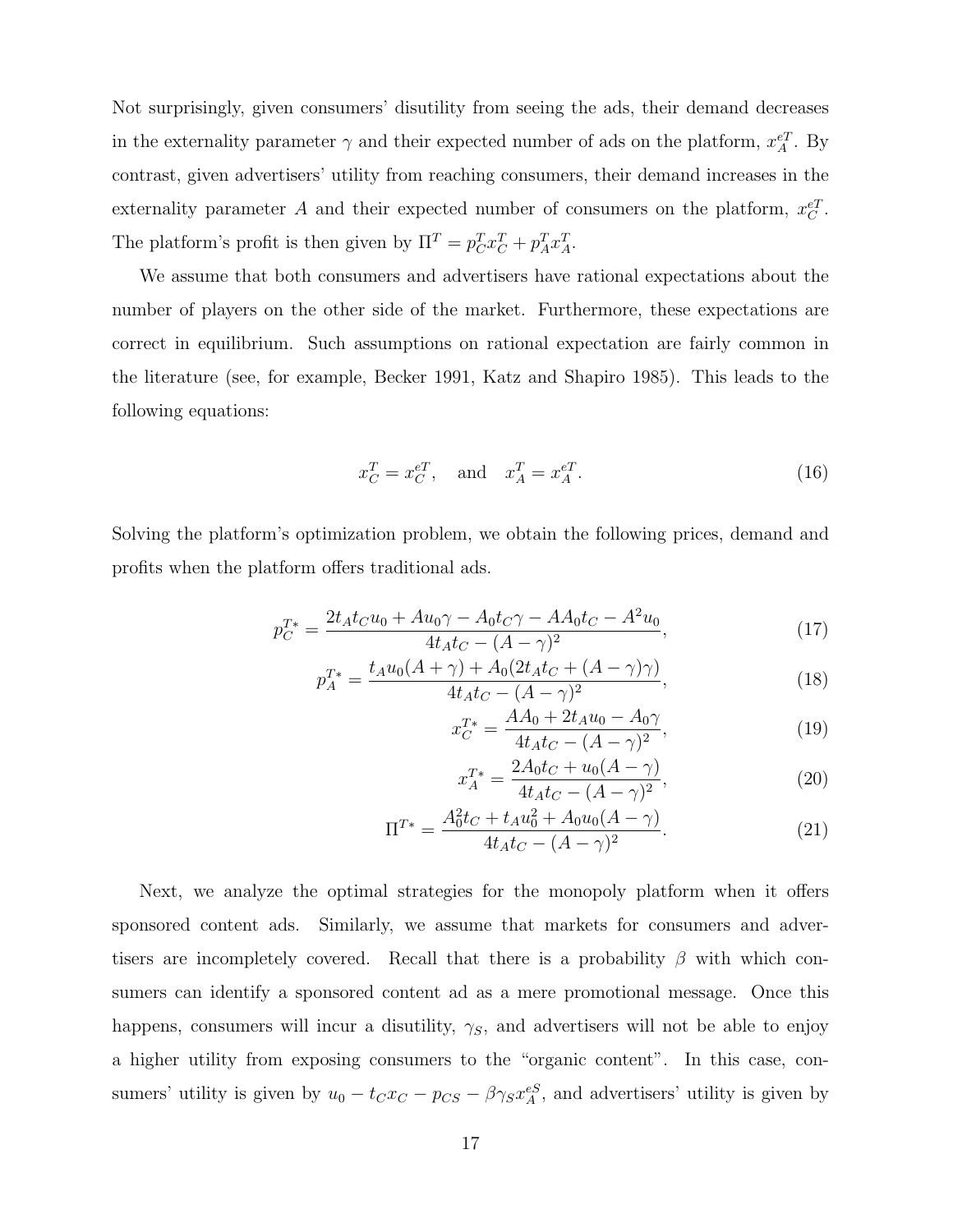$A_0 - t_A x_A - p_A^{eS} + \beta A x_C^{eS} + (1 - \beta) \alpha x_C^{eS}$ . Therefore, the platform's demand from consumers and advertisers is given by (again superscript e denotes the expected value)

<span id="page-17-2"></span><span id="page-17-1"></span>
$$
x_C^S = \frac{u_0 - p_C^S - \beta \gamma_S x_A^{eS}}{t_C} \in (0, 1),\tag{22}
$$

$$
x_A^S = \frac{A_0 - p_A^S + (\beta A + (1 - \beta)\alpha)x_C^{eS}}{t_A} \in (0, 1).
$$
 (23)

Note that when consumers are more likely to identify sponsored content ads as ill-integrated promotional messages, i.e., when  $\beta$  increases, demand from consumers and advertisers will both decrease. The latter occurs because advertisers prefer sponsored ads to traditional ads if consumers cannot identify the former (and thus incorrectly believe that these ads are organic content):  $\alpha > A$ . The platform's profit is then given by

$$
\Pi^S = p_C^S x_C^S + p_A^S x_A^S. \tag{24}
$$

Given our assumptions on rational expectations, we again have  $x_C^S = x_C^{eS}$ , and  $x_A^S =$  $x_A^{eS}$ . Solving the platform's optimization problem, we obtain the following prices, demand and profits when the platform offers sponsored content ads.

$$
p_C^{S*} = \frac{2t_A t_C u_0 + \alpha (1 - \beta)(\alpha(\beta - 1)u_0 - A_0 t_C)}{4t_A t_C - ((1 - \beta)\alpha + \beta A - \beta \gamma_S)^2} - \frac{A^2 \beta^2 u_0 + A\beta (A_0 t_C - u_0 (2\alpha(\beta - 1) + \beta \gamma_S)) + \beta \gamma_S (A_0 t_C + \alpha(\beta - 1)u_0)}{4t_A t_C - ((1 - \beta)\alpha + \beta A - \beta \gamma_S)^2},
$$
(25)

$$
p_A^{S*} = \frac{t_A u_0 (\alpha + \beta(-\alpha + A + \gamma_S)) - A_0 (\beta \gamma_S (\beta(\alpha - A + \gamma_S) - \alpha) - 2t_A t_C)}{4t_A t_C - ((1 - \beta)\alpha + \beta A - \beta \gamma_S)^2},
$$
(26)

$$
x_C^{S*} = \frac{2t_A u_0 - A_0(\beta(\alpha - A + \gamma_S) - \alpha)}{4t_A t_C - ((1 - \beta)\alpha + \beta A - \beta \gamma_S)^2},\tag{27}
$$

$$
x_A^{S*} = \frac{2A_0t_C - u_0(\beta(\alpha - A + \gamma_S) - \alpha)}{4t_A t_C - ((1 - \beta)\alpha + \beta A - \beta \gamma_S)^2},
$$
\n(28)

$$
\Pi^{S*} = \frac{A_0 u_0 ((1 - \beta)\alpha + \beta A - \beta \gamma_S) + A_0^2 t_C + t_A u_0^2}{4t_A t_C - ((1 - \beta)\alpha + \beta A - \beta \gamma_S)^2}.
$$
\n(29)

<span id="page-17-0"></span>Given the importance of the brand preference parameter (i.e., the transportation cost parameter),  $t_C$  and  $t_A$ , in the literature of product differentiation, we discuss their impact on prices for both sides of the market below.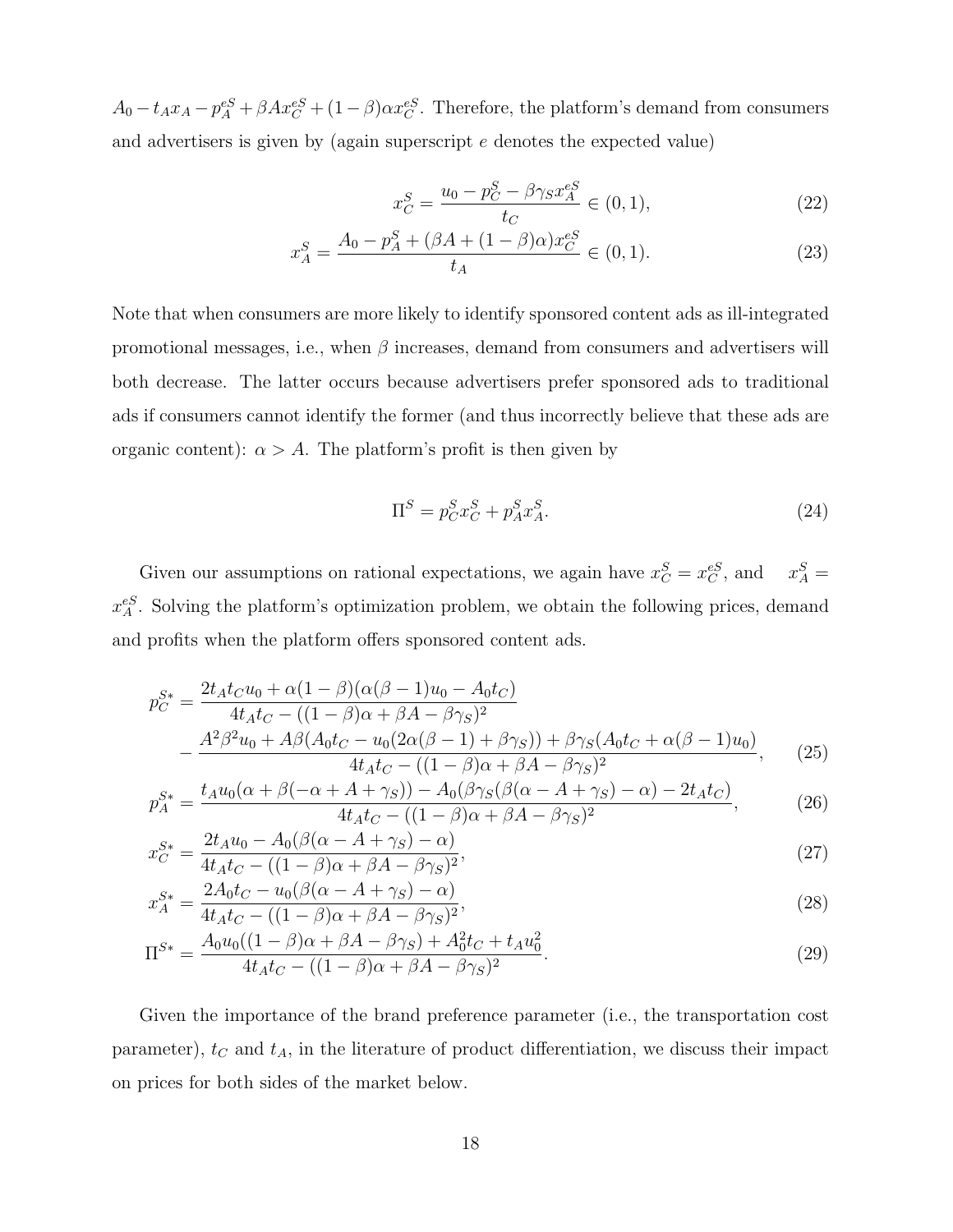**Lemma 1.** The price for consumers increases in  $t<sub>C</sub>$  and  $t<sub>A</sub>$ , whereas the price for advertisers decrease in  $t_C$  and  $t_A$ .

This result highlights the opposite impact of transportation costs on prices for consumers and advertisers, and is unique to the two-sided market context. Recall that the monopolist would charge  $u_0/2$  in a one-sided market (standard Hotelling model with incomplete coverage), which is independent of the transportation cost  $t$ . The monopolist's profit would have been  $u_0^2/(4t)$ . The intuition of the different impact of transportation costs on consumers and advertisers is as follows. First, note that the market is incompletely covered on both sides. When the transportation cost for consumers,  $t<sub>C</sub>$ , increases, holding everything else constant, demand from consumers will decrease. As a result, the platform also becomes less attractive to advertisers, which leads to a price reduction for advertisers. On the other hand, the platform increases price for consumers, because now there are fewer advertisers so that consumers' disutility from seeing ads would decrease. Similarly, when the transportation cost for advertisers  $t_A$  increases, holding everything else constant, demand from advertisers will decrease. Fewer advertisers lead to a lower disutility from consumers, therefore enabling the platform to charge a higher price for consumers.

After discussing prices for consumers and advertisers, we next examine the profitability of sponsored ads compared to traditional ads. First, it is easy to see that regardless of the platform's advertising strategies, the platform's profit always decreases in consumers' marginal disutility of viewing ads:  $\frac{\partial \Pi^{T*}}{\partial \gamma} < 0$ ,  $\frac{\partial \Pi^{S*}}{\partial \gamma_S}$  $\frac{\partial\Pi^{S*}}{\partial\gamma_S}$  < 0. Intuitively, a greater disutility of consumers towards either type of ads would reduce consumers' demand, which in turn decreases the platform's appeal to advertisers. Hence, the platform's profit suffers when  $\gamma$ or  $\gamma_S$  increases. Next, we compare the profitability of the two different advertising strategies in the following proposition.

<span id="page-18-1"></span>**Proposition 1.** The platform's profits with sponsored ads decrease in  $\beta$ . When consumers' probability of identifying sponsored ads is below a threshold, i.e.,  $\beta < \beta^*$ , it is more profitable for the platform to adopt sponsored ads. Furthermore, when consumers' brand preference is beyond a threshold, i.e.,  $t_C \geq t_C^*$ , it is more profitable to offer sponsored ads.<sup>[13](#page-18-0)</sup>

The first part of Proposition [1](#page-18-1) states that the platform suffers from consumers' increased tendency to identify sponsored ads. It will offer sponsored ads in equilibrium (because it

<span id="page-18-0"></span> $^{13}\beta^*$  and  $t_C^*$  are given in the appendix.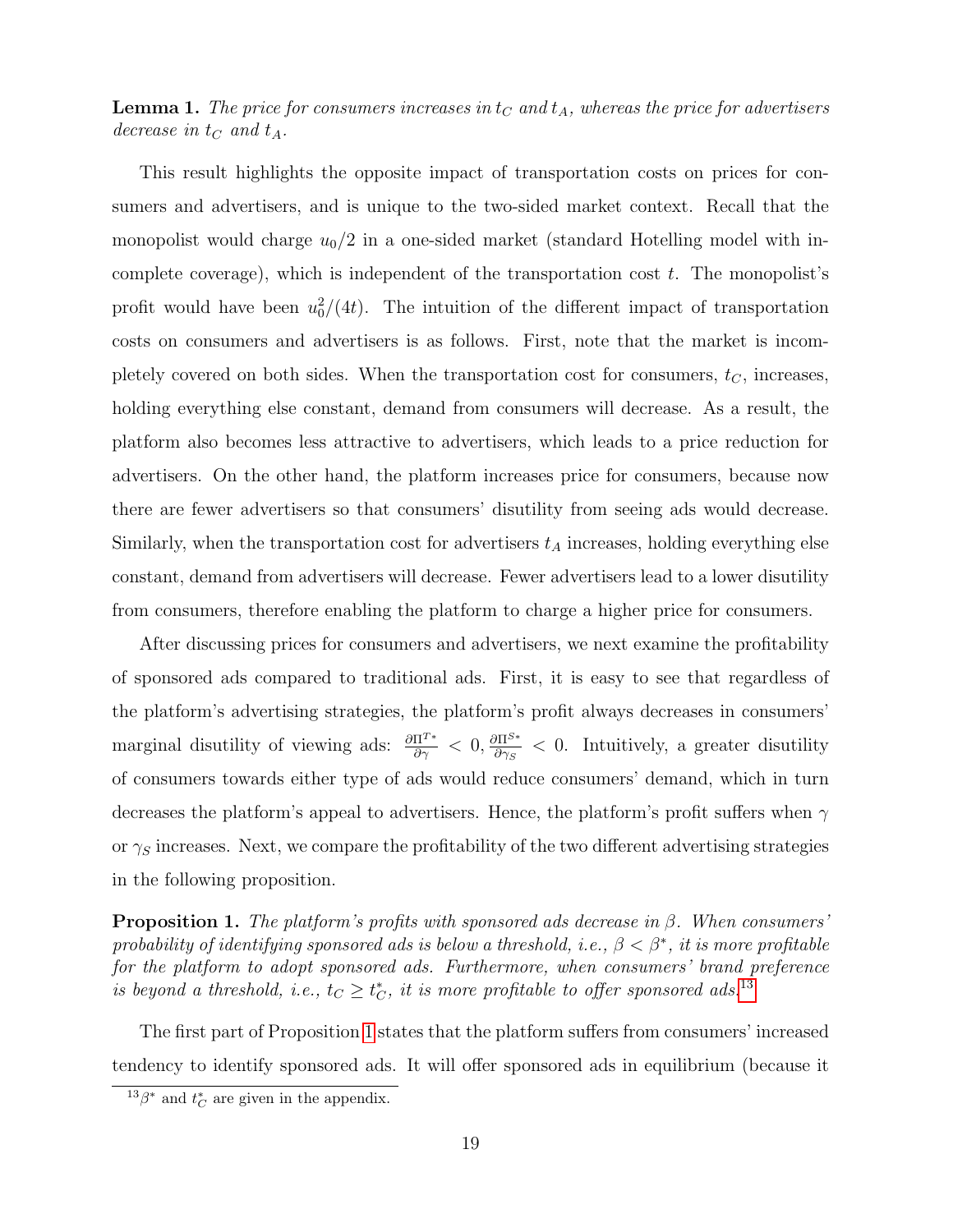is more profitable) when consumers are relatively unlikely to identify sponsored ads. This happens because as  $\beta$  decreases, consumers are less likely to incur the greater disutility from seeing the sponsored ads compared to the traditional ads (recall  $\gamma_S > \gamma$ ). In addition, advertisers will enjoy a greater expected cross-side externality as  $(\beta A + (1 - \beta)\alpha)$  increases as  $\beta$  decreases. As a result, more consumers would be willing to purchase the product and more advertisers would be attracted to the platform. When  $\beta$  is below a threshold, i.e.,  $\beta < \beta^*$ , the increased demand from consumers and advertisers make the sponsored ads more profitable compared to the traditional ads.

It is worth pointing out that sponsored ads can be more profitable even when  $\beta \gamma_S > \gamma$ , i.e., when consumers' expected disutility from sponsored ads is greater than their disutility from the traditional ads. This result is interesting because the platform's profits always decrease in  $\gamma$  or  $\gamma_s$ , so a greater  $\beta \gamma_s$  cannot be treated simply as an increase in  $\gamma$ . Since the necessary condition for sponsor ads being more profitable is  $((1 - \beta)(\alpha - A) + \gamma - \beta \gamma_S) > 0$ (recall our assumption Equation [\(11\)](#page-14-1)), a high value of  $\beta\gamma_S$  must be outweighed by a high value of  $(\alpha - A)$ . The key intuition here is that even if consumers dislike sponsored ads more than traditional ads, as long as advertisers prefer sponsored ads significantly more (recall  $\alpha > A$ ), the net effect on the platform's profits can still be positive. As  $(\alpha - A)$ increases, the cutoff value  $\beta^*$  approaches 1; as a result, a sponsored content ad is now more likely to be profitable than a traditional ad even when  $\beta$  takes a very high value.

The second part of Proposition [1](#page-18-1) states that the platform will offer sponsored ads in equilibrium when consumers' transportation cost is sufficiently high. When  $t_C$  increases, consumers have a stronger brand preference so it becomes more challenging to attract those who are located further away from the platform. Recall from Lemma [1](#page-17-0) (earlier discussion in this section) that prices for consumers will go up but prices for advertisers will decrease, regardless of the platform's advertising strategies. This means either way the revenue from advertisers will decrease. Given that advertisers prefer sponsored ads when consumers do not identify them, the platform then has a stronger incentive to offer sponsored ads and try to compensate for the loss of revenues from advertisers.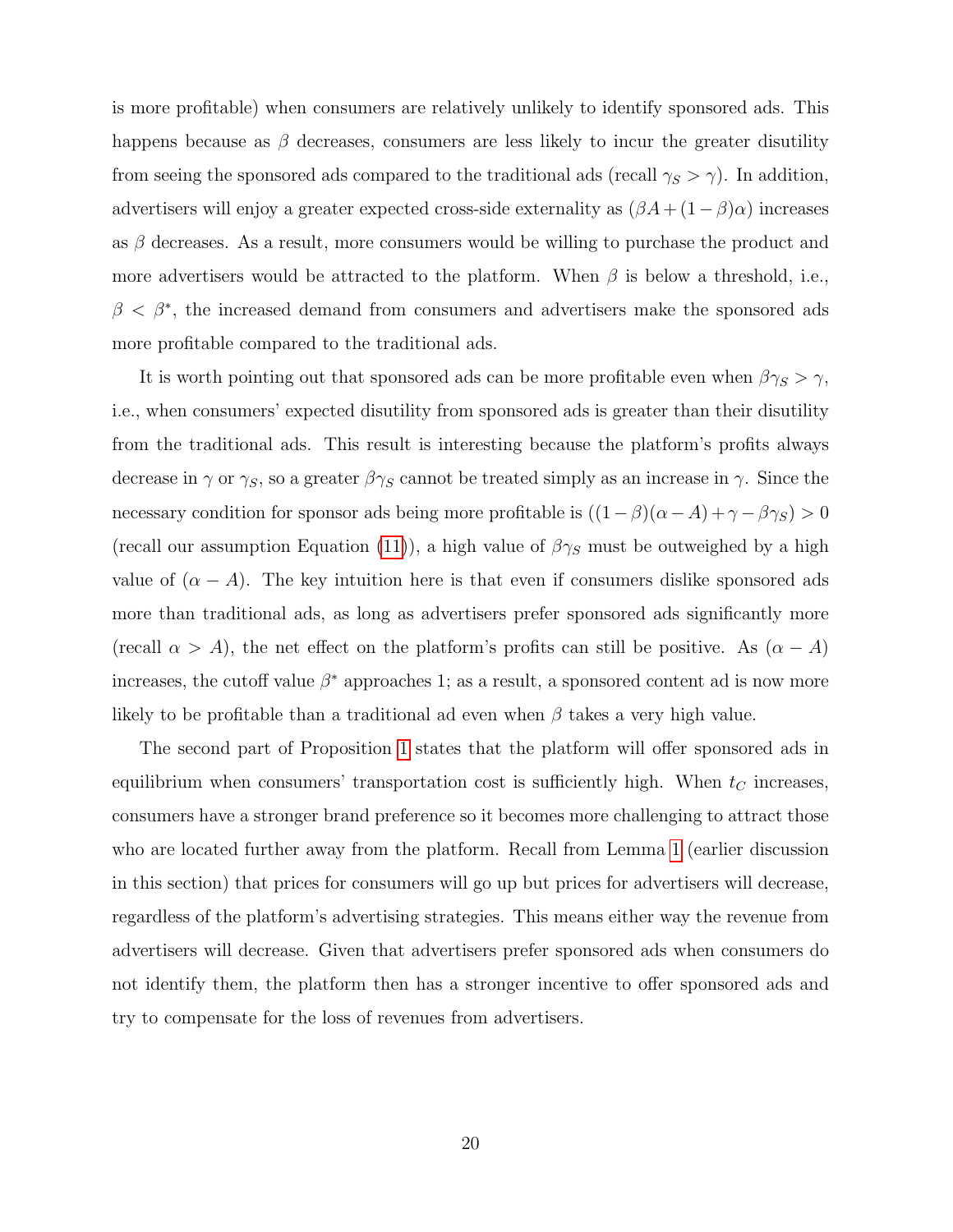## 4.2 Analysis of Duopoly

In this section, we begin our analysis by laying out all possible outcomes in the game between platforms 1 and 2 when they are competing for consumers and advertisers. Recall that when it comes to the advertising decisions, the options available to each platform are to offer traditional ads (T), or to offer sponsored content ads (S). Each platform then chooses the prices for its consumers and advertisers. As shown in Table 1, there can be three possible outcomes: both platforms offer traditional ads (denoted as TT), both firms offer sponsored content ads (denoted as SS), and one firm offers traditional ads whereas the other offers sponsored ads (denoted as TS or ST). After solving each of these subgames, we analyze whether and when each of them is an equilibrium.

To capture the competition between the two platforms on both sides of the market, we assume that the market is fully covered both on consumers' side and on advertisers' side. This structure is appealing because it allows one platform's strategy on one side (say platform 1's price for consumers) to influence not only its own other side (platform 1's demand from advertisers), but also indirectly affect the demand of consumers and advertisers from platform 2. To simplify the exposition, in the main text we present the analysis of two symmetric cases, TT and SS (refer to the appendix for details). The analysis of the asymmetric case TS/ST is given in the appendix.

#### <span id="page-20-1"></span>4.2.1 Both Platforms Offer Traditional Ads

When both platforms offer traditional ads, platform 1's demand from consumers and advertisers are given by (those of platform 2's are symmetrically defined)

<span id="page-20-0"></span>
$$
x_{1C}^{TT} = \frac{p_{2C}^{TT} - p_{1C}^{TT} + t_C - \gamma x_{1A}^{eTT} + \gamma x_{2A}^{eTT}}{2t_C},
$$
\n(30)

$$
x_{1A}^{TT} = \frac{p_{2A}^{TT} - p_{1A}^{TT} + t_A + Ax_{1C}^{eTT} - Ax_{2C}^{eTT}}{2t_A}.
$$
\n(31)

Intuitively, platform 1's demand from consumers decreases in its price,  $p_{1C}^{TT}$ , and consumers' expected number of ads on it,  $x_{1A}^{eTT}$ . By contrast, it increases in platform 2's price,  $p_{2C}^{TT}$ , and in consumers' expected number of ads on platform 2,  $x_{2A}^{eTT}$ . Platform 1's demand from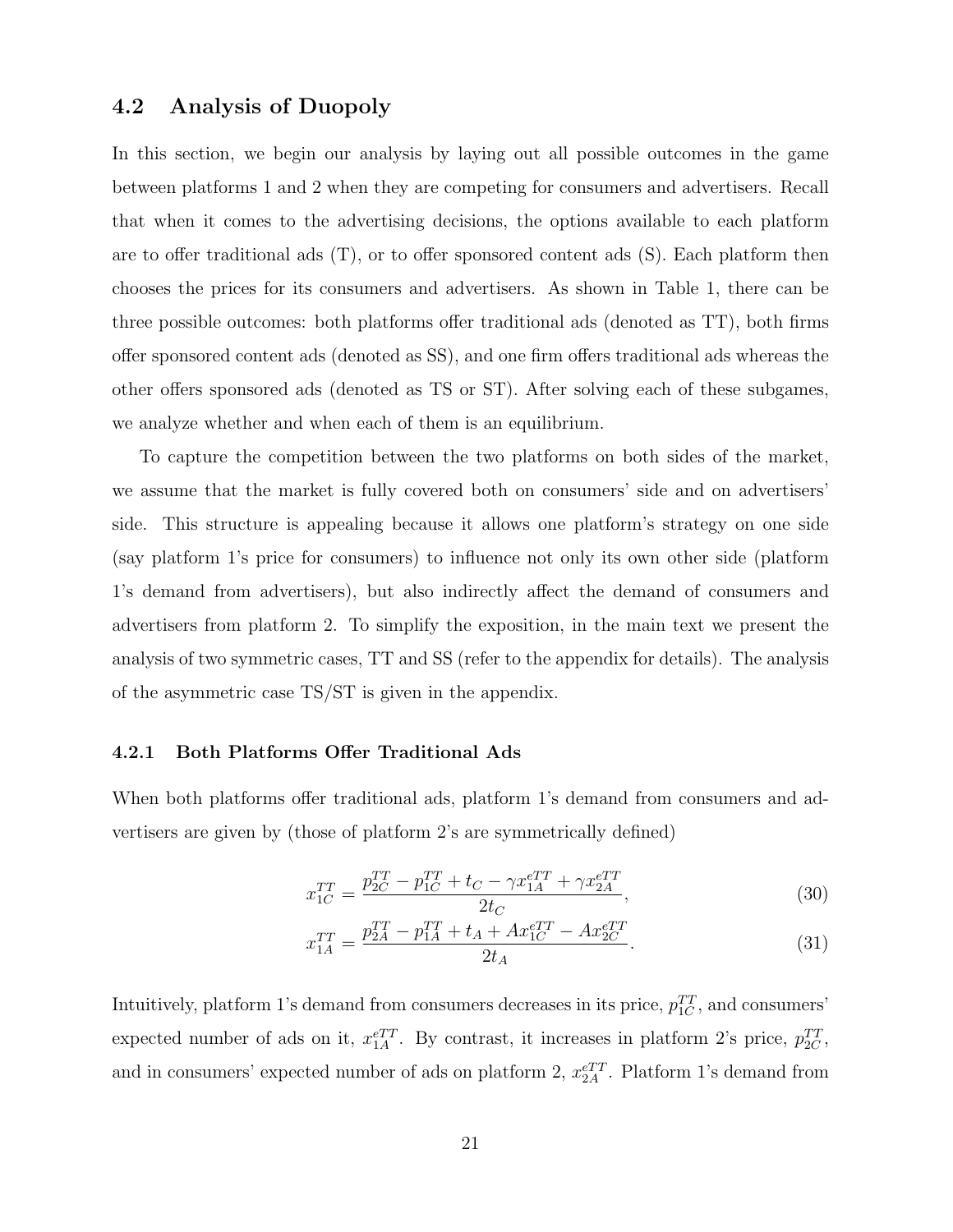advertisers increases in platform 2's price for advertisers,  $p_{2A}^{TT}$ , and the expected number of consumers on its own platform,  $x_{1C}^{eTT}$ . Each platform's profit is then given by  $\Pi_i^{TT}$  =  $p_{iC}^{TT} x_{iC}^{TT} + p_{iA}^{TT} x_{iA}^{TT}, i \in \{1, 2\}.$ 

With the assumption of rational expectations,  $x_{iC}^{TT} = x_{iC}^{eTT}$ ,  $x_{iA}^{SS} = x_{iA}^{eTT}$ , we obtain the following prices and profits when both platforms offer traditional ads after solving the platforms' optimization problem:

$$
p_{iC}^{TT*} = t_C - A,\tag{32}
$$

$$
p_{iA}^{TT*} = t_A + \gamma,\tag{33}
$$

$$
\Pi_i^{TT*} = \frac{t_C + t_A - A + \gamma}{2}.
$$
\n(34)

It is interesting to note that each platform's profit increases in consumers' disutility from seeing the ads,  $\gamma$ , and decreases in advertisers' utility from reaching consumers,  $A: \frac{\partial \Pi^{TT*}}{\partial \gamma} >$  $0, \frac{\partial \Pi^{TT^*}}{\partial A} < 0$ . This occurs because of the opposite cross-side externality in this context: the former raises advertisers' prices and the latter pushes down consumers' prices. It is worth contrasting this comparative statics with the situation in the monopoly platform in Section [4.1,](#page-15-0) where  $\gamma$  always negatively affects the platform's profit:  $\frac{\partial \Pi^{T*}}{\partial \gamma} < 0$ . This opposite pattern with respect to  $\gamma$  occurs because the marginal consumers face different outside options across different market structures. The marginal consumer in monopoly trades off between buying from the only platform and not buying at all. An increase in  $\gamma$  leads to a decrease in the platform's demand from consumers (refer to Equation [\(14\)](#page-15-1)). By contrast, the marginal consumer in duopoly trades off between buying from platform 1 and buying from platform 2 (refer to Equation [\(30\)](#page-20-0)). In other words, the negative impact on one platform's consumer demand from  $\gamma$  is moderated/alleviated by the number of advertisers on the other platform. When the two competing platforms are symmetric,  $\gamma$ 's negative impact on consumers can be completely mitigated from raising the price for advertisers in the duopoly situation.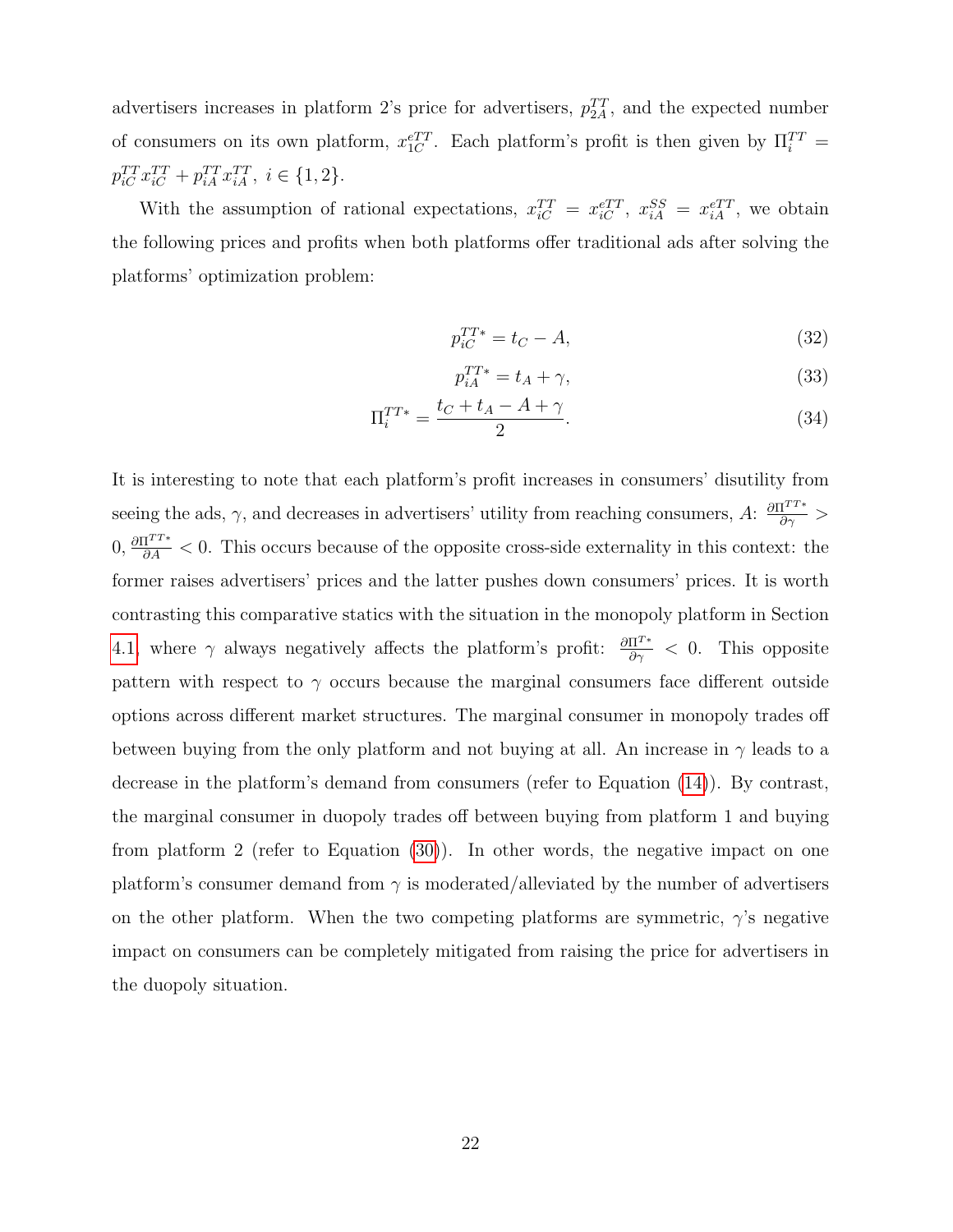#### 4.2.2 Both Platforms Offer Sponsored Ads

When both platforms offer sponsored content ads, platform 1's demand from consumers and advertisers are given by (those of platform 2's are symmetrically defined)

$$
x_{1C}^{SS} = \frac{p_{2C}^{SS} - p_{1C}^{SS} + t_C - \beta \gamma_S x_{1A}^{eSS} + \beta \gamma_S x_{2A}^{eSS}}{2t_C},\tag{35}
$$

$$
x_{1A}^{SS} = \frac{p_{2A}^{SS} - p_{1A}^{SS} + t_A + (x_{1C}^{eSS} - x_{2C}^{eSS})(\beta A + (1 - \beta)\alpha)}{2t_A}.
$$
 (36)

Similar to the discussion in Section [4.2.1,](#page-20-1) platform 1's demand from consumers decreases in its price,  $p_{1C}^{SS}$ , and consumers' expected number of ads on it,  $x_{1A}^{eSS}$ . It increases in platform 2's price,  $p_{2C}^{SS}$ , and in consumers' expected number of ads on platform 2,  $x_{2A}^{eSS}$ . More importantly, platform 1's demand from consumers decreases in  $\beta$ , the likelihood for consumers to correctly identify sponsored ads, if and only if consumers expect to see more ads on platform 1 compared to platform 2,  $x_{1A}^{eSS} > x_{2A}^{eSS}$ . In other words, consumers' probability of identifying sponsored ads only hurts the focal platform if consumers expect this platform to be less desirable in terms of the amount of ads on it. Similarly, due to the fact that advertisers prefer sponsored ads if consumers do not identify them (recall  $\alpha > A$ ), platform 1's demand from advertisers decreases in  $\beta$  when the expected number of consumers is higher on its own platform:  $x_{1C}^{eSS} > x_{2C}^{eSS}$ . In this case, each platform's profit is then given by  $\Pi_{i}^{SS} = p_{iC}^{SS} x_{iC}^{SS} + p_{iA}^{SS} x_{iA}^{SS}, i \in \{1, 2\}.$ 

With the assumption of rational expectations,  $x_{iC}^{SS} = x_{iC}^{eSS}$ ,  $x_{iA}^{SS} = x_{iA}^{eSS}$ , we obtain the following prices and profits when both platforms offer sponsored ads after solving the platforms' optimization problem:

$$
p_{iC}^{SS*} = t_C - \beta A - (1 - \beta)\alpha,^{14}
$$
 (37)

$$
p_{iA}^{SS*} = t_A + \beta \gamma_S,\tag{38}
$$

$$
\Pi_i^{SS*} = \frac{t_C + t_A - \beta A - (1 - \beta)\alpha + \beta \gamma_S}{2}.
$$
\n(39)

It is interesting to note that each platform's profit increases in consumers' disutility from

<span id="page-22-0"></span><sup>&</sup>lt;sup>14</sup>When A and  $\alpha$  are substantially larger than  $t_C$ , readers have free access to the media content. The equilibrium analysis remains unchanged. A platform may choose traditional advertising as the equilibrium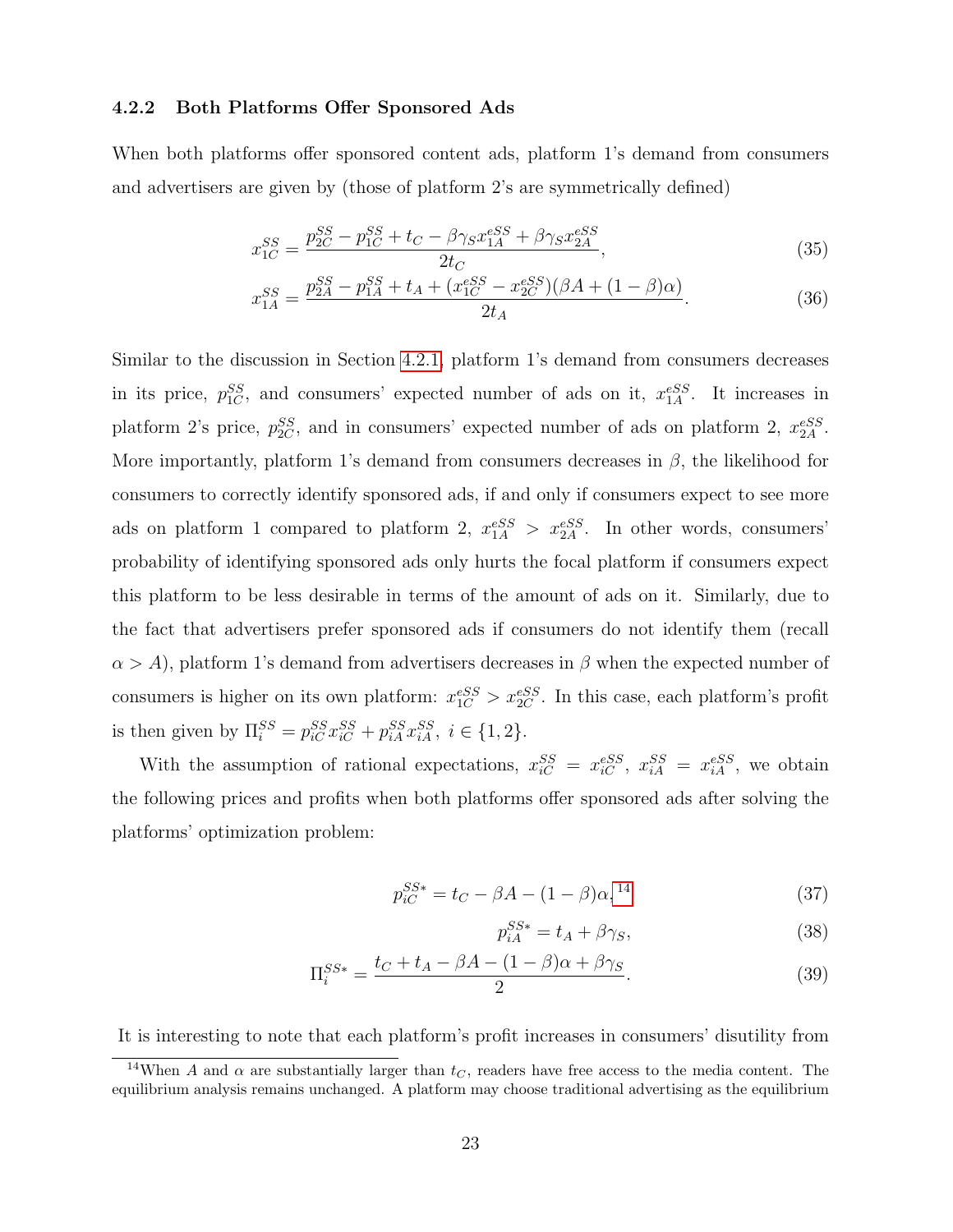seeing the ads,  $\gamma_S$ , and decreases in advertisers' utility from reaching consumers, A and  $\alpha$ . This result occurs because of the opposite cross-side externality in this context: the former raises advertisers' prices to compensate for consumers and the latter pushes down consumers' prices to attract more advertisers. Again it is worth noting that consumers' disutility from seeing the sponsored ads,  $\gamma_S$ , actually help improve the profits of the competing platforms:  $\frac{\partial \Pi_i^{SS*}}{\partial \gamma_S} < 0$ , whereas in the case of the monopoly platform in Section [4.1,](#page-15-0)  $\gamma_S$  always negatively affects the platform's profit:  $\frac{\partial \Pi^{S*}}{\partial \gamma_S} < 0$ . The intuition is discussed in details in Section [4.2.1](#page-20-1) and is thus not repeated here.

Recall that Proposition [1](#page-18-1) states that a monopolist platform's profits with sponsored ads always decrease in consumers' likelihood of correctly identifying sponsored ads,  $\beta$ . This outcome occurs because a higher  $\beta$  leads to a reduction in both consumers' demand (see Equation [\(22\)](#page-17-1)) and advertisers' demand (see Equation [\(23\)](#page-17-2)). Next, we assess the impact of  $\beta$  on competing platforms' profits in duopoly.

<span id="page-23-0"></span>Proposition 2. When both platforms offer sponsored ads (SS), their profits increase when consumers are more likely to identify the sponsored ads:  $\frac{\partial \Pi_i^{SS*}}{\partial \beta} > 0$ .

Proposition [2](#page-23-0) highlights the importance of accounting for the market structure when assessing the impact of consumers' likelihood to identify sponsored ads on platforms' profits. Contrary to the situation of a monopolist platform offering sponsored ads, the two competing platforms actually benefit if consumers have a greater likelihood of identifying the sponsored ads. This result arises for three reasons. First, advertisers' expected utility of reaching one more consumer,  $\beta A + (1 - \beta)\alpha$ , decreases when  $\beta$  increases because consumers are less likely to mistake sponsored ads as organic content (the latter of which gives advertisers a higher marginal utility:  $\alpha > A$ ). This leads to a stronger incentive for the platforms to raise the price for consumers because their appeal with sponsored ads to advertisers has reduced. Indeed, the price for consumers,  $p_{iC}^{SS*} = t_C - \beta A - (1 - \beta)\alpha$ , increases in  $\beta$ . Second, consumers' expected disutility from sponsored ads,  $\beta\gamma_S$ , increases in β. Therefore, a higher β motivates platforms to charge a higher price for advertisers to compensate for increased consumers' disutility. This can be easily seen from the price for advertisers,  $p_{iA}^{SS*} = t_A + \beta \gamma_S$ . Third, recall that both the marginal consumer and the strategy even when A and  $\alpha$  are relatively high, discussion on proposition 3 explains such an equilibrium.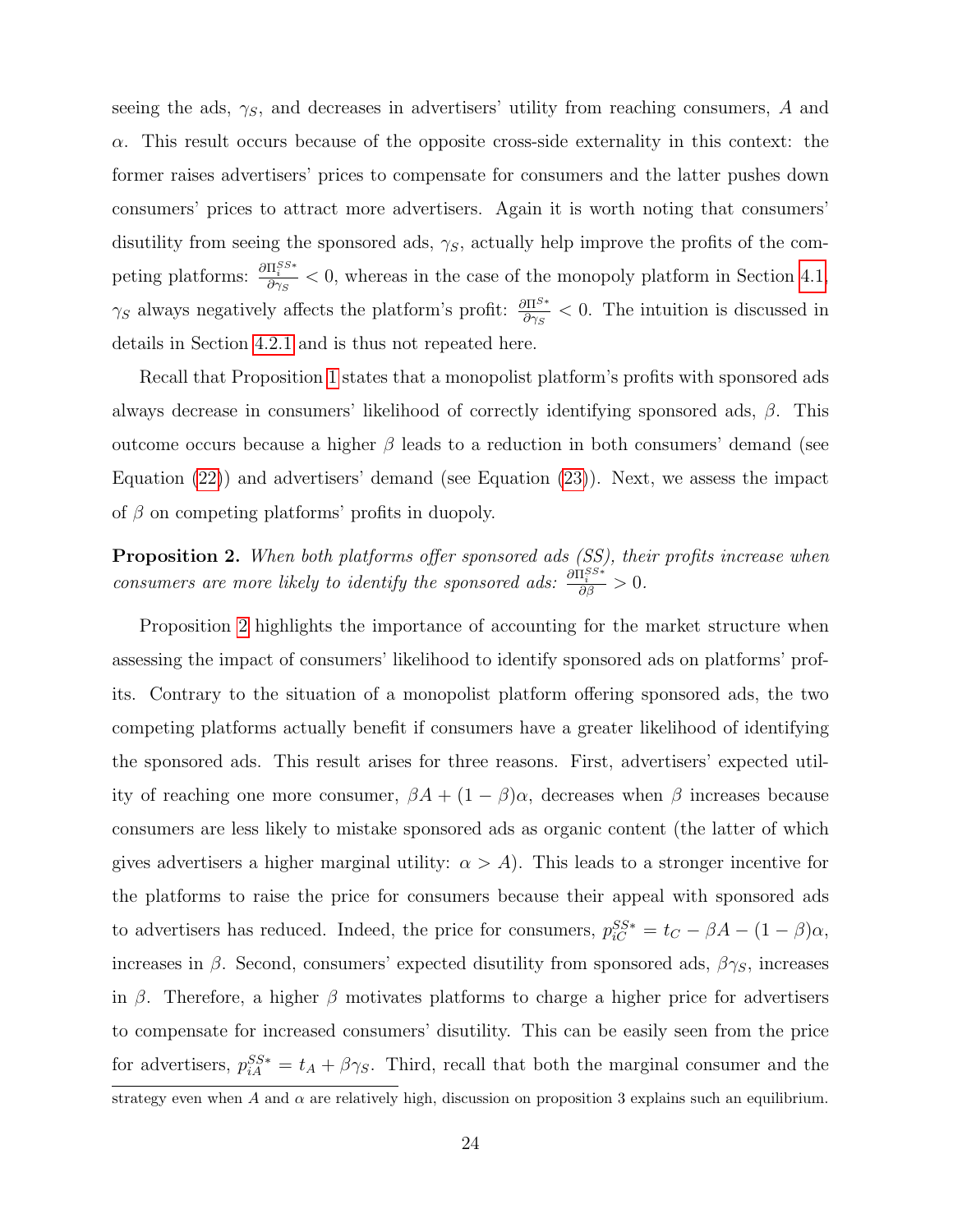marginal advertiser in the duopoly context trades off between buying from platform 1 and buying from platform 2. As long as the other platform has the same incentives to raise prices when  $\beta$  increases, the focal platform can "safely" increase prices for both consumers and advertisers until the optimal points. Put differently, the platforms' demand from both sides of the market does not suffer from a higher price like it did in the monopoly situation. In fact, because the two competing platforms are symmetric, their actual demand remains the same even after the price increase. To summarize, the combination of the three factors leads to a positive impact of  $\beta$  on competing platforms' profits.

### 4.2.3 Equilibrium in Duopoly

After analyzing all the subgames, we next discuss the equilibrium outcomes. Proposition 4 summarizes the equilibrium outcomes in terms of three cutoff values of advertisers' transportation cost –  $t_{A1}, t_{A2}$ , and  $t_{A3}$ .<sup>[15](#page-24-0)</sup>

<span id="page-24-1"></span>**Proposition 3.** When  $t_A < \min\{t_{A1}, t_{A3}\}$  or  $t_A > \max\{t_{A1}, t_{A2}\}$ , both platforms offering traditional ads (TT) is the unique equilibrium. When  $t_{A3} < t_A < \min\{t_{A1}, t_{A2}\}\$ , there exist two equilibria: one in which both platforms offer traditional ads (TT) and the other where both platforms offer sponsored ads (SS). Lastly, when  $t_{A1} < t_A < t_{A3}$  or  $t_{A2} < t_A < t_{A1}$ , both platforms offering sponsored ads  $(SS)$  is the unique equilibrium.

Our results show that when advertisers have either very low or very high transportation costs, both platforms offering traditional ads is the unique equilibrium outcome. When advertisers' transportation cost is very low  $(t_A < \min\{t_{A1}, t_{A3}\})$ , regardless of their advertising strategy platforms can only ask for a low price from the advertisers. However, when the platforms offer sponsored content instead of traditional ads, even the consumers' price is also lower  $(p_{iC}^{SS*} < p_{iC}^{TT*})$  and cannot compensate for the loss from advertiser's side. As a result, both platforms offer traditional ads (TT) in this case.

As  $t_A$  increases, a platform (say platform 1) may contemplate offering sponsored content ads to boost advertisers' utilities. In this scenario, the deviation from traditional advertising to sponsored content advertising would conditionally allow a platform to charge a higher price to the advertisers (compared to the case of TT):  $p_{1A}^{ST*} > p_{1A}^{TT*}$ . The advertisers will be

<span id="page-24-0"></span><sup>&</sup>lt;sup>15</sup>The thresholds,  $t_{A1}$ ,  $t_{A2}$  and  $t_{A3}$  are defined in the appendix.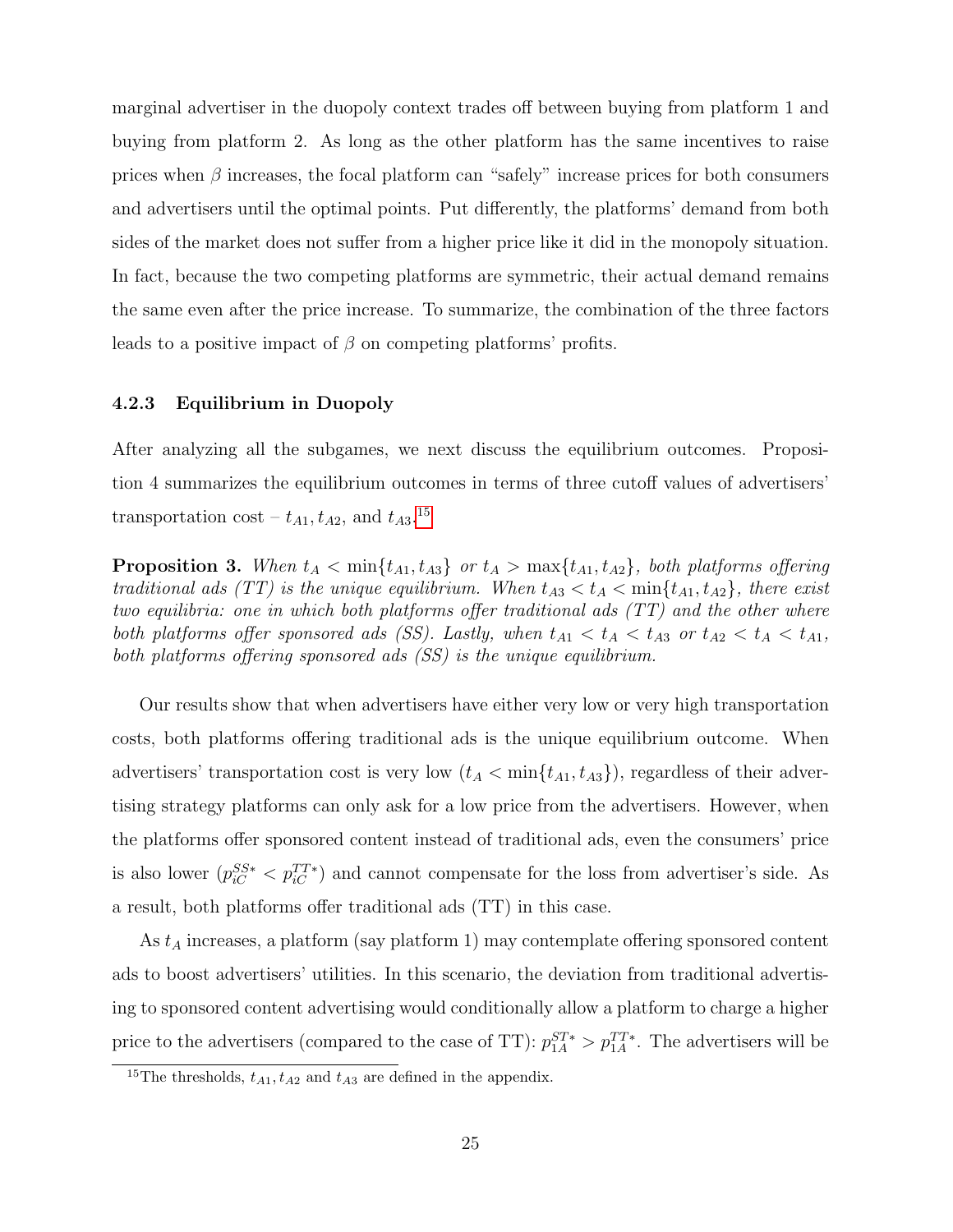willing to pay a higher price and expect that sponsored content advertising will help them to mitigate the adverse effect of an increase in  $t_A$ . In particular, when consumers' transportation cost is high enough  $(t_C > \frac{(\beta \gamma_S - \gamma)(A(1+\beta) + \alpha(1-\beta) - 2(\beta \gamma_S + \gamma))}{6(1-\beta)(\alpha - A)}$  $\frac{(1+\beta)+\alpha(1-\beta)-2(\beta\gamma_S+\gamma))}{6(1-\beta)(\alpha-A)}$  and the size of negative network externality for consumers from traditional advertising is not too low ( $\gamma > 2(A(1 +$  $\beta$ ) +  $\alpha(1-\beta)$ ) –  $\beta\gamma_S$ ), platform 1 that shifts to sponsored content advertising will charge a higher price to its advertisers  $(p_{1A}^{ST*} > p_{1A}^{TT*})$  if advertisers' transportation cost exceeds a critical value  $(t_A > \frac{(2A(1+\beta)+2\alpha(1-\beta)-\beta\gamma_S-\gamma)(A\beta(\gamma_S-\gamma)-\beta^2\gamma_S^2+\gamma(\gamma-\alpha(1-\beta)))}{A((1+\beta)(\gamma-\beta\gamma_S)-6(1-\beta)t\gamma)+A(\beta\gamma_S-\gamma)(-6(1-\beta)-\beta\gamma_S-\gamma)+6tc(\alpha-\alpha\beta+1)}$  $\frac{(2A(1+\beta)+2\alpha(1-\beta)-\beta\gamma_S-\gamma)(A\beta(\gamma_S-\gamma)-\beta\gamma_S+\gamma(\gamma-\alpha(1-\beta)))}{A((1+\beta)(\gamma-\beta\gamma_S)-6(1-\beta)t_C)+(\beta\gamma_S-\gamma)(-\alpha(1-\beta)-\beta\gamma_S-\gamma)+6t_C(\alpha-\alpha\beta+3\beta\gamma_S-3\gamma)})$ . In addition, an increase in advertiser's price is not the only factor that raises platform 1's profit. When the deviating platform 1 (sponsored content advertising) charges a higher price to the advertisers, a lower number of advertisers post promotional messages on that platform:  $x_{1A}^{ST*}$  < 1/2. As a result, a consumer's disutility from experiencing ads also shrinks. Thus platform 1 can now charge a higher price to its consumers as well:  $p_{1C}^{ST*} > p_{1C}^{TT*}$ . In total, as  $t_A$  increases, by deviating from T to S, a platform can charge higher prices to both its consumers and advertisers. Eventually, an increase in advertisers' transportation costs may give both platforms enough incentives to switch from traditional ads to sponsored content ads. In fact, when  $t_{A3} < t_A < \min\{t_{A1}, t_{A2}\}\$ , there exist two equilibria simultaneously: SS and TT. Given our assumption  $((1 - \beta)(\alpha - A) + \gamma - \beta \gamma_s) > 0$ , TT equilibrium is the more profitable one. In this case, it is up to the platforms to coordinate in order to achieve a mutually better outcome.

When the advertisers' transportation costs further increase to  $t_{A1} < t_A < t_{A3}$  or  $t_{A2} <$  $t_A < t_{A1}$ , SS becomes the unique equilibrium. The even higher value of  $t_A$  now ensures a higher advertisers' price for a platform which wants to switch from traditional ads to sponsored ads:  $p_{1A}^{ST*} > p_{1A}^{TT*}$ . At the same time, this value of  $t_A$  prevents any sponsored content offering platform from deviating to traditional ads – not only the price for the advertisers is reduced but also the consumers' price is so high that very few consumers would participate in this platform:  $p_{1A}^{TS*} < p_{1A}^{SS*}$  and  $x_{1C}^{TS*} < 1/2$ .

When  $t_A$  is sufficiently high, i.e.,  $t_A > \max\{t_{A1}, t_{A2}\}$ , regardless of their advertising strategies the platforms can charge a very high price to the advertisers. Now, a platform which currently offers traditional ads (given that the rival also offers traditional ads) will find that deviating to sponsored ads may not result in a positive change in advertisers'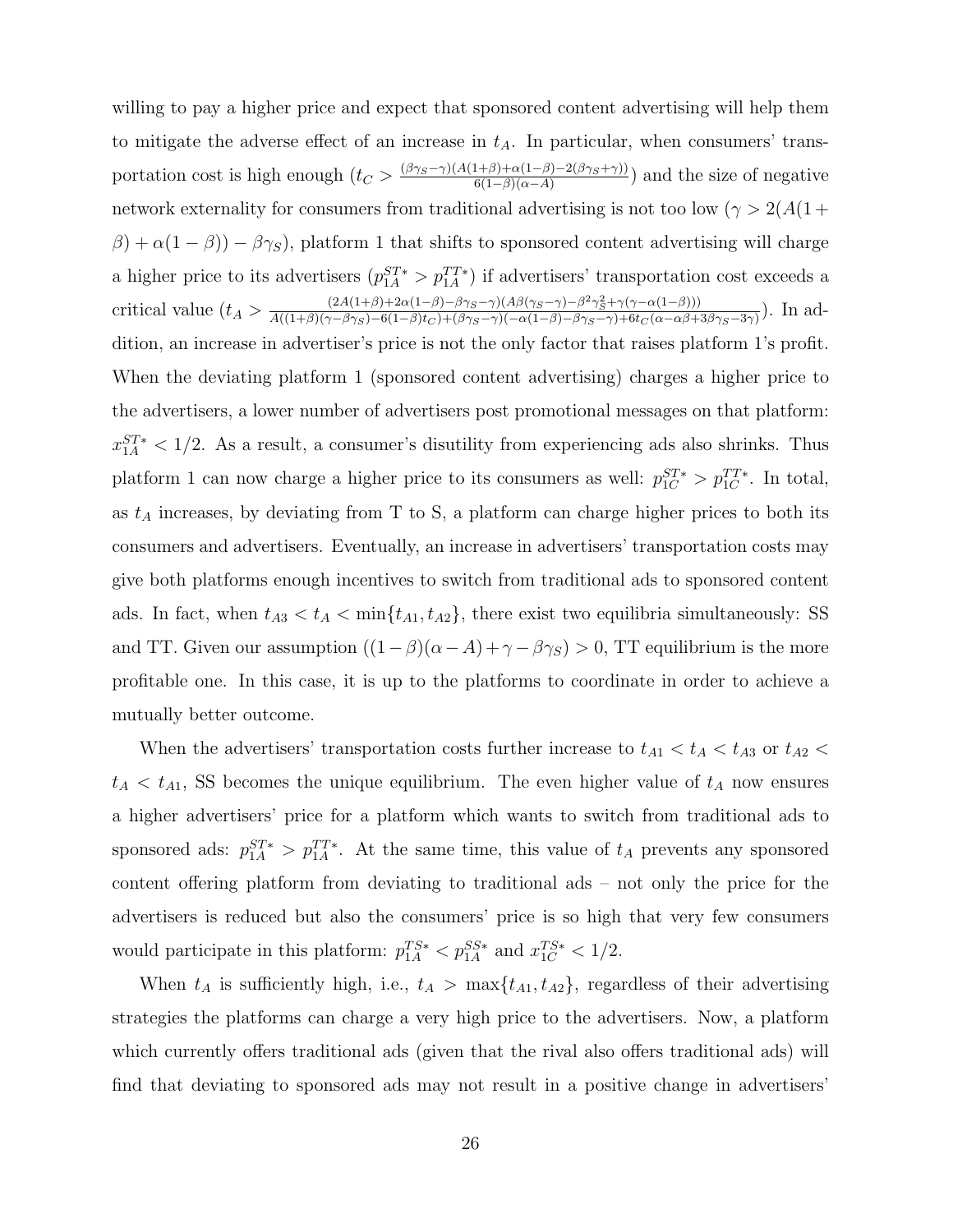price, and even if there is a positive change the magnitude is negligible. However, deviating to sponsored ads will certainly lead to a significant negative change in consumers' price:  $p_{1C}^{ST*} < p_{1C}^{TT*}$ . Unlike the previous case, this time the deviating platform can not charge higher price to the consumers because a higher number of advertisers post promotional messages on that platform:  $x_{1A}^{ST*} > 1/2$ . More advertisers would flock to the sponsored content offering platform because of a higher  $t_A$  which has reduced their utility. Thus, there are no incentives for any platform to deviate to sponsored content advertising strategy.

On the other hand, if both platforms are currently offering sponsored ads, then they will find that for a deviating platform, a positive change in consumers' price will outweigh the small negative change in advertisers' price. As a result, in equilibrium both platforms offer traditional ads.

One might intuit that platforms are more likely to offer sponsored content ads in equilibrium when consumers are less likely to identify sponsored ads. After all, a lower likelihood for consumers to identify sponsored ads implies a lower expected disutility (a higher expected utility). Thus, one important question is whether both platforms would still offer traditional ads when consumers are completely unable to identify the sponsored content ads, i.e., when  $\beta = 0$ . The next corollary answers this question.

<span id="page-26-1"></span>**Corollary 1.** When consumers cannot identify sponsored ads at all  $(\beta = 0)$ , both platforms offering traditional advertising (TT) can still be the unique equilibrium outcome.

Focusing on the parameter range where SS is the unique equilibrium ( $t_{A1} < t_A < t_{A3}$ ) or  $t_{A2} < t_A < t_{A1}$ , we next discuss whether sponsored content advertising necessarily makes both platforms better off compared to the traditional advertising.

<span id="page-26-0"></span>Proposition 4. When advertisers' utility from sponsored ads is sufficiently higher than traditional ads, i.e.,  $\alpha > A + (\beta \gamma_S - \gamma)/(1 - \beta)$ , both platforms offering sponsored content advertising is always a Prisoner's Dilemma outcome.

Although the popularity of sponsored content advertising has grown in the past few years, this proposition shows that it can in fact be a Prisoner's Dilemma outcome. Ironically, even if advertisers strongly prefer sponsored ads to traditional ads,  $\alpha > A + (\beta \gamma_S \gamma$ /(1−β), the two competing platforms would still have been better off if they both choose traditional ads:  $\Pi_i^{SS*} < \Pi_i^{TT*}$ . The intuition is explained in two steps as follows. First, note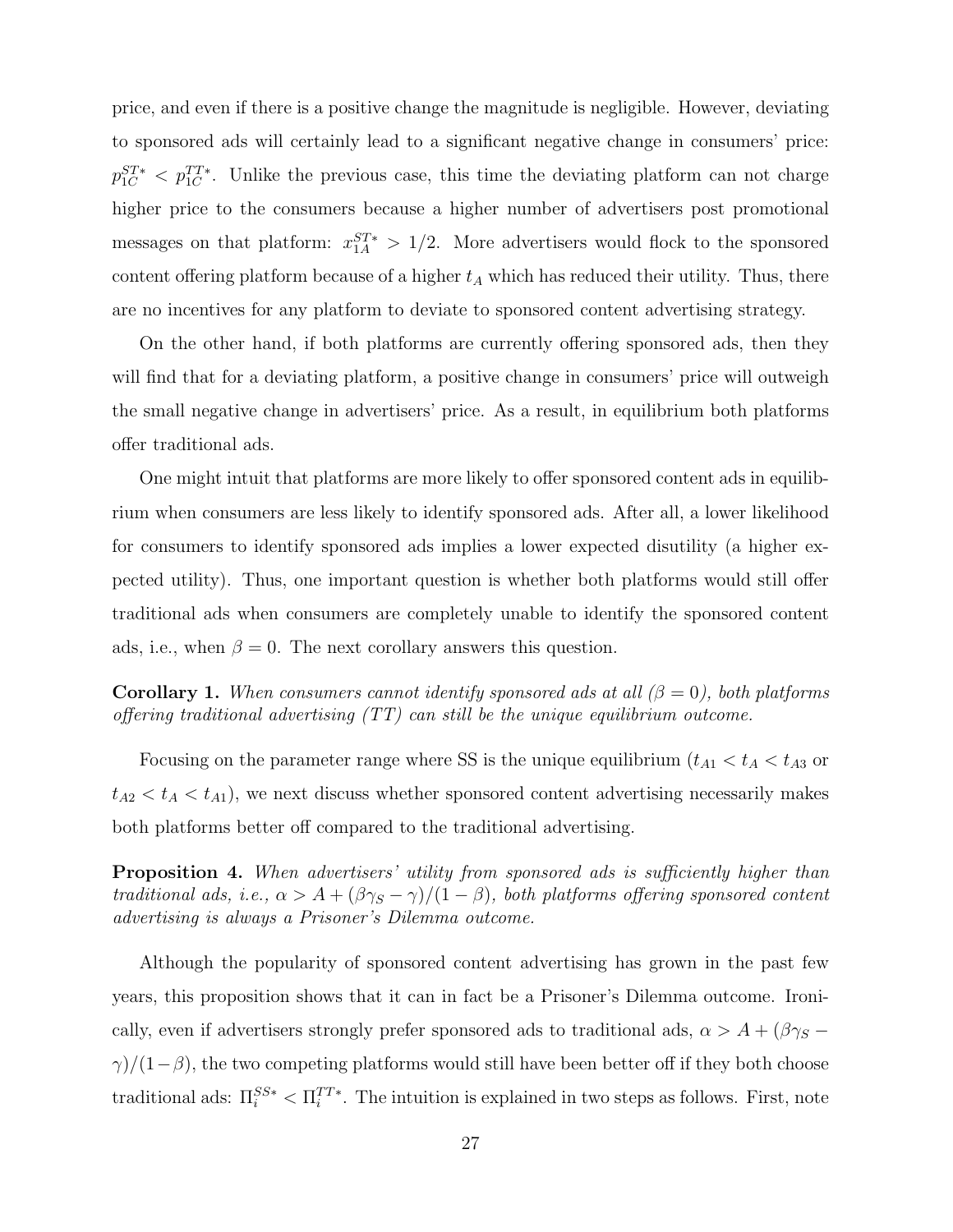that the price for consumers is lower when both platforms offer sponsored ads:  $p_{iC}^{SS*} < p_{iC}^{TT*}$ . However, this is not because consumers dislike sponsored ads more than they dislike the traditional ads (though it is true that  $\gamma_S > \gamma$ ). Instead, price is lower for consumers because advertisers prefer sponsored ads to traditional ads, as long as consumers cannot identify sponsored ads perfectly, i.e.,  $\beta A + (1 - \beta)\alpha > A$  if  $\beta < 1$ . Advertisers' stronger preference towards sponsored ads gives platforms a stronger incentive to cut prices for consumers to better capitalize on advertisers. This is unique to the context of the two-sided media market. Given that the price for advertisers when sponsored ads are offered,  $p_{iA}^{SS*} = t_A + \beta \gamma_S$ , is not significantly higher than that when traditional ads are offered,  $p_{iA}^{TT*} = t_A + \gamma$ , (in fact, the former might even be lower), the overall profits for the platforms are lower when they choose sponsored ads compared to traditional ads:  $\Pi_i^{SS*} < \Pi_i^{TT*}$ .

Second, suppose both platforms are offering traditional ads now. By unilaterally deviating to sponsored ads, one platform can lower its price for consumers and gain a bigger market share on this side of the market. As a result, this focal platform becomes more appealing to advertisers for two reasons: more consumers and a more attractive advertising format (recall sponsored ads are strongly preferred by advertisers when  $\alpha > A + (\beta \gamma_S - \gamma)/(1 - \beta)$ ). Therefore, this platform can raise its price for advertisers and improve its total profits. By a similar logic, the other platform has incentives to follow suit by shifting to sponsored ads and cut prices for consumers as well. This leads to the Prisoner's Dilemma outcome in which both platforms offer sponsored ads even if offering traditional ads is a more profitable outcome.

After comparing platforms' profitability between the two advertising formats, the natural question is whether consumers and advertisers are better off with sponsored ads. We answer this question and summarize the welfare implications in the next proposition.

<span id="page-27-0"></span>Proposition 5. When both platforms offer sponsored content advertising,

- 1. consumers are better off when  $\gamma_S \leq \gamma_1 = [2(1 \beta)(\alpha A) + \gamma]/\beta;$
- 2. advertisers are also better off when  $\gamma_S \leq \gamma_2 = \left[\frac{(1-\beta)(\alpha-A)}{2} + \gamma\right]/\beta$ .

At first blush, it may seem that when consumers dislike sponsored ads more than they dislike traditional ads (because they feel misled by the platform), they should be worse off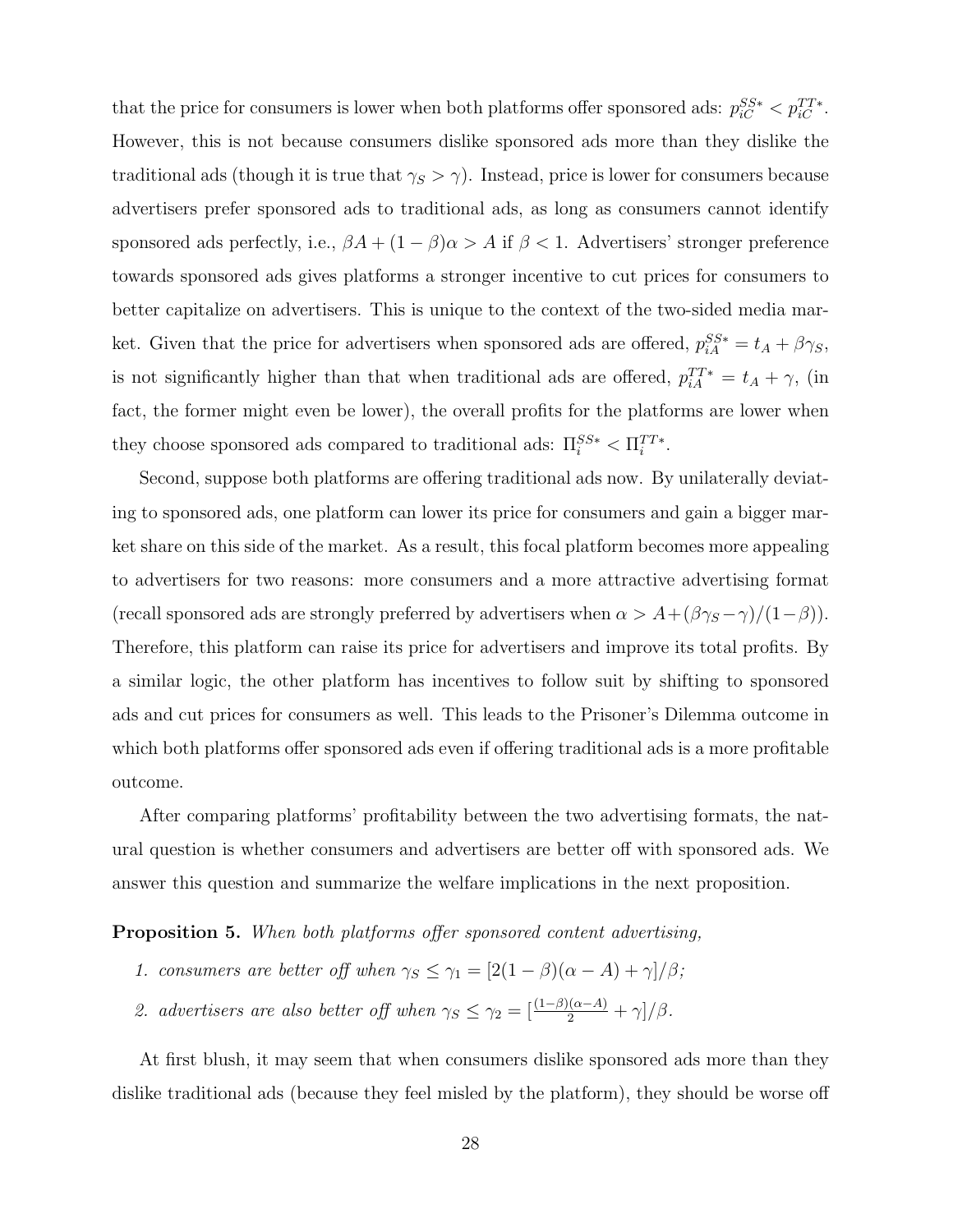when platforms offer sponsored ads in equilibrium. However, the first part of Proposition [5](#page-27-0) states otherwise as long as consumers' disutility towards sponsored ads is not excessively high ( $\gamma_s \leq \gamma_1$ ). This result arises for three reasons. First, recall from the discussion of Proposition [4,](#page-26-0) the price for consumers is lower when both platforms offer sponsored ads:  $p_{iC}^{SS*} < p_{iC}^{TT*}$ , because now the platforms have stronger incentives to extract more surplus from the advertisers who prefer sponsored ads. Second, in the sponsored ads equilibrium, consumers are not exposed to more ads compared to the situation of the traditional ads. In fact, the number of ads appearing in the platform stays the same across the two advertising formats:  $x_{iA}^{SS*} = x_{iA}^{TT*} = 1/2$ . Third, consumers cannot always identify sponsored ads perfectly as long as  $\beta$  < 1. In other words, there are situations where consumers will mistake sponsored ads as organic content and whenever this happens, consumers do not experience disutility at all. The combination of the three reasons leads to a welfare increase for consumers.

The second part of Proposition [5](#page-27-0) states that advertisers are also better off in the presence of sponsored ads, as long as consumers' disutility towards sponsored ads does not exceed their disutility towards traditional ads by too much. This result can be better understood by comparing an advertiser's utility across the two advertising formats:  $u_A(SS) = A_0$  $t_A x - p_{iA}^{SS} + \beta A x_{iC}^{ess} + (1-\beta) \alpha x_{iC}^{ess}$  and  $u_A(TT) = A_0 - t_A x - p_{iA}^{TT} + A x_{iC}^{err}$ . On the one hand, because consumers cannot perfectly identify sponsored ads  $(\beta < 1)$ , this advertiser enjoys a higher utility from accessing the same amount of consumers (recall in both equilibria consumers' demand is  $1/2$ :  $\beta A + (1 - \beta)\alpha > A$ . On the other hand, because consumers dislike sponsored ads more, the platforms have to adjust advertisers' price accordingly:  $p_{iA}^{SS*} = t_A + \beta \gamma_S$ , which increases in both  $\beta$  and  $\gamma_S$ . When consumers' disutility towards sponsored ads is below a threshold, i.e., when  $\gamma_S < \gamma_2 = (\gamma + \frac{(1-\beta)(\alpha-A)}{2})$  $\frac{(\alpha-A)}{2}$ )/ $\beta$ , advertisers' benefit of exposing consumers to sponsored ads outweighs the price they have to pay. Therefore, advertisers are overall better off with sponsored ads.

Finally, it is worth pointing out that consumers are more likely to be better off than advertisers in the presence of sponsored content ads (because  $\gamma_1 > \gamma_2$ ). In other words, when platforms shift from traditional ads to sponsored ads and  $\gamma_2 < \gamma_S < \gamma_1$ , consumers are better off but advertisers are worse off. Again this happens because advertisers have to pay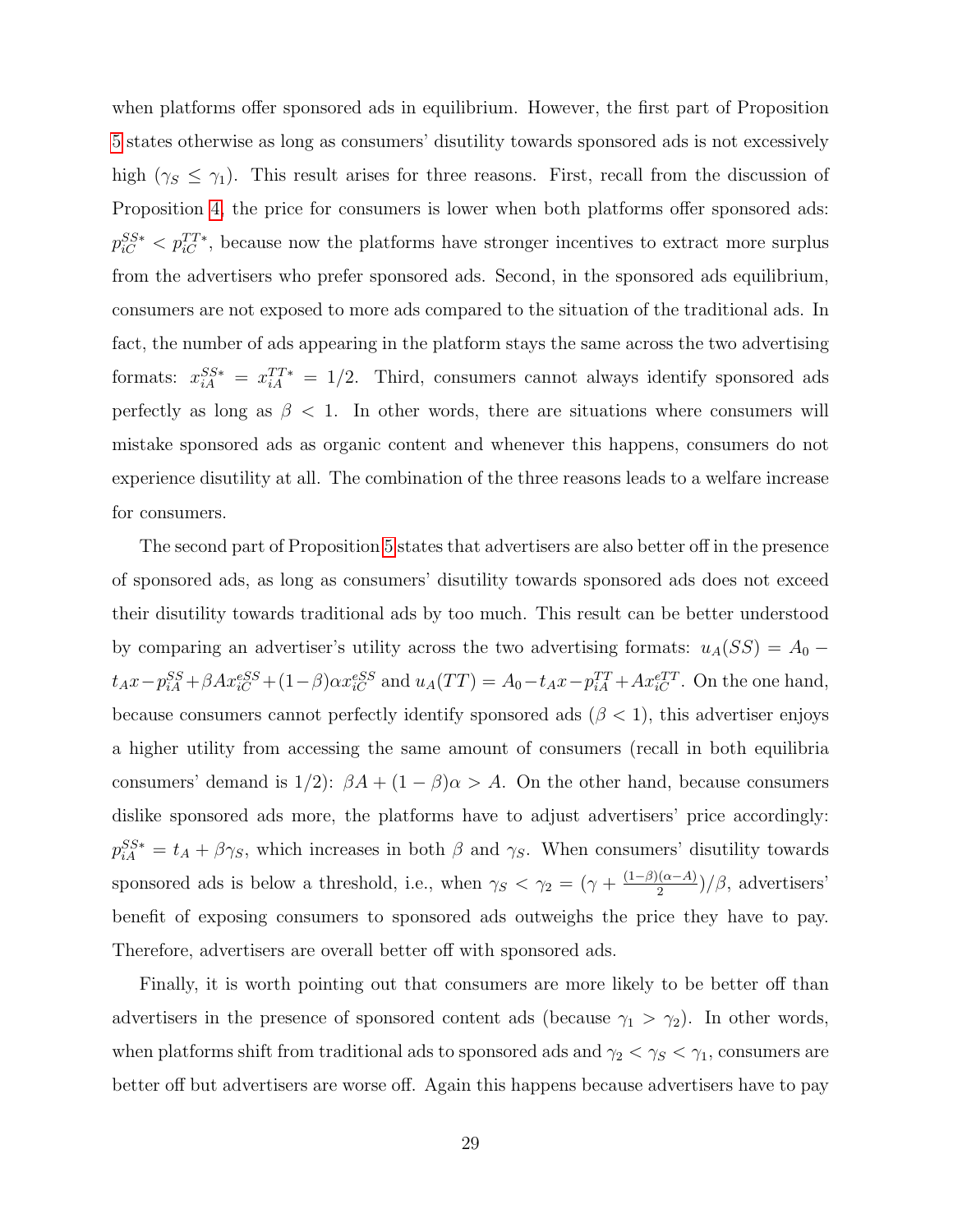to indirectly compensate for consumers' disutility towards sponsored ads,  $p_{iA}^{SS*} = t_A + \beta \gamma_S$ , whereas consumers now enjoy a lower price,  $p_{iC}^{SS*} < p_{iC}^{TT*}$ .

## 4.3 Asymmetric Equilibrium

From the discussion on Proposition [3](#page-24-1) we already know that as  $t_A$  increases, an individual platform would have stronger incentives to offer sponsored content ads. Furthermore, our analysis demonstrates that for a particular range of  $t_A$ , only one of the platforms will be better off by deviating to sponsored content advertising. In particular, when  $\max\{t_{A1}, t_{A1}\} < t_A < t_{A2}$ , the asymmetric equilibrium occurs in which one platform adopts sponsored content advertising but the other platform offers traditional advertisements. The next proposition summarizes this result and compares the pricing of the two platforms across consumers and advertisers.

<span id="page-29-1"></span>**Proposition 6.** (a) When  $\max\{t_{A1}, t_{A3}\} < t_A < t_{A2}$ , one platform offering sponsored ads whereas the other platform offering traditional ads is the unique asymmetric equilibrium.

(b) In the asymmetric equilibrium when both consumers and advertisers' transportation costs are sufficiently high  $(t_C > t_{C3}, t_A^* > t_A > t_A^*)^{16}$  $(t_C > t_{C3}, t_A^* > t_A > t_A^*)^{16}$  $(t_C > t_{C3}, t_A^* > t_A > t_A^*)^{16}$ , the platform which offers traditional ads will charge a higher (compared to the platform which offers sponsored ads) price to the consumers whereas the platform which offers sponsored ads will charge a higher price to the advertisers:  $p_{1C}^{TS*} > p_{2C}^{TS*}$ ,  $p_{1A}^{TS*} < p_{2A}^{TS*}$ .

When the transportation cost of the consumers increases, one might expect a lower participation from consumers on both platforms. As a result, a platform may want to increase the price for its advertisers so that it reduces the participation of advertisers and in turn encourages consumers to join the platform in spite of their higher transportation cost (since consumers consider advertisements as negative externalities). However, when platforms compete on both price and advertising strategy, this conventional wisdom will not hold. The platform which offers traditional advertising (say platform 1) will charge a lower price for the advertisers compared to the platform which offers sponsored ads:  $p_{1A}^{TS*} < p_{2A}^{TS*}$ . Meanwhile, the platform with traditional advertising will charge a higher price to the consumers:  $p_{1C}^{TS*} > p_{2C}^{TS*}$ . To some extent, this result has the flavor of "tacit"

<span id="page-29-0"></span> ${}^{16}t_A^{**}$  and  $t_A^*$  are given in the appendix.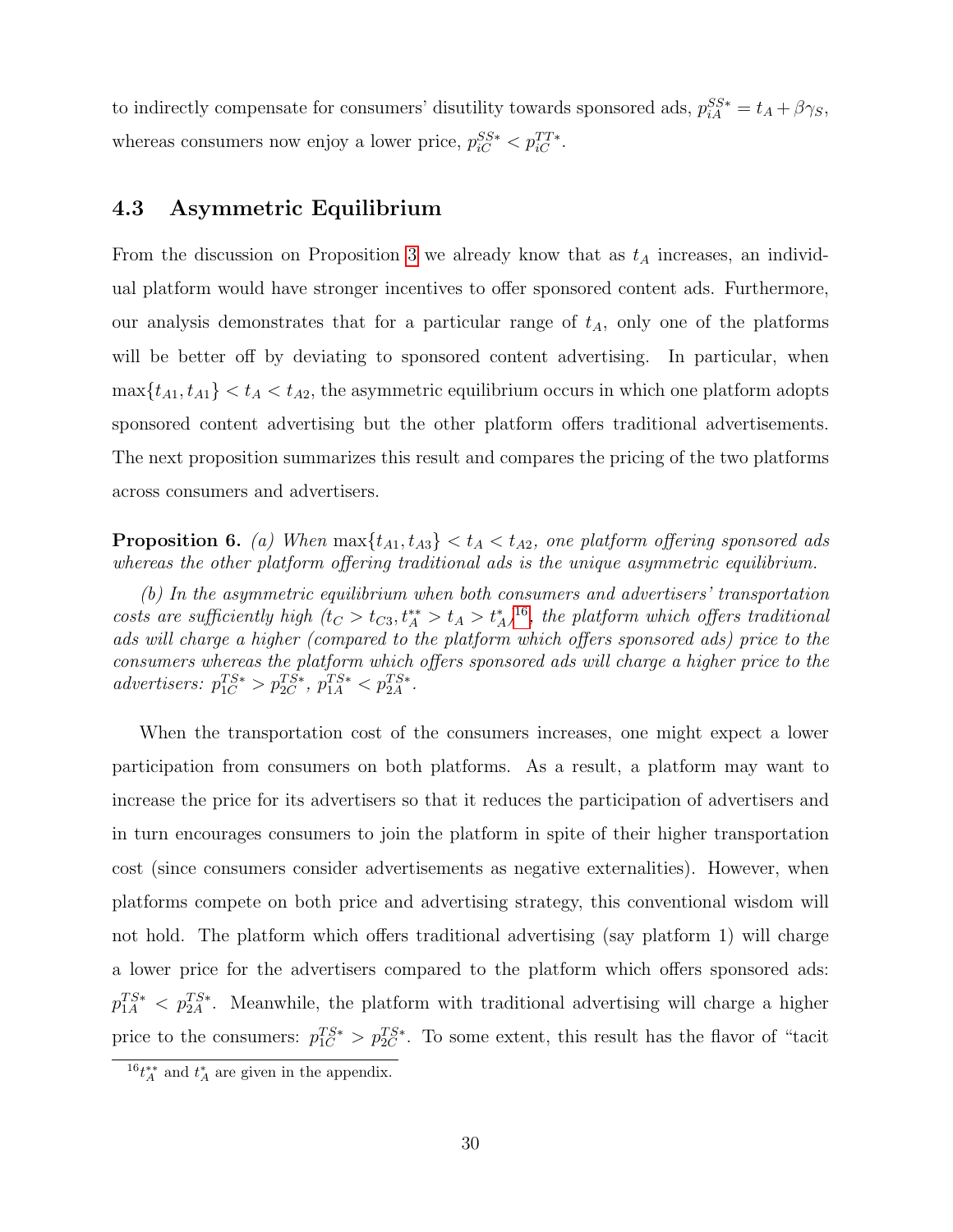collusion" between the two competing platforms that allows each of them to focus on one side of the market.

The platform (say platform 2) that adopts sponsored content ads certainly wants more participation from the advertisers' side because it is the advertisers who show a more favorable attitude towards sponsored content advertising. Fearing that a lower participation from consumers may discourage the (more lucrative) advertisers from joining, this platform offers a lower price (compared to the platform which offers traditional ads) to the consumers,  $p_{2C}^{TS*} < p_{1C}^{TS*}$ , and thus encourages them to join platform 2. In contrast, platform 1 focuses on extracting surplus from consumers' side and hence it charges a lower price (compared to the other platform's price) for advertisers. Overall, competition on multiple dimensions (price and advertising) eventually leads to the directionally opposite effects on the pricing strategies of the two platforms.

Our results also suggest when consumers' expected disutility from sponsored content ads is less than their disutility from the traditional ads (i.e.,  $\beta \gamma_S < \gamma$ ), the platform which offers sponsored content ads will have higher consumer market share if  $t_A > max\{t_{A1}, t_A^{***}\}.$ <sup>[17](#page-30-0)</sup> When  $\beta \gamma_S > \gamma$  but the other condition involving  $t_A$  remains intact, the platform that offers traditional ads will have a higher consumer market share.

# 5 Conclusion

Over the last few years, sponsored content advertising has become more popular with both media platforms and advertisers. The main advantage of this advertising format is that readers are likely to view these ads as editorial content by the media platform, and thus may be be more engaged and form a more positive impression about the underlying brands (advertisers). However, if consumers identify sponsored content ads as imposed promotional messages, they are likely to react more negatively to them. As a result, it becomes an important question to understand the impact of sponsored content advertising in the context of two-sided media markets.

Our analysis shows that whether or not a platform should adopt the sponsored content

<span id="page-30-0"></span> $17t^{***}_A$  is given in the appendix.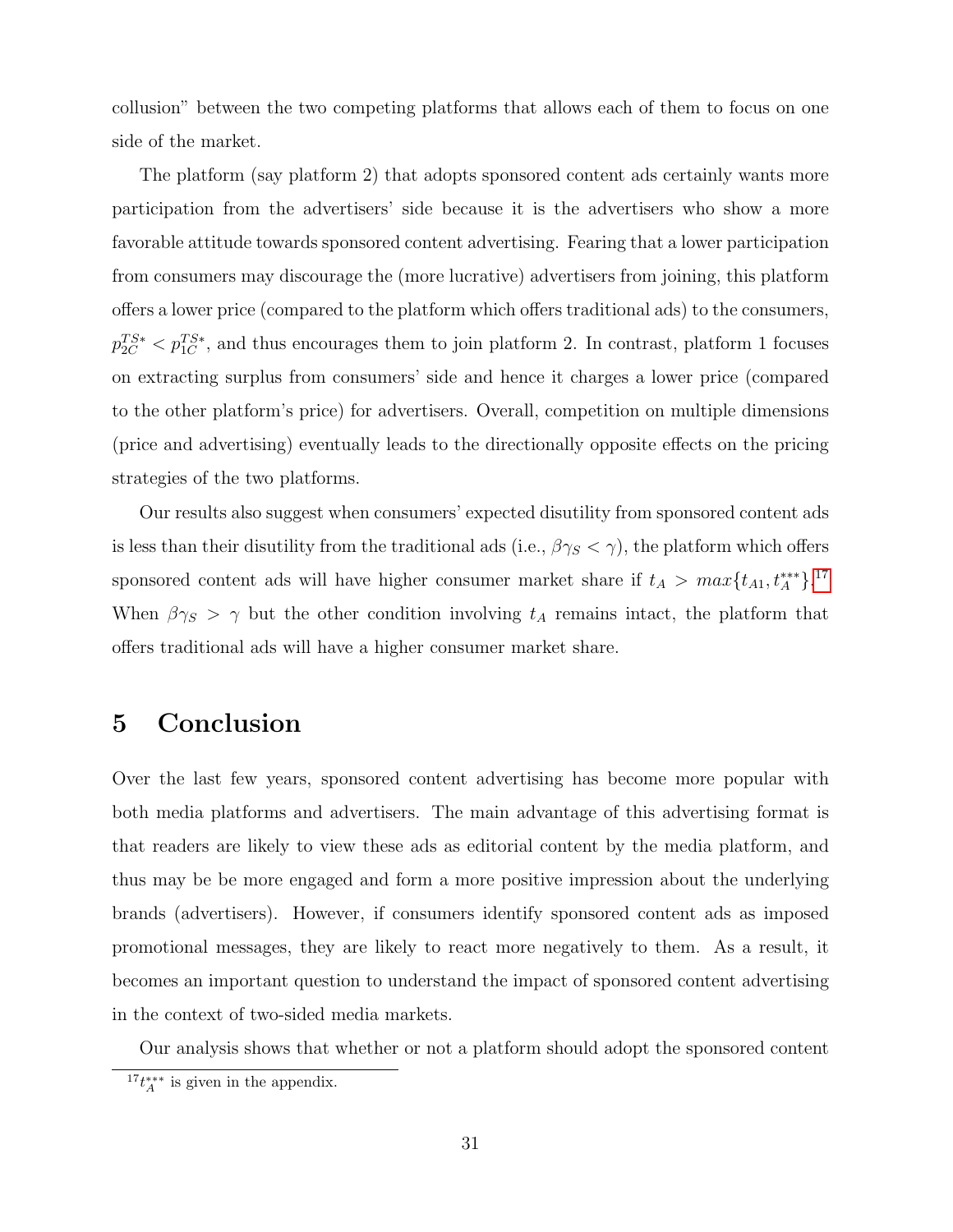ads depends on how likely consumers can identify them as promotional messages, the extent of differentiation between the competing platforms, and the inter-group externalities across consumers and advertisers. In particular, both platforms should offer sponsored content ads when advertisers view them as moderately differentiated. We have confirmed industry experts' intuition that advertisers can be better off with sponsored content ads compared to the traditional ads, as long as consumers are not too unhappy with this new ad format. Interestingly, although consumers dislike sponsored ads more than they dislike the traditional ads, their surplus can increase when both platforms offer sponsored ads, because now they can enjoy a lower price.

Although advertisers generally prefer sponsored content ads, it is possible for competing platforms to end up in a Prisoner's Dilemma outcome by both offering such ads. This happens because either of the two platforms has incentives to undercut its rival's price for consumers in order to attract more advertisers. This result demonstrates that even if one side of the market strongly prefers a particular instrument, it might not be beneficial for the platform in the two-sided market to offer such instrument under competitive environment. This result also contributes to the advertising literature – while existing wisdom suggests that Prisoner's Dilemma outcome in advertising emerges because of competition over ad budget (Corfman and Lehmann 1994), we find that the same outcome can be seen even when firms compete over advertising types.

Managerially, we highlight the result that depending on the market structure, consumers' awareness of the sponsored content ads and their ability to identify these ads have different impact on media platforms' profits. While a monopoly platform is worse off when consumers become more sophisticated and have a higher success rate of identifying sponsored ads, the opposite is true for competing platforms in duopoly. It is also important to note that the existence of asymmetric equilibrium confirms that mere imitation of the rival platform's advertising technique may adversely affect the profitability of a media platform. Also, regardless of the naivety of the consumers or the willingness of the advertisers, while deciding on the optimal advertising strategy media platforms must consider the extent of differentiation. Our result confirms that too low or too high of a differentiation between the competing platforms may not offer the platforms a suitable landscape in promoting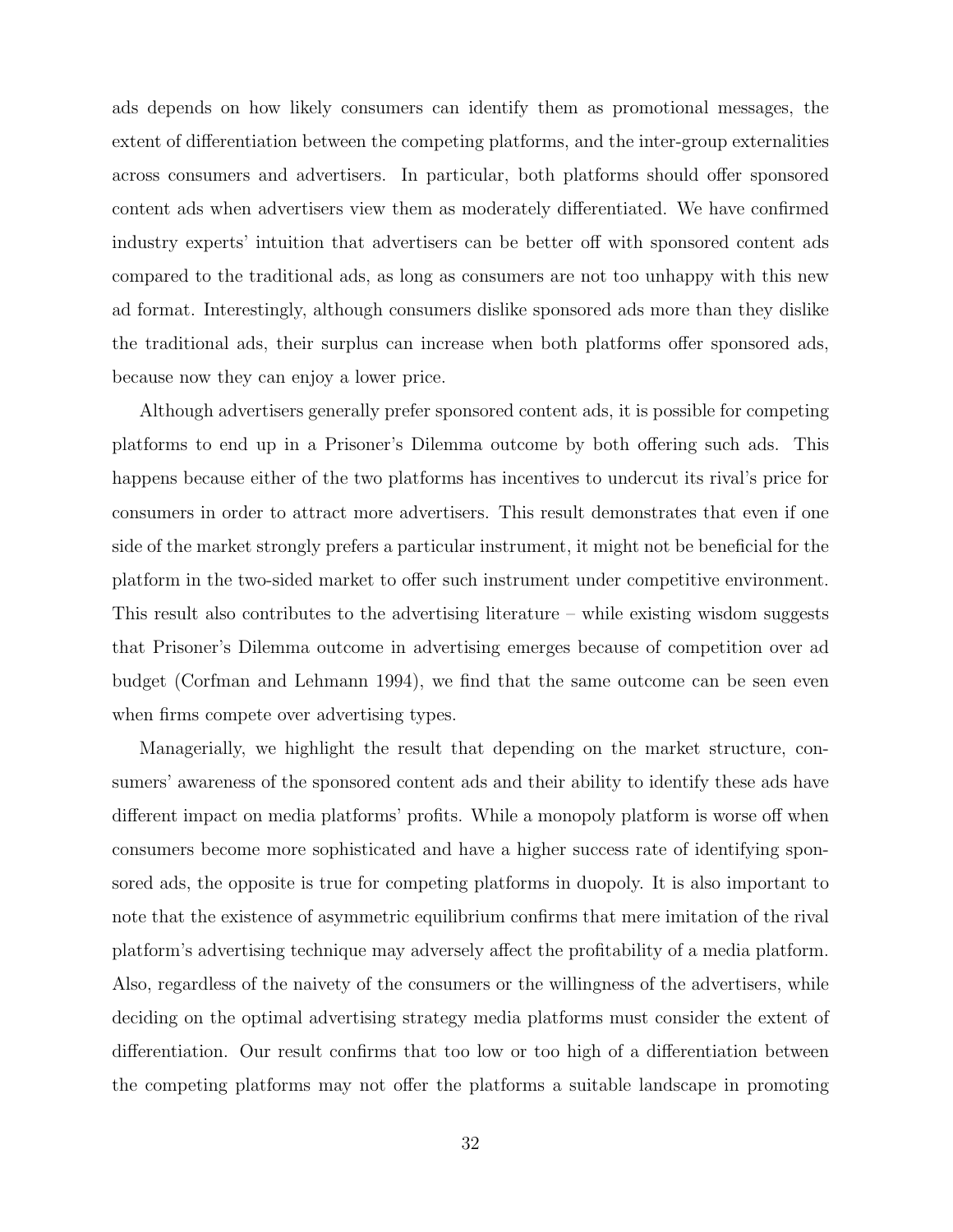sponsored content ads. Lastly, we show that contrary to the popular wisdom consumers may benefit from sponsored content ads as under specific conditions their consumer surplus increases. Thus, an effective integration of sponsored content with regular editorial content can help the advertisers to strengthen their relationships with the consumers which in turn will make the consumers more accepting of sponsored content ads.

This paper takes a first stab at understanding the strategic impact of sponsored content advertising on media platforms, advertisers, and consumers. To simplify analysis, we assumed that platforms can either adopt traditional advertising or sponsored ads. In reality, the transparency of a sponsored content ad can be a continuous strategic variable. As a result, consumers may react differently depending on the presentation style and the content of the sponsored ads as well as the disclosure policy of the platform. Future research can explore the implications of these characteristics of sponsored ads. This paper also does not consider the potentially important role of dynamics in this context. Over time, as some consumers become more sophisticated and are more likely to identify sponsored ads, it will be interesting and helpful to incorporate consumers' heterogeneity in responding to these ads and analyze its impact. Finally, the collaboration between media platforms and advertisers to create high-quality sponsored ads can be very costly, and may affect the eventual ad choices. Future research can study the co-production of ads and organic content, and sheds insights on when and to what extent it is optimal to engage in co-creation of advertising.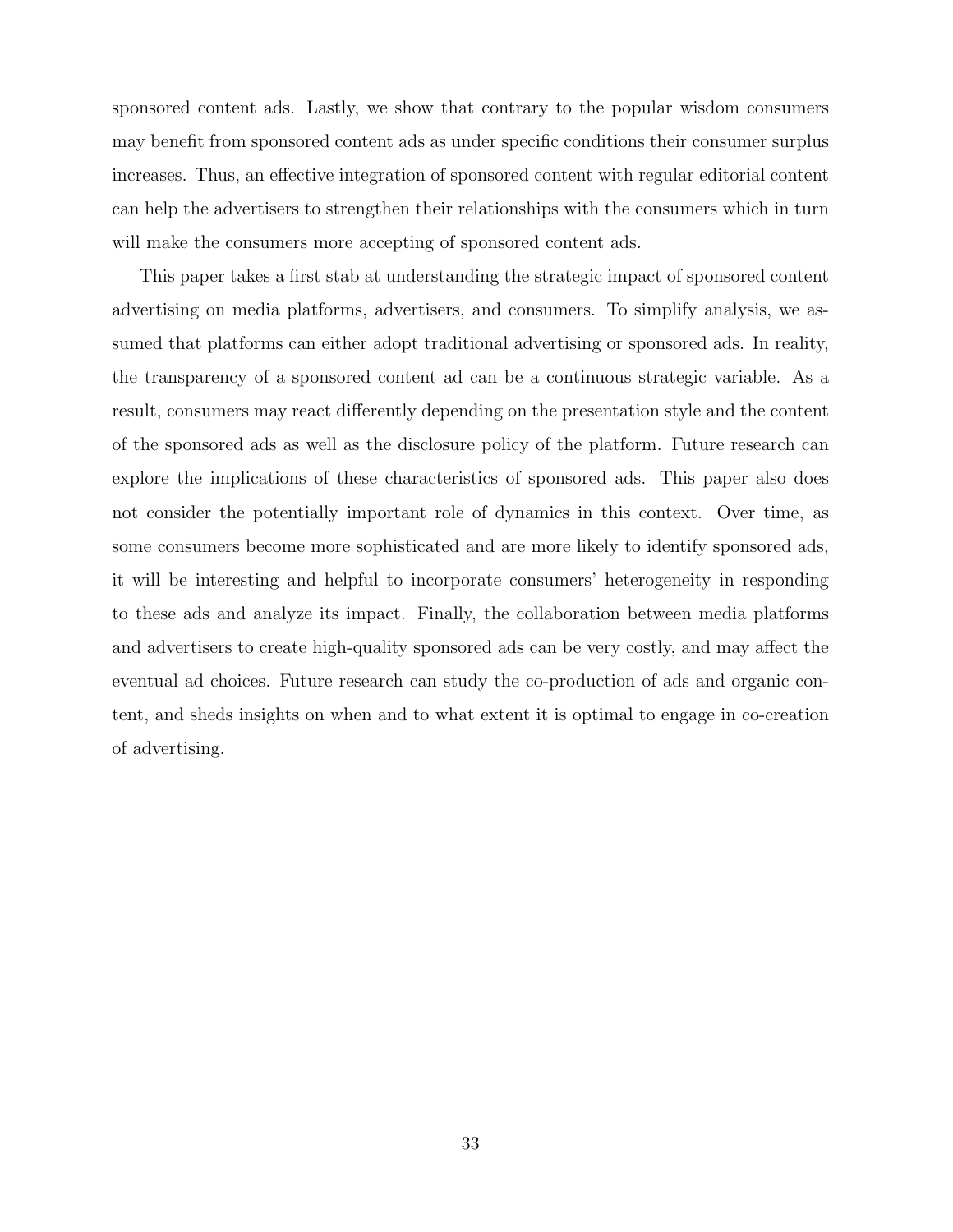# References

Amaldoss W, Du J and Shin W. 2016. Pricing in two-sided media markets. Working Paper

- Anderson SP, Gabszewicz JJ. 2006. The media and advertising: a tale of two-sided markets. In: Victor A. Ginsburg and David Throsby, Editor(s), Handbook of the Economics of Art and Culture, Elsevier, 1:567–614.
- Armstrong M. 2006. Competition in two-sided markets. The RAND Journal of Economics, 37(3) 668–691.
- Bakshi A. 2015. Why and how to regulate native advertising in online news publications. Journal of Media Law and Ethics, 4(3/4) 4–47.
- Becker–Olsen LK. 2003. And now, a word from our sponsor a look at the effects of sponsored content and banner advertising. Journal of Advertising, 32(2) 17–32.
- Campbell C, Marks LJ. 2015. Good native advertising isn't a secret. Business Horizons, 58(6) 599–606.
- Carlson M. 2014. When news sites go native: Redefining the advertising editorial divide in response to native advertising. *Journalism*, 16(7) 849–865.
- Chen Y, Xie J. 2010. Cross-market network effect with asymmetric customer loyalty: implications for competitive advantage. Marketing Science, 26(1) 52–66.
- Conill RF. 2016. Camouflaging church as state an exploratory study of journalism's native advertising. Journalism Studies, April 5, 1–11.
- Corfman K, Lehmann D. 1994. The prisoner's dilemma and the role of information in setting advertising budgets. Journal of Advertising, 23(2) 35–48.
- Dukes A. 2004. The advertising market in a product oligopoly. Journal of Industrial Economics, 52(3) 327–348.
- Ellison G, Ellison SF. 2005. Lessons about markets from the internet. The Journal of Economic Perspectives, 19(2) 139–158.
- Esteban L, Hernandez MJ. 2012. Specialized advertising media and product market competition. Journal of Economics,  $106(1)$  45–74.
- FTC. 2015. Commission enforcement policy statement on deceptively formatted advertisements. https://www.ftc.gov/public-statements/2015/12/commission-enforcement-policystatement-deceptively-formatted.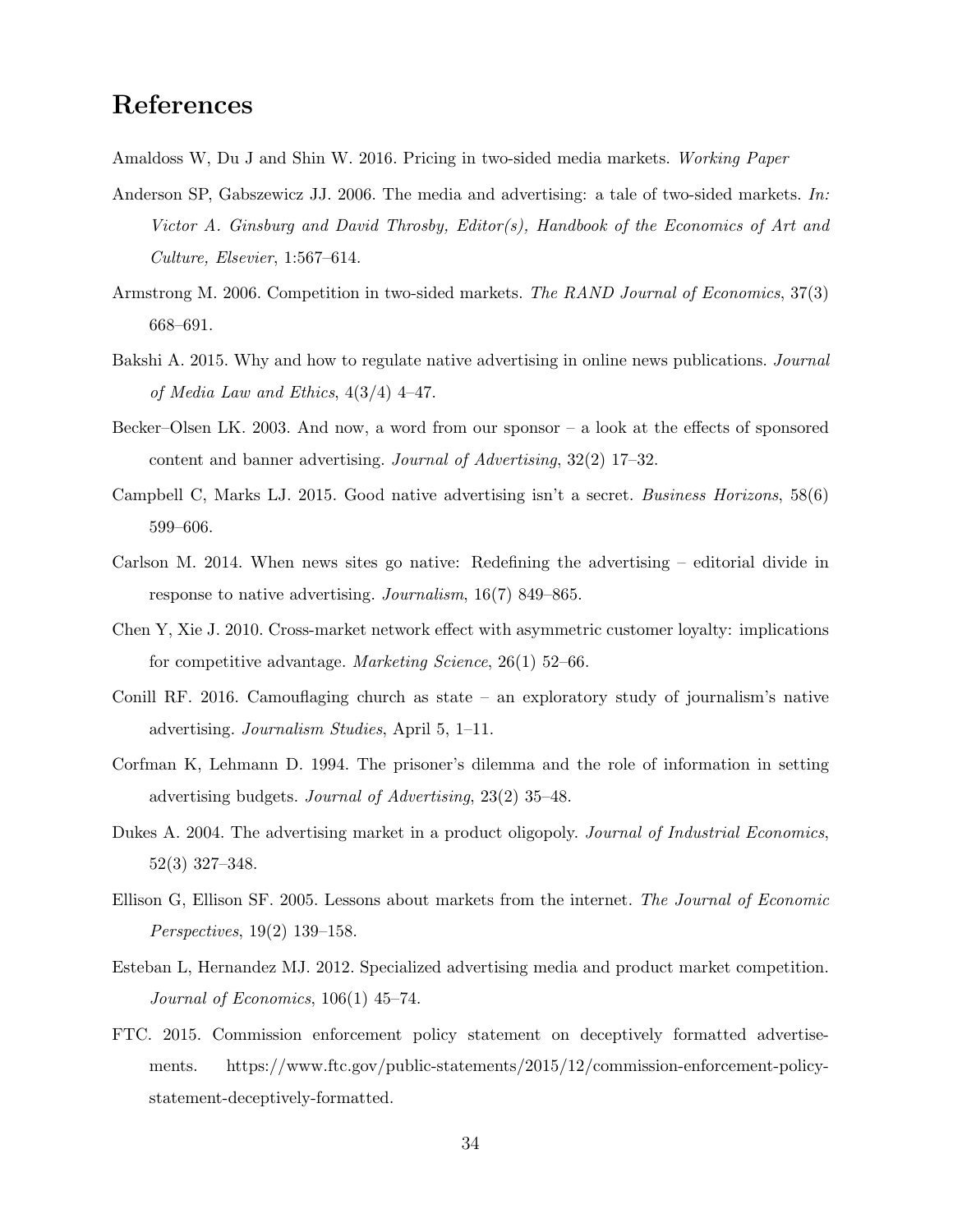- Gal-Or E, Dukes A. 2003. Minimum differentiation in commercial media markets. *Journal of* Economics & Management Strategy, 12(3) 291–325.
- Godes D, Ofek E, Sarvary M. 2009. Content vs. advertising: the impact of competition on media firm strategy. Marketing Science, 28(1) 20–35.
- Hoetzel M. 2014. Spending on native advertising is soaring as marketers and digital media publishers realize the benefits. http://www.businessinsider.com/spending-on-native-ads-will-soaras-publishers-and-advertisers-take-notice-2014-11.
- Iyer, G, Soberman, D, Villas-Boas, J.M. 2005. The targeting of advertising. *Marketing Science*, 24(3) 461–476.
- Kaiser U and Wright J. 2006. Price structure in two-sided markets: evidence from the magazine industry. International Journal of Industrial Organization, 24(1) 01-28.
- Katz ML and Shapiro C. 1985. Network externalities, competition, and compatibility. The American Economic Review, 75(3) 424–440.
- Keller J. 2013. The Atlantic, the church of Scientology, and the perils of native advertising. http://www.businessweek.com/arti- cles/2013-01-15/the-atlantic-the-church-of-scientologyand-the-perils-of-native-advertising. Bloomberg Businessweek, 15 January.
- Kind HJ, Nilssen T, Sorgard L. 2009. Business models for media firms: does competition matter for how they raise revenue? Marketing Science, 28(6) 1112-1128.
- Lee J, Kim S, Ham DC. 2016. A double–edged sword? Predicting consumers' attitude toward and sharing intention of native advertising on social media. American Behavioral Scientist, July 21, 2016.
- Rasch A. 2007. Platform competition with partial multihoming under differentiation: a note. Economics Bulletin, 12(7) 1–8.
- Rochet JC, Tirole J. 2003. Platform competition in two-sided markets. Journal of the European Economic Association, 1(4) 990–1029.
- Rysman M. 2009. The economics of two-sided markets. Journal of Economic Perspectives, 23(3) 125–143.
- Sahni NS, Nair H. 2016. Native advertising, sponsorship disclosure and consumer deception: evidence from mobile search–ad Experiments. Stanford University working paper. Available at SSRN: http://ssrn.com/abstract=2737035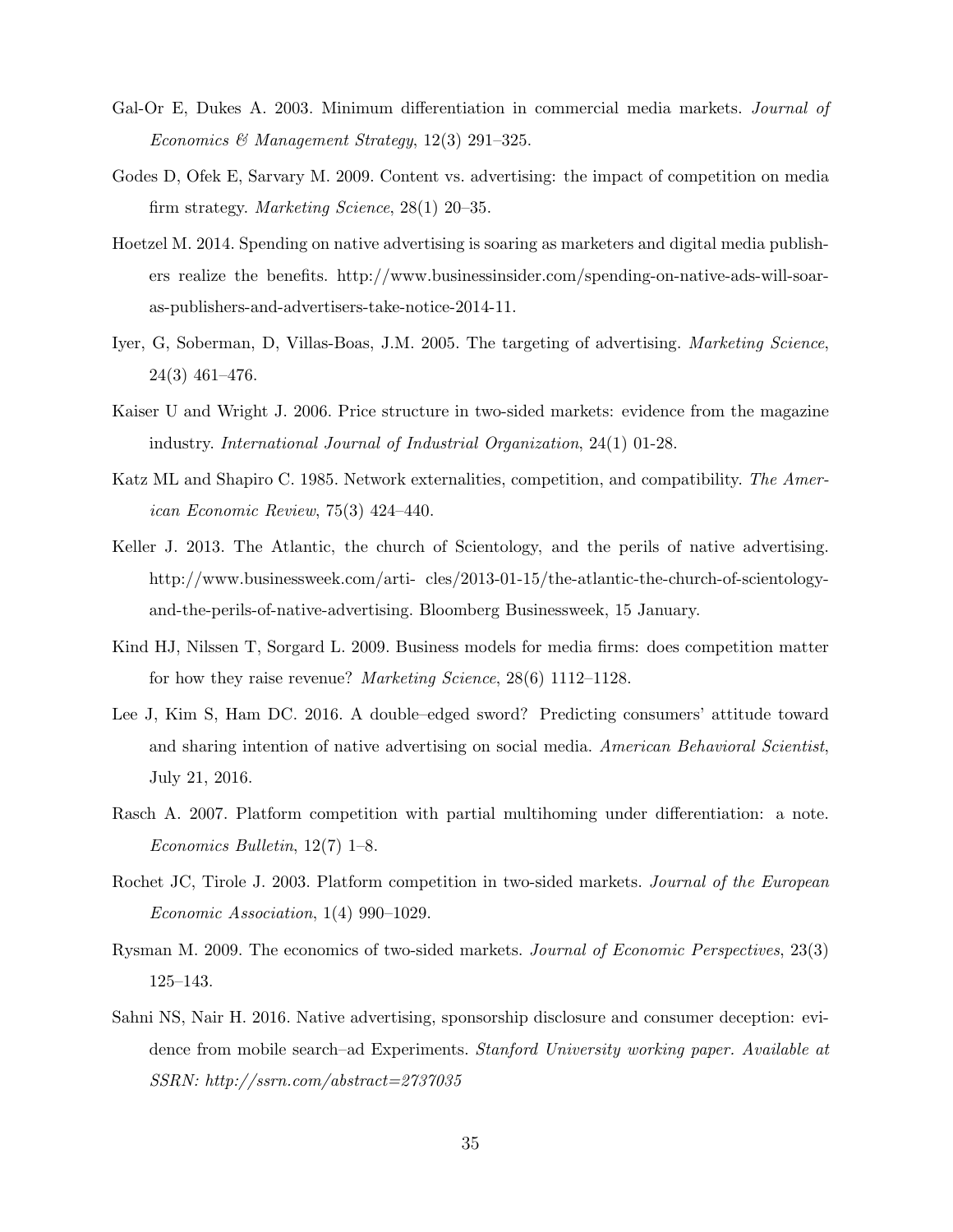- Sebastian M. 2014. Wall street journal adopts native ads, tactic its editor has said can lead to faustian pacts. Advertising Age, March.
- Sonderman J, Tran M. 2013. Understanding the rise of sponsored content. In https://www.americanpressinstitute.org/publications/reports/white-papers/understandingrise-sponsored-content/. American Press Institute.
- Tucker C, Zhang J. 2010. Growing two-sided networks by advertising the user base: a field experiment. Marketing Science, 29(5) 805–814.
- Tutaj K, van Reijmersdal EA. 2012. Effects of online advertising format and persuasion knowledge on audience reactions. Journal of Marketing Communications, 18(1) 5–18.
- Wojdynski BW, Evans NJ. 2016. Going native: Effects of disclosure position and language on the recognition and evaluation of online native advertising. Journal of Advertising,  $45(2)$ 157–168.
- Zhu Y, Dukes A. 2015. The selective reporting of factual content by commercial media. Journal of Marketing Research, 52(1) 56–76.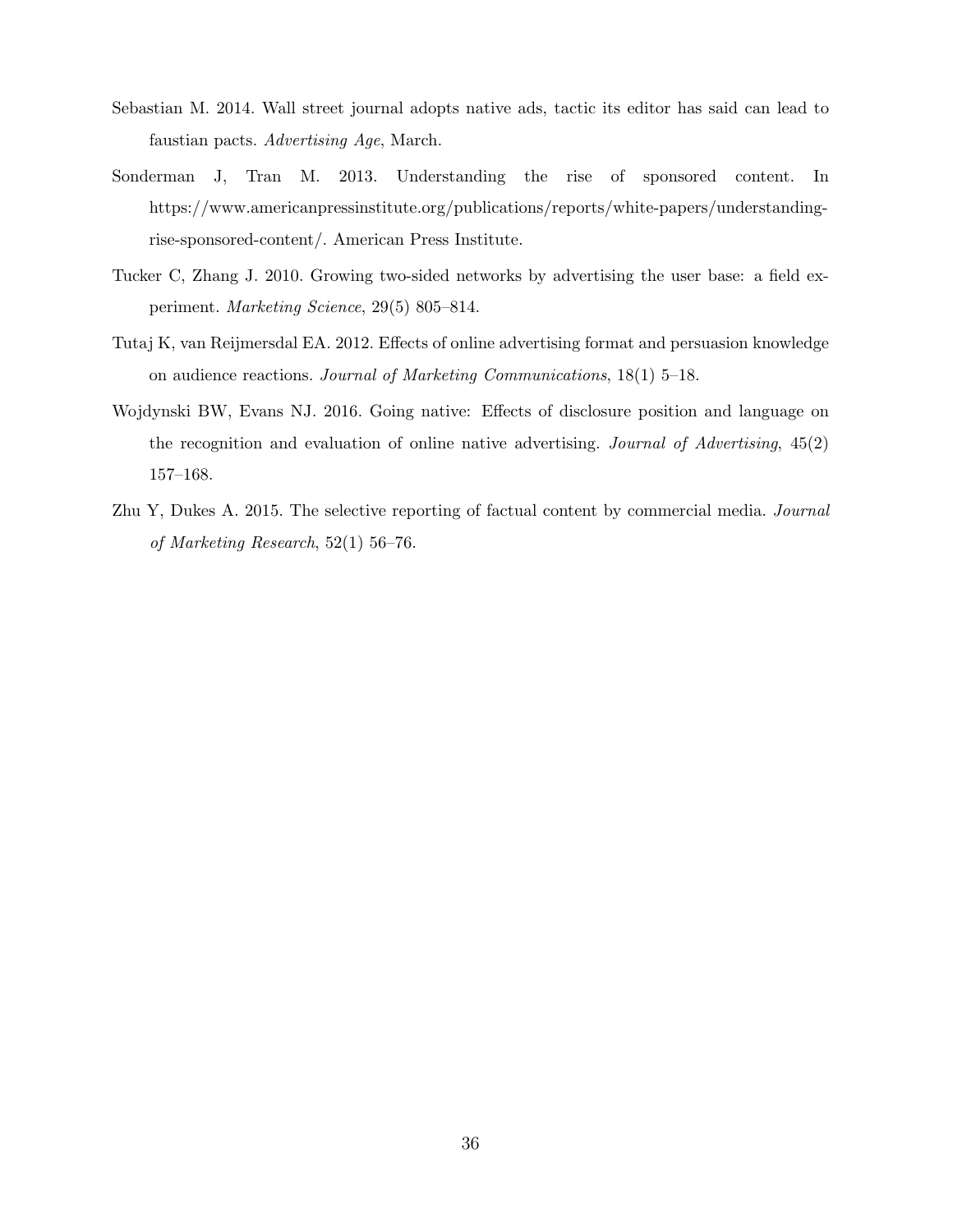# Appendix

## Analysis of Asymmetric Strategies of Platforms

When platform 1 offers sponsored content ads and platform 2 offers traditional ads (denoted by ST), their demand from consumers and advertisers are given by

$$
x_{1C}^{ST} = \frac{p_{2C}^{ST} - p_{1C}^{ST} + t_C - \beta \gamma_S x_{1A}^{eST} + \gamma x_{2A}^{eST}}{2t_C},\tag{40}
$$

$$
x_{1A}^{ST} = \frac{p_{2A}^{ST} - p_{1A}^{ST} + t_A + x_{1C}^{eST}(\beta A + (1 - \beta)\alpha) - Ax_{2C}^{eST}}{2t_A},\tag{41}
$$

$$
x_{2C}^{ST} = 1 - x_{1C}^{ST},\tag{42}
$$

$$
x_{2A}^{ST} = 1 - x_{1A}^{ST}.\tag{43}
$$

In this case, each platform's profit is then given by

$$
\Pi_i^{ST} = p_{iC}^{ST} x_{iC}^{ST} + p_{iA}^{ST} x_{iA}^{ST}, \ i \in \{1, 2\}.
$$
\n(44)

With the assumption of rational expectations,  $x_{iC}^{ST} = x_{iC}^{eST}$ ,  $x_{iA}^{ST} = x_{iA}^{eST}$ , we obtain the following prices and profits when both platforms offer sponsored ads after solving the platforms' optimization problems:

$$
p_{1C}^{ST*} = \{-\alpha^3 + 3\alpha^2\gamma - 2\alpha\gamma^2 - A^3(\beta + 1)^3 + A^2(\beta + 1)((\beta + 1)(3\alpha(\beta - 1) + 2\beta\gamma_S + 3\gamma) + 3\beta t_C + t_C) + A(-(\beta + 1)(3\alpha^2(\beta - 1)^2 + 2\alpha(\beta - 1)(2\beta\gamma_S + 3\gamma) + 2\gamma(\beta\gamma_S + \gamma)) + 18(\beta + 1)t_At_C - 2t_C(\alpha(\beta - 1)(3\beta + 2) + (2\beta + 3)(\beta\gamma_S + \gamma))) + \alpha^3\beta^3 - 3\alpha^3\beta^2 + 3\alpha^2\beta^2\gamma + 3\alpha^2\beta^2t_C + 2\beta^2\gamma_S^2t_C + 3\alpha^3\beta - 6\alpha^2\beta\gamma + 2\alpha\beta\gamma^2 - 6t_At_C(3\alpha(\beta - 1) - \beta\gamma_S + \gamma + 6t_C) - 6\alpha^2\beta t_C + 2\beta\gamma_S(\alpha(\beta - 1) + \gamma)(\alpha(\beta - 1) + 2t_C) + 4\alpha\beta\gamma t_C + 3\alpha^2t_C - 4\alpha\gamma t_C + 2\gamma^2t_C\}/\{(2\alpha + 2A(\beta + 1) - \beta(2\alpha + \gamma_S) - \gamma)(\alpha + A(\beta + 1) - \alpha\beta - 2(\beta\gamma_S + \gamma)) - 36t_At_C\},\
$$

 $p_{1A}^{ST*} = \{2A^2(\beta + 1)(\beta\gamma_S + \beta t_A + \gamma + t_A) + A(-(\beta\gamma_S + \gamma)(2\alpha(\beta - 1) + (2\beta + 3)(\beta\gamma_S + \gamma)) 2t_A((\beta+1)(2\alpha(\beta-1)+2\beta\gamma_S+3\gamma)+3(\beta-1)t_C))+(\beta\gamma_S+\gamma)^2(2\alpha(\beta-1)+\beta\gamma_S+\gamma)+t_A(2\alpha^2(\beta-1)+\beta^2\gamma_S+\gamma)$  $1)^{2} + 2\alpha(\beta - 1)(2\beta\gamma_{S} + 3\gamma) + (\beta\gamma_{S} + \gamma)(3\beta\gamma_{S} + \gamma) + 6t_{C}(\alpha(\beta - 1) - 3(\beta\gamma_{S} + \gamma))) - 36t_{A}^{2}t_{C}$  }/{(2\applying}  $2A(\beta+1) - \beta(2\alpha+\gamma_S) - \gamma(\alpha+A(\beta+1)-\alpha\beta-2(\beta\gamma_S+\gamma)) - 36t_At_C,$ 

$$
p_{2C}^{ST*} = \{-\alpha^3 + 2\alpha^2\gamma - A^3(\beta + 1)^3 + A^2(\beta + 1)((\beta + 1)(3\alpha(\beta - 1) + 3\beta\gamma_S + 2\gamma) + (\beta + 3)t_C) + B^2(\beta + 1)(3\alpha(\beta - 1) + 3\beta\gamma_S + 2\gamma)
$$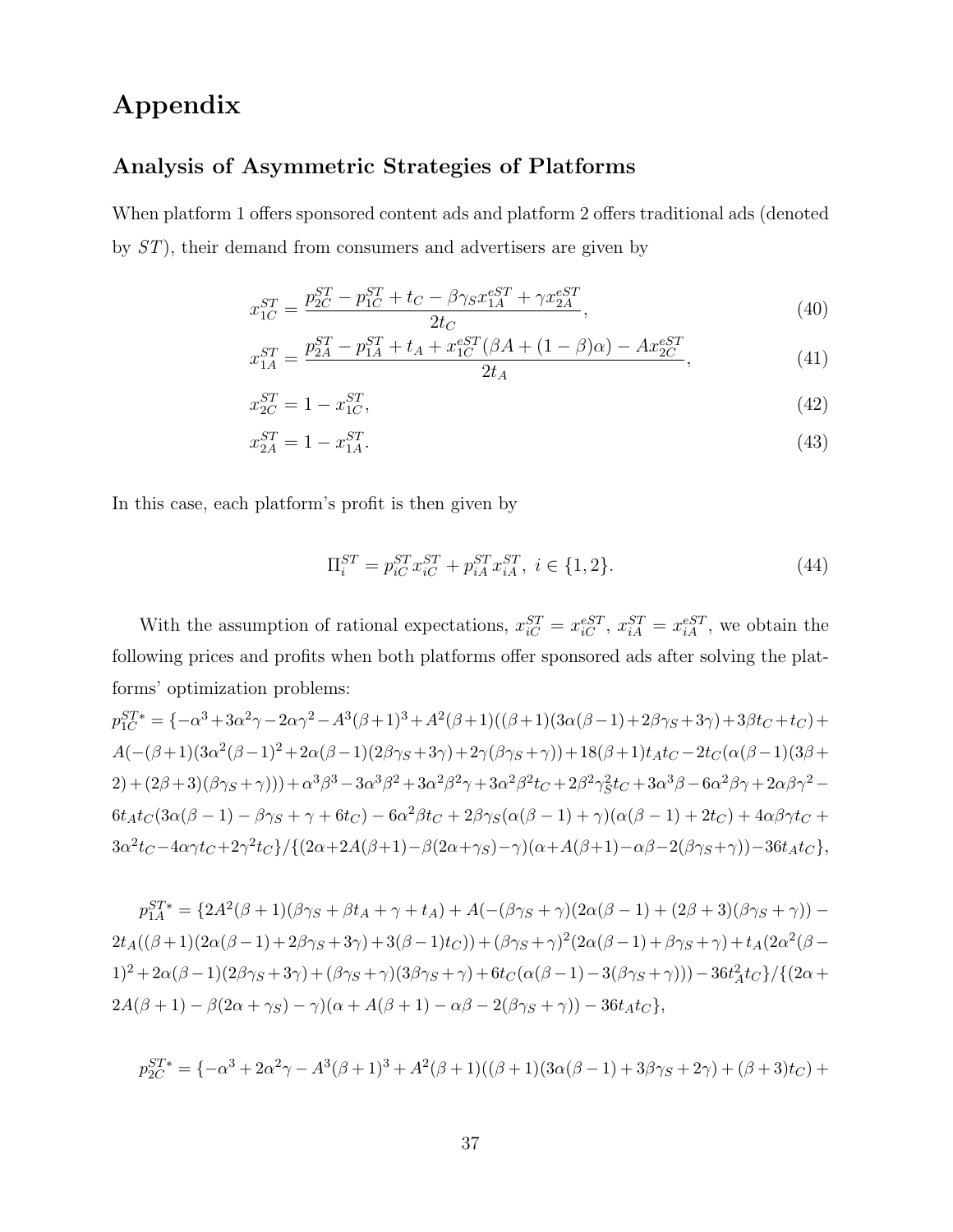$A(-\alpha(\beta^2 - 1)(3\alpha(\beta - 1) + 4\gamma) - 2\beta^2(\beta + 1)\gamma_S^2 - 2t_C(\alpha(\beta^2 + \beta - 2) + (3\beta + 2)(\beta\gamma_S + \gamma)) - 2\beta(\beta +$  $1) \gamma_S(3\alpha(\beta-1)+\gamma) +18(\beta+1)t_A t_C) + \alpha^3 \beta^3 - 3\alpha^3 \beta^2 + 2\alpha^2 \beta^2 \gamma + \alpha^2 \beta^2 t_C + 2\beta^2 \gamma_S^2(\alpha(\beta-1)+t_C) + 3\alpha^3 \beta 4\alpha^2\beta\gamma-6t_At_C(3\alpha(\beta-1)+\beta\gamma_S-\gamma+6t_C)-2\alpha^2\beta t_C+\beta\gamma_S(3\alpha(\beta-1)+2\gamma)(\alpha(\beta-1)+2t_C)+6\alpha\beta\gamma t_C+$  $\alpha^2 t_C - 6\alpha\gamma t_C + 2\gamma^2 t_C$ }/{ $(2\alpha + 2A(\beta + 1) - \beta(2\alpha + \gamma_S) - \gamma)(\alpha + A(\beta + 1) - \alpha\beta - 2(\beta\gamma_S + \gamma)) - 36t_A t_C$ },

 $p_{2A}^{ST*} = {2A^2(\beta+1)(\beta(\beta\gamma_S+\gamma)+(\beta+1)t_A)} + A(-(\beta\gamma_S+\gamma)(2\alpha(\beta-1)(2\beta+1)+(3\beta+2)(\beta\gamma_S+\gamma))$  $\gamma$ )) – 2t<sub>A</sub>((β + 1)(2 $\alpha$ (β – 1) + 3βγ<sub>S</sub> + 2γ) – 3(β – 1)t<sub>C</sub>)) + (βγ<sub>S</sub> + γ)( $\alpha$ (β – 1) + βγ<sub>S</sub> + γ)(2 $\alpha$ (β –  $1) + \beta \gamma_S + \gamma$ ) +  $t_A(2\alpha^2(\beta - 1)^2 + 2\alpha(\beta - 1)(3\beta\gamma_S + 2\gamma) + (\beta \gamma_S + \gamma)(\beta \gamma_S + 3\gamma) - 6t_C(\alpha(\beta - 1) +$  $3(\beta\gamma_S+\gamma)))-36t_A^2t_C$ }/{ $(2\alpha+2A(\beta+1)-\beta(2\alpha+\gamma_S)-\gamma)(\alpha+A(\beta+1)-\alpha\beta-2(\beta\gamma_S+\gamma))-36t_At_C$ },

 $\Pi_1^{ST*} = \{-A^3(\beta+1)^2 + A^2((\beta+1)(2\alpha(\beta-1)+(\beta+3)\gamma+\beta(\beta+2)\gamma_S) + (\beta+1)^2t_A + 3\beta t_C +$  $t_C$ ) +  $A(-\alpha^2 + 4\alpha\gamma - \alpha^2\beta^2 - \beta\gamma_S(\alpha(2\beta^2 + \beta - 3) + (3\beta + 4)\gamma) - 2\alpha\beta^2\gamma - (\beta + 1)\beta^2\gamma_S^2 + 2\alpha^2\beta 2\alpha\beta\gamma - 2\beta\gamma^2 + t_A(3(\beta + 5)t_C - (\beta + 1)(2\alpha(\beta - 1) + 3\beta\gamma_S + 2\gamma)) - t_C(3\alpha(\beta - 1) + (3\beta + 2)(\beta\gamma_S + 16\gamma)\gamma)$  $\gamma$ ))  $-3\gamma^2$ ) + t<sub>A</sub>(( $\alpha(\beta-1) + \gamma$ )( $\alpha(\beta-1) + 3\beta\gamma_S + \gamma$ )  $-3t_C(\alpha(\beta-1) + \beta\gamma_S + 5\gamma) - 18t_C^2$ ) + ( $\beta\gamma_S +$  $\gamma)((\alpha(\beta - 1) + \gamma)(\alpha(\beta - 1) + \beta\gamma_S + \gamma) + t_C(3\alpha(\beta - 1) + \beta\gamma_S + \gamma)) - 18t_A^2t_C\}/\{(2\alpha + 2A(\beta + 1) \beta(2\alpha + \gamma_S) - \gamma(\alpha + A(\beta + 1) - \alpha\beta - 2(\beta\gamma_S + \gamma)) - 36t_A t_C,$ 

 $\Pi_2^{ST*} = \{-A^3\beta(\beta+1)^2 + A^2(-\alpha+3\beta^3(\alpha+\gamma_S) + \beta^2(\alpha+2\gamma+4\gamma_S+t_C) + (\beta+1)^2t_A + \beta(\gamma_S+t_C)\}$  $3(-\alpha + \gamma + t_C)) + \gamma + A(t_A(3(5\beta + 1)t_C - (\beta + 1)(2\alpha(\beta - 1) + 2\beta\gamma_S + 3\gamma)) - (\alpha(\beta - 1) + \beta\gamma_S +$  $\gamma$ )( $\alpha(\beta-1)(3\beta+2)+\beta((3\beta+2)\gamma_{\rm S}+\gamma)+(2\beta+3)t_{\rm C}+\gamma$ )) + t<sub>A</sub>(( $\alpha(\beta-1)+\beta\gamma_{\rm S}$ )( $\alpha(\beta-1)+\gamma$ )  $(\beta \gamma_S + 3\gamma) - 3t_C(5\alpha(\beta - 1) + 5\beta\gamma_S + \gamma) - 18t_C^2) + (\alpha(\beta - 1) + \beta\gamma_S + \gamma)^2(\alpha(\beta - 1) + \beta\gamma_S + t_C) 18t_A^2t_C$ }/{ $(2\alpha + 2A(\beta + 1) - \beta(2\alpha + \gamma_S) - \gamma)(\alpha + A(\beta + 1) - \alpha\beta - 2(\beta\gamma_S + \gamma)) - 36t_At_C$ }.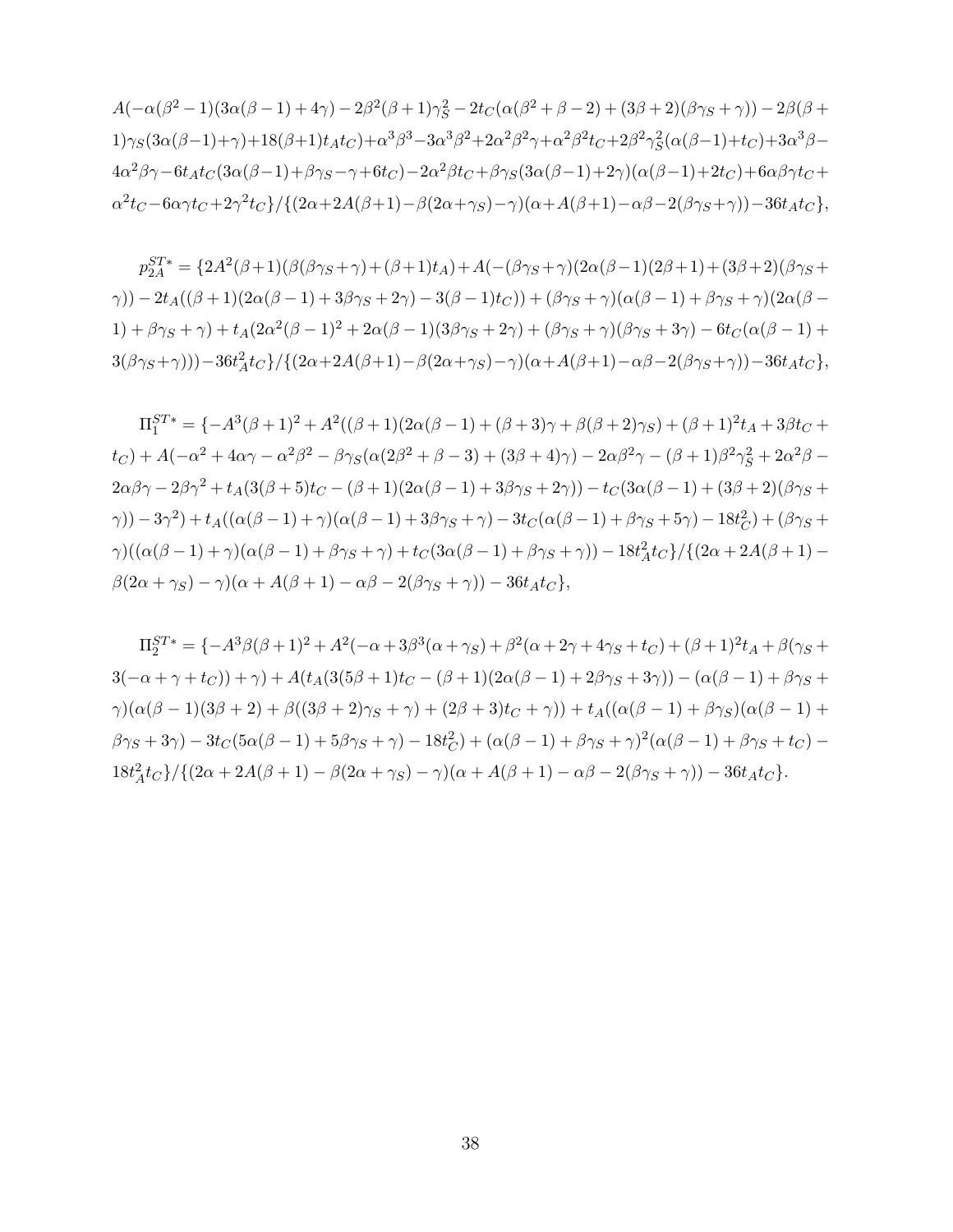## Proofs of Propositions

### Proof of Lemma [1](#page-17-0)

Proof. When the monopolist offers traditional advertising, we obtain the following comparative

statics (recall  $A \geq \gamma_S \geq \gamma$ ).  $\frac{\partial p_C^{T*}}{\partial t_C} = \frac{(A-\gamma)(A+\gamma)(AA_0-A_0\gamma+2t_Au_0)}{((A-\gamma)^2-4t_At_C)^2}$  $\frac{(A+\gamma)(AA_0-A_0\gamma+2t_Au_0)}{((A-\gamma)^2-4t_At_C)^2} > 0$ ,  $\frac{\partial p_A^{T*}}{\partial t_C} = -\frac{2t_A(A+\gamma)(AA_0-A_0\gamma+2t_Au_0)}{((A-\gamma)^2-4t_At_C)^2}$  $\frac{(\pi+\gamma)(AA_0-A_0\gamma+2t_Au_0)}{((A-\gamma)^2-4t_At_C)^2}<0,$  $\frac{\partial p_C^{T*}}{\partial t_A} = \frac{2t_C (A+\gamma)(u_0(A-\gamma)+2A_0t_C)}{(A-\gamma)^2-4t_A t_C)^2}$  $\frac{(A+\gamma)(u_0(A-\gamma)+2A_0t_C)}{((A-\gamma)^2-4t_At_C)^2} > 0$ ,  $\frac{\partial p_A^{T*}}{\partial t_A} = -\frac{(A-\gamma)(A+\gamma)(u_0(A-\gamma)+2A_0t_C)}{((A-\gamma)^2-4t_At_C)^2}$  $\frac{(A+\gamma)(u_0(A-\gamma)+2A_0t_C)}{((A-\gamma)^2-4t_At_C)^2}<0.$ 

When the monopolist offers sponsored content advertising, we obtain the following compara-

tive statics.

$$
\frac{\partial p_{C}^{S*}}{\partial t_{C}} = \frac{((\alpha + A\beta - \alpha\beta)^2 - \beta^2 \gamma_5^2)(A_0(\alpha + \beta(-\alpha + A - \gamma_S)) + 2t_A u_0)}{((\alpha + \beta(-\alpha + A - \gamma_S))^2 - 4t_A t_C)^2} > 0,
$$
  
\n
$$
\frac{\partial p_A^{S*}}{\partial t_{C}} = -\frac{2t_A(\alpha + \beta(-\alpha + A + \gamma_S))(A_0(\alpha + \beta(-\alpha + A - \gamma_S)) + 2t_A u_0)}{((\alpha + \beta(-\alpha + A - \gamma_S))^2 - 4t_A t_C)^2} < 0,
$$
  
\n
$$
\frac{\partial p_C^{S*}}{\partial t_A} = \frac{2t_C(\alpha + \beta(-\alpha + A + \gamma_S))(u_0(\alpha + \beta(-\alpha + A - \gamma_S)) + 2A_0 t_C)}{((\alpha + \beta(-\alpha + A - \gamma_S))^2 - 4t_A t_C)^2} > 0,
$$
  
\n
$$
\frac{\partial p_A^{S*}}{\partial t_A} = -\frac{((\alpha + A\beta - \alpha\beta)^2 - \beta^2 \gamma_S^2)(u_0(\alpha + \beta(-\alpha + A - \gamma_S)) + 2A_0 t_C)}{((\alpha + \beta(-\alpha + A - \gamma_S))^2 - 4t_A t_C)^2} < 0.
$$

 $\Box$ 

 $\Box$ 

### Proof of Proposition [1](#page-18-1)

*Proof.* 
$$
\frac{\partial \Pi^{S*}}{\partial \beta} = -\frac{(\alpha - A + \gamma_S)(A_0((1-\beta)\alpha + \beta A - \beta \gamma_S)) + 2t_A u_0)(u_0((1-\beta)\alpha + \beta A - \beta \gamma_S) + 2A_0 t_C)}{((\alpha + b(-\alpha + A - \gamma_S))^2 - 4t_A t_C)^2} < 0
$$
. Because  $\Pi^{N*}$  does not depend on  $\beta$ , it is easy to see that when  $\beta < \beta^* = \frac{\alpha - A + \gamma}{\alpha - A + \gamma_S} < 1$ ,  $\Pi^{S*} > \Pi^{N*}$ .

When 
$$
((1-\beta)(\alpha-A)+\gamma-\beta\gamma_S) > 0
$$
,  $\frac{\partial(\Pi^{S*}-\Pi^{N*})}{\partial t_C} = A_0((1-\beta)(\alpha-A)+\gamma-\beta\gamma_S)(A_0((1-\beta)(\alpha-A)+\gamma-\beta\gamma_S))$ 

 $A) + \gamma - \beta \gamma_S + 4t_A u_0 > 0$ . This means that the profit difference is an increasing function of  $t_C$ . Denote  $t_C^* = \frac{u_0(-A^2A_0\beta + A(-\alpha A_0 + A_0\beta(\alpha + \gamma + \gamma_S) - (1+\beta)t_Au_0) + A_0\gamma(\alpha + \alpha(-\beta) - \beta\gamma_S) + t_Au_0(\alpha(\beta-1) + \beta\gamma_S + \gamma))}{A_0(A_0((1-\beta)(\alpha - A) + \gamma - \beta\gamma_S) + 4t_Au_0)}$  $A_0(A_0((1-\beta)(\alpha-A)+\gamma-\beta\gamma_S)+4t_Au_0)$ <br>  $A_0(A_0((1-\beta)(\alpha-A)+\gamma-\beta\gamma_S)+4t_Au_0)$ 

that  $\Pi^{S*} = \Pi^{N*}$  when  $t_C = t_C^*$ .

Therefore, when  $t_C \geq t_C^*$ ,  $\Pi^{S*} \geq \Pi^{N*}$ .

### Proof of Proposition [2](#page-23-0)

*Proof.* 
$$
\frac{\partial \Pi_i^{SS*}}{\partial \beta} = (\alpha - A + \gamma_S) > 0
$$
 because  $\alpha > A$ .  $\frac{\partial \Pi_i^{SS*}}{\partial \gamma_S} = \beta/2 > 0$ .

#### Proof of Proposition [3](#page-24-1)

$$
\begin{array}{l} \label{eq:2.1} \textit{Proof.}\;\; \Pi_{i}^{TT}-\Pi_{i}^{ST}=\qquad \\ \frac{A(2(1-\beta)t_C(3t_A-(1-2\beta)\alpha)-(t_A(1+\beta)+t_C(1-\beta)-(1-\beta)\alpha)\gamma-(1+\beta)\gamma^2+\beta((1+\beta)t_A-(1-\beta)(t_C+\alpha+4\beta\alpha+\gamma))\gamma_S+2\beta^3\gamma_S^2)}{2((2A(1+\beta)+2\alpha-\gamma-\beta(2\alpha+\gamma_S))(A(1+\beta)+\alpha(1-\beta)-2(\gamma+\beta\gamma_S))-36t_A t_C)}\\ +\frac{t_A(-(1-\beta)\alpha-2\beta\gamma_S)(\gamma-\beta\gamma_S+6t_C(-(1-\beta)\alpha-\gamma+\beta\gamma_S))-(1-\beta)\alpha^2(1-\beta)\beta\alpha\gamma_S}{2((2A(1+\beta)+2\alpha-\gamma-\beta(2\alpha+\gamma_S))(A(1+\beta)+\alpha(1-\beta)-2(\gamma+\beta\gamma_S))-36t_A t_C)}\\ -\frac{t_C(2(1-\beta)\alpha+\gamma+\beta\gamma_S)+(\gamma-2\beta\gamma_S)(\gamma+\beta\gamma_S)+A^2(\gamma+\beta(\gamma-2(1-\beta)t_C+\gamma_S(1-\beta(1+2\beta))))}{2((2A(1+\beta)+2\alpha-\gamma-\beta(2\alpha+\gamma_S))(A(1+\beta)+\alpha(1-\beta)-2(\gamma+\beta\gamma_S))-36t_A t_C)} >0 \; \text{if if}\; t_A < min\{t_{A1},t_{A2}\}\\ \end{array}
$$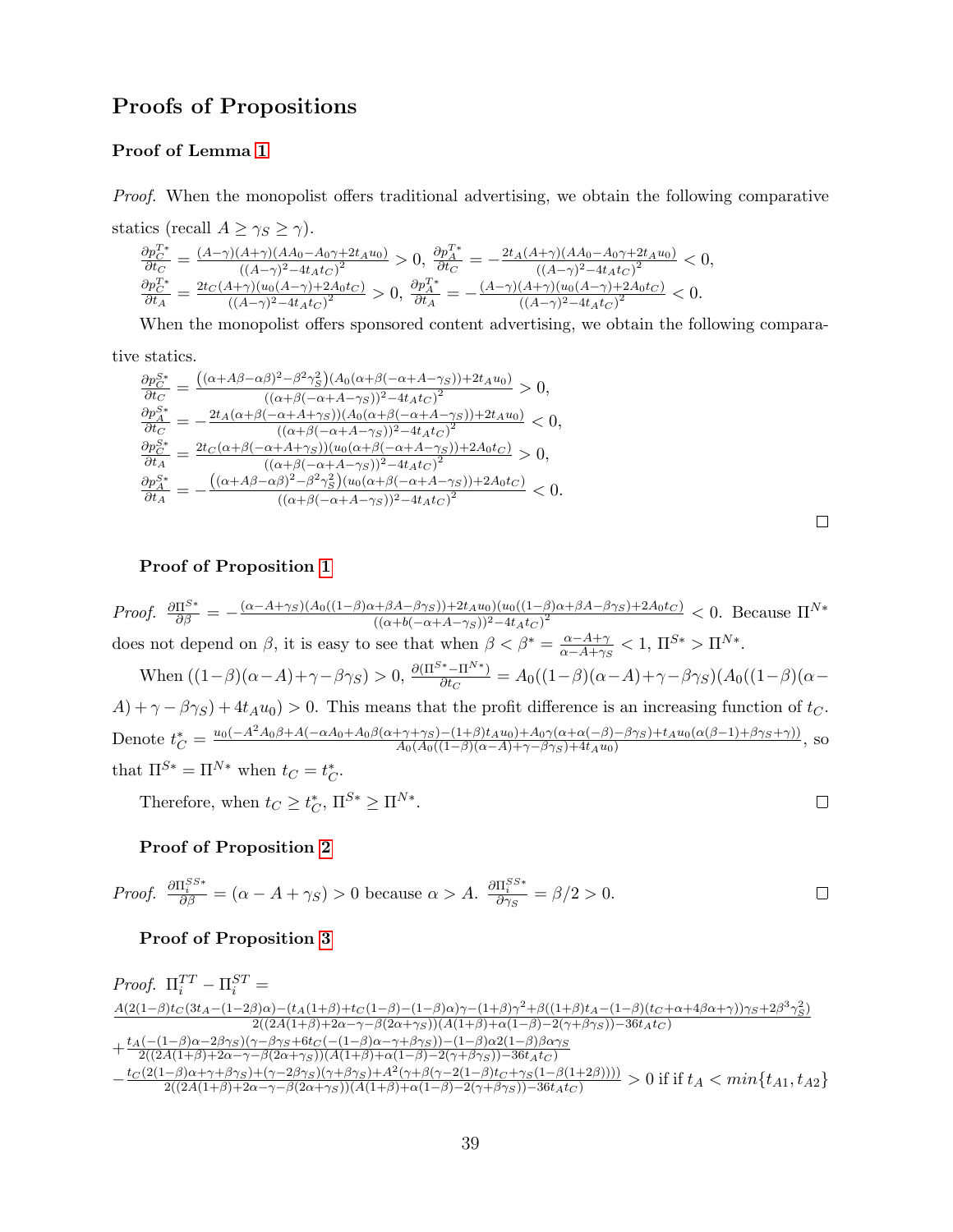$$
\begin{split} &\text{or}\ t_A > max\{t_{A1},t_{A2}\}\ \text{where}\\ &\ t_{A1} = \tfrac{(2\alpha+2A(\beta+1)-\beta(2\alpha+\gamma_S)-\gamma)(\alpha+A(\beta+1)-\alpha\beta-2(\beta\gamma_S+\gamma))}{36t_C},\\ &\text{Similarly,}\ \Pi_i^{SS}-\Pi_i^{TS} = \\ &\frac{A^2((1+\beta)(\beta^2\gamma_S-(2-\beta)\gamma)+2(1-\beta)t_C)}{2((2\alpha+2A(\beta+1)-\beta(2\alpha+\gamma_S)-\gamma)(\alpha+A(\beta+1)-\alpha\beta-2(\beta\gamma_S+\gamma))-36t_A t_C)}\\ &\text{+}\tfrac{A(\gamma(-( \alpha+2\alpha\beta^2-3\alpha\beta-2\gamma))-\beta^2(\beta+1)\gamma_S^2+(1-\beta)\beta\gamma_S(\alpha+2\alpha\beta+\gamma)+t_A((\beta+1)(\gamma-\beta\gamma_S)-6(1-\beta)t_C)+(1-\beta)t_C(-2\alpha+\beta\gamma_S+\gamma))}{2((2\alpha+2A(\beta+1)-\beta(2\alpha+\gamma_S)-\gamma)(\alpha+A(\beta+1)-\alpha\beta-2(\beta\gamma_S+\gamma))-36t_A t_C)}\\ &+\tfrac{t_A((\alpha(\beta-1)-2\gamma)(\beta\gamma_S-\gamma)+6t_C(\alpha+\alpha(-\beta)-\beta\gamma_S+\gamma))}{2((2\alpha+2A(\beta+1)-\beta(2\alpha+\gamma_S)-\gamma)(\alpha+A(\beta+1)-\alpha\beta-2(\beta\gamma_S+\gamma))-36t_A t_C)}\\ &-\tfrac{t_A((\alpha(\beta-1)-2\gamma)(\beta\gamma_S-\gamma)+6t_C(\alpha+\alpha(-\beta)-\beta\gamma_S+\gamma))}{2((2\alpha+2A(\beta+1)-\beta(2\alpha+\gamma_S)-\gamma)(\alpha+A(\beta+1)-\alpha\beta-2(\beta\gamma_S+\gamma))-36t_A t_C)} >0\ \text{if}\ t_{A3} < t_A < t_{A1}\ \text{or}\ t_{A1} < t_A < t_{A3}\ \end{split}
$$

where

 $t_{A3} = \frac{(1-\beta)(\alpha-A)(2A+\beta\gamma_S+\gamma)}{6(\alpha-A(1-\beta)-b(\alpha+\gamma_S)+\gamma)}$  $\frac{(1-\beta)(\alpha-A)(2A+\beta\gamma_S+\gamma)}{6(\alpha-A(1-\beta)-b(\alpha+\gamma_S)+\gamma)}$ 

Given our assumption  $((1 - \beta)(\alpha - A) + \gamma - \beta \gamma_s) > 0$   $t_{A2}$  is always higher than  $t_{A3}$ . Thus, TT will be the only equilibrium when  $t_A < \min\{t_{A1}, t_{A3}\}$  or  $t_A > max\{t_{A1}, t_{A2}\}$ . On the other hand SS will be the unique equilibrium if  $t_{A2} < t_A < t_{A1}$  or  $t_{A1} < t_A < t_{A3}$ . Lastly, multiple equilibrium will exist when  $t_{A3} < t_A < \min\{t_{A1}, t_{A2}\}.$ 

Also,

 $p_{iA}^{ST} - p_{iA}^{TT} =$  $2A^2\beta(\beta+1)(\gamma-\gamma_S)+A(2\alpha(1-\beta)(2\beta\gamma-\beta\gamma_S+\gamma))$  $36t_At_C-(2\alpha+2A(\beta+1)-\beta(2\alpha+\gamma_S)-\gamma)(\alpha+A(\beta+1)-\alpha\beta-2(\beta\gamma_S+\gamma))$  $-\frac{(\beta\gamma_S+\gamma)((3\beta+2)\gamma-\beta(2\beta+3)\gamma_S)+t_A((\beta+1)(\gamma-\beta\gamma_S)-6(1-\beta)t_C))}{36t+t_{\alpha-1}(2\alpha+2A(\beta+1)-\beta(2\alpha+\gamma_C)-\gamma)(\alpha+A(\beta+1)-\alpha\beta-2(\beta\gamma_C+\gamma_C))}$  $\frac{36t_A t_C - (2\alpha + 2A(\beta + 1) - \beta(2\alpha + \gamma_S) - \gamma)(\alpha + A(\beta + 1) - \alpha\beta - 2(\beta\gamma_S + \gamma))}{2}$  $+\frac{(-2\alpha(1-\beta)+\beta\gamma_S+\gamma)(\gamma(-\alpha(1-\beta)+\gamma)-\beta^2\gamma_S^2)+t_A((\beta\gamma_S-\gamma)(-\alpha(1-\beta)-\beta\gamma_S-\gamma)+6t_C(\alpha-\alpha\beta+3\beta\gamma_S-3\gamma))}{36t_A t_C-(2\alpha+2A(\beta+1)-\beta(2\alpha+\gamma_S)-\gamma)(\alpha+A(\beta+1)-\alpha\beta-2(\beta\gamma_S+\gamma))}>0$  if  $t_A >$  $t_{A4}$  given that  $t_{C3} < t_C$  and  $\gamma > \gamma_1$  $p_{iC}^{ST} - p_{iC}^{TT} =$  $A^3(1-\beta)(\beta+1)^2+A^2(\beta+1)(\alpha+\beta(\alpha(3\beta-4)+(2\beta-3)\gamma_S+3\gamma)-(1-\beta)t_C-2\gamma)$  $(2\alpha+2A(1+\beta)-\beta(2\alpha+\gamma_S)-\gamma)(\alpha+A(\beta+1)-\alpha\beta-2(\beta\gamma_S+\gamma))-36t_At_C$  $+\frac{A(\alpha(\gamma-\alpha)-\alpha\beta^3(3\alpha+4\gamma_S)+\beta^2(2\gamma_S^2+\gamma_S(5\alpha-2\gamma+t_C)+\alpha(5\alpha-6\gamma-2t_C))-18(1-\beta)t_At_C+\beta(-\alpha^2+5\alpha\gamma-2\gamma^2-\gamma_S(\alpha-2\gamma+t_C)+2\alpha t_C+\gamma t_C)-\gamma t_C)}{(2\alpha+2A(1+A)-A(2\alpha+\gamma_S)-\gamma)(\alpha+A(A+1)-\alpha^2-2(A\alpha+\gamma))-36t_At_C}$  $(2\alpha+2A(1+\beta)-\beta(2\alpha+\gamma_S)-\gamma)(\alpha+A(\beta+1)-\alpha\beta-2(\beta\gamma_S+\gamma))-36t_At_C$  $+\frac{6t_At_C(3\alpha(1-\beta)-\beta\gamma_S+\gamma)-\alpha(1-\beta)((-\alpha(1-\beta)+\gamma)(-\alpha(1-\beta)+2(\beta\gamma_S+\gamma)) +t_C(-\alpha(1-\beta)-\beta\gamma_S-\gamma))}{(2\alpha+2A(1+\beta)-\beta(2\alpha+\gamma_C)-\alpha)(\alpha+A(\beta+1)-\alpha\beta-2(\beta\gamma_S+\gamma)) -36t_A}$  $\frac{(\partial P)S + \gamma - \alpha(1-\beta)(\alpha(1-\beta) + \gamma)(-\alpha(1-\beta) + 2(\beta\gamma_S + \gamma)) + t_C(-\alpha(1-\beta) - \beta\gamma_S - \gamma))}{(2\alpha + 2A(1+\beta) - \beta(2\alpha + \gamma_S) - \gamma)(\alpha + A(\beta+1) - \alpha\beta - 2(\beta\gamma_S + \gamma)) - 36t_A t_C} > 0$  if  $t_{C3} < t_C$ ,  $t_A < t_{A1}$  and  $\gamma < \gamma_2$  $x_{iA}^{ST} - x_{iA}^{TT} =$  $\frac{A\beta(\beta+1)\gamma_S-A(\beta\gamma-6(1-\beta)t_C+\gamma)+(\gamma-b\gamma_S)(-\alpha(1-\beta)+2\beta\gamma_S+2\gamma)-6\alpha(1-\beta)t_C}{2((2\alpha+2A(\beta+1)-\beta(2\alpha+\gamma_S)-\gamma)(\alpha+A(\beta+1)-\alpha\beta-2(\beta\gamma_S+\gamma))-36t_A t_C)} < 0$  if  $t_{C3} < t_C$ where  $t_{C3} = \frac{(\beta \gamma_S - \gamma)(A(1+\beta) + \alpha(1-\beta) - 2(\beta \gamma_S + \gamma))}{6(1-\beta)(\alpha - A)}$  $\frac{(1+\beta)+\alpha(1-\beta)-2(\beta\gamma_S+\gamma))}{6(1-\beta)(\alpha-A)},$  $\gamma_1 = 2(A(1+\beta) + \alpha(1-\beta)) - \beta \gamma_S,$  $\gamma_2 = 3(\alpha(1-\beta) - A(1-\beta)) + \beta \gamma_S,$  $t_{A4} = \frac{(2A(1+\beta)+2\alpha(1-\beta)-\beta\gamma_{S}-\gamma)(A\beta(\gamma_{S}-\gamma)-\beta^{2}\gamma_{S}^{2}+\gamma(\gamma-\alpha(1-\beta)))}{A((1+\beta)(\gamma-\beta\gamma_{S})-6(1-\beta)t_{C})+( \beta\gamma_{S}-\gamma)(-\alpha(1-\beta)-\beta\gamma_{S}-\gamma)+6tc(\alpha-\alpha\beta+ \gamma)}$  $\frac{(2A(1+\beta)+2\alpha(1-\beta)-p\gamma_S-\gamma)(A\rho(\gamma_S-\gamma)-\rho\gamma_S+\gamma(\gamma-\alpha(1-\beta)))}{A((1+\beta)(\gamma-\beta\gamma_S)-6(1-\beta)t_C)+(\beta\gamma_S-\gamma)(-\alpha(1-\beta)-\beta\gamma_S-\gamma)+6t_C(\alpha-\alpha\beta+3\beta\gamma_S-3\gamma)}.$ Thus as  $t_A$  increases (and  $t_{A2} > t_A > t_{A1}$  or  $t_{A1} > t_A > t_{A2}$ ), deviating from traditional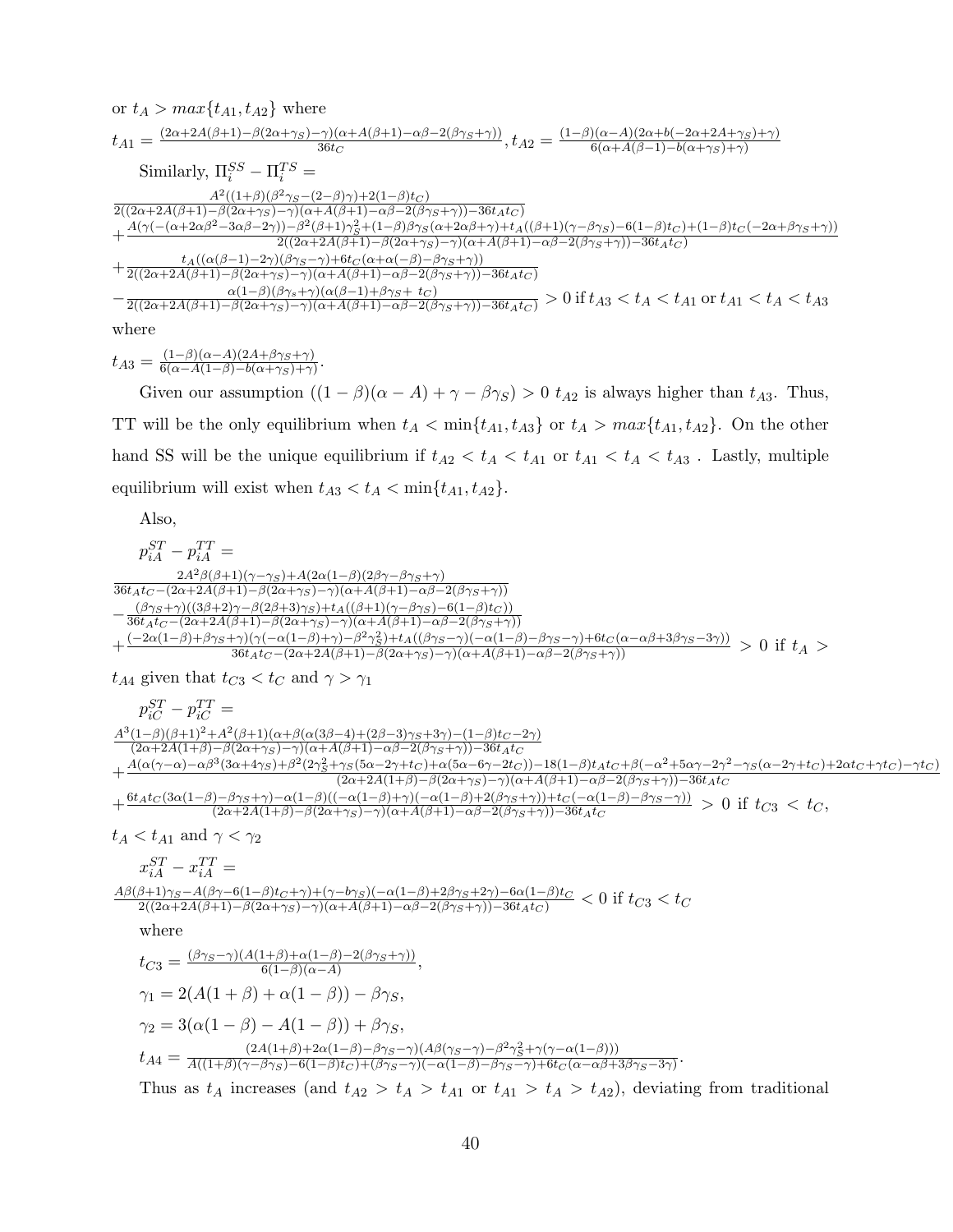advertising strategy is profitable for a platforms when  $t_{C3} < t_C$  and  $\gamma_1 < \gamma < \gamma_2$ . The above analysis however shows that both the platforms will deviate from traditional advertising when  $t_{A2} > t_{A3} > t_A > t_{A1}$  or  $t_{A1} > t_A > t_{A2}$ . When  $t_{A2} > t_A > t_{A3} > t_{A1}$ , we instead have an asymmetric equilibrium (proved below).

#### Proof of Corollary [1](#page-26-1)

*Proof.* When  $\beta = 0$ , the valid range for TT equilibrium is still non-empty based on the cutoff thresholds in Proposition [3.](#page-24-1) As a result, TT can still be the equilibrium.  $\Box$ 

#### Proof of Proposition [4](#page-26-0)

*Proof.* We know from Proposition [3](#page-24-1) that when  $\max\{t_{A2}, t_{A3}\} < t_A < t_{A1}$ , SS is the unique equilibrium outcome.  $\Pi_i^{SS*} - \Pi_i^{NN*} = -[(1-\beta)(\alpha - A) + \gamma - \beta \gamma_S]/2 < 0$  when  $\alpha > A + (\beta \gamma_S - A)$  $\gamma$ /(1 –  $\beta$ ). Therefore, SS is a prisoner's dilemma outcome when this condition holds.  $\Box$ 

#### Proof of Proposition [5](#page-27-0)

*Proof.* Consumer surplus when both platforms offer traditional ads is  $CS(TT) = 2 \int_0^{1/2} (u - t_C x$  $p_{CT} - \gamma/2)dx = A - 5t_C/4 + u - \gamma/2$ . By contrast, consumer surplus when both platforms offer sponsored ads is  $CS(SS) = 2 \int_0^{1/2} (u - t_Cx - p_{CS} - \beta \gamma_S/2) dx = \beta A + (1 - \beta)\alpha - 5t_C/4 + u - \beta \gamma_S/2.$ Therefore, the difference in consumer surplus across the two advertising formats is  $CS(SS)$  −  $CS(TT) = (1 - \beta)(\alpha - A) + (\gamma - \beta \gamma_S)/2$ . This is positive when  $\gamma_S \leq [2(1 - \beta)(\alpha - A) + \gamma]/\beta$ .

Advertiser surplus when both platforms offer traditional ads is  $AS(TT) = 2 \int_0^{1/2} (A_0 - t_A x$  $p_{AT} + A/2$ ) $dx = A_0 + A/2 - 5t_A/4 - \gamma$ . By contrast, consumer surplus when both platforms offer sponsored ads is  $AS(SS) = 2 \int_0^{1/2} (A_0 - t_A x - p_{AS} + \beta A/2 + (1 - \beta)\alpha/2) dx = A_0 + \beta A/2 + (1 \beta$ ) $\alpha/2 - 5t_A/4 - \beta\gamma_S$ . Therefore, the difference in consumer surplus across the two advertising formats is  $CS(SS) - CS(TT) = (1 - \beta)(\alpha - A)/2 + (\gamma - \beta \gamma_S)$ . This is positive when  $\gamma_S \leq$  $[(1 - \beta)(\alpha - A)/2 + \gamma]/\beta.$ 

It is easy to see that  $[2(1 - \beta)(\alpha - A) + \gamma]/\beta > [(1 - \beta)(\alpha - A)/2 + \gamma]/\beta$ , so that it is more likely for consumer surplus to improve when platforms shift from traditional ads to sponsored ads.  $\Box$ 

#### Proof of Proposition [6](#page-29-1)

 $\Box$